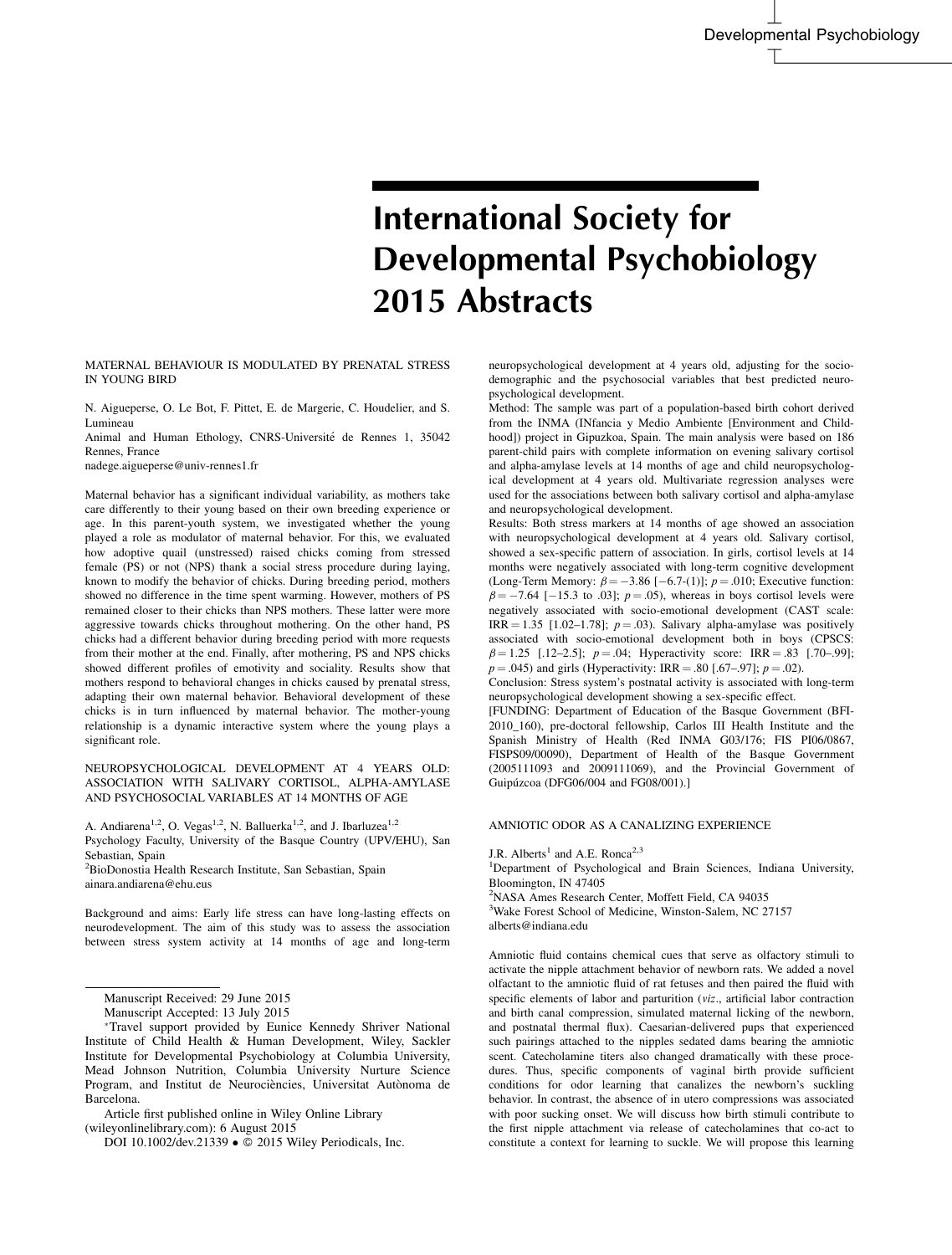as an exaptation based on processes that are primary adaptations to the critical transformation from uterine environment to postnatal life. Our perspective helps illuminate the challenges of suckling by babies born prematurely and thus do not experience the typical contingencies mediating onset of oral ingestion. [NIH Grants MH46485, MH28355]

INFANTS' PREFERENCE TO LOOK AT A SPEAKER'S MOUTH MODULATES ACTIVATION OF FRONTAL BRAIN AREAS DURING SPEECH PERCEPTION

N. Altvater-Mackensen<sup>1</sup> and T. Grossmann<sup>1,2</sup>

<sup>1</sup>Research Group Early Social Development, Max Planck Institute for Human Cognitive and Brain Sciences, Leipzig, Germany

2 Department of Psychology, University of Virginia, Charlottesville, VA 22904

altvater@cbs.mpg.de

Infants' preference to look at a speaker's mouth has been related to their sensitivity for (mis) matches between auditory and visual speech cues. We extend these findings by investigating whether infants' recruitment of visual speech information modulates the neural processing of audiovisual speech. We presented 6-month-olds with matching and mismatching audiovisual speech and assessed (a) their preference to look at a speaker's mouth compared to her eyes, and (b) the activation of frontal brain areas. Results show stronger activation for matching than mismatching speech. Furthermore, activation in left frontal areas is modulated by infants' preference to look at the speaker's mouth.

THE ROLE OF ACETALDEHYDE IN THE PRENATAL ETHANOL EXPOSURE EFFECT ON THE NEONATE RAT

A. Angulo-Alcalde, M. Gaztañaga, and M.G. Chotro

Faculty of Psychology, University of the Basque Country UPV/EHU, Donostia-San Sebastian, Spain

mirari.gaztanaga@ehu.eus

It has been demonstrated that ethanol exposure on the last gestational days increases ethanol acceptance in neonate, infant and in adolescent rats. In previous experiments we have found that after prenatal exposure to ethanol, 1-day-old neonates recognize and crawl longer distances towards ethanol odor than neonates from water treated dams. We also found that manipulating the opioid receptor system decreases the prenatal ethanol exposure effect, reducing the attractiveness of ethanol odor. In addition to the relevance of the opioid system, acetaldehyde, the first metabolite of ethanol, has been recently implicated in the reinforcing properties of ethanol. The aim of this study was to determine the participation of acetaldehyde in the enhanced attractiveness of ethanol, induced by prenatal ethanol exposure, by evaluating newborn rats on postnatal day 1. Therefore, pregnant rats were administered with water, ethanol or ethanol + D-Penicillamine (DP) during gestational days 17, 18, 19 and 20. Twenty-four hours after birth the offspring of these dams was evaluated using the odor crawling locomotion technique, in which the distance travelled towards the odors of ethanol, water and vanilla was registered and used as an index of odor attractiveness.

INDIVIDUAL DIFFERENCES IN SPONTANEOUS EYE BLINKING ARE LINKED TO FRONTAL ASYMMETRY IN HUMAN INFANTS

L.F. Bacher<sup>1</sup>, S. Retz<sup>1</sup>, C. Lindon<sup>1</sup>, and M.A. Bell<sup>2</sup> 1 Psychology Department, SUNY Oswego, Oswego, NY 13126 2 Psychology Department, Virginia Tech, Blacksburg, VA 24061 leigh.bacher@oswego.edu

The rate of spontaneous eye blinking (SEB), a putative index of dopamine function (DA), is altered by some kinds of cognitive activities and under some pathological conditions. The present work is a continuation of a study investigating relationships between SEB and cognitive function in human infants. A unique contribution is our examination of the relationship between SEB and frontal asymmetry (FA). Relationships between DA-related genes and FA in infants and other studies of adults suggests that DA system function relates to some aspects of FA. Whereas our

862 Developmental Psychobiology

previous analyses revealed task-related temporal variation in FA, the present work explores potential contributions of attention and emotion to this effect. Forty, healthy, term, 10-mo-olds completed a looking version of the A-not-B task. SEB was coded blind to task phase (Show, Hide, Reveal toy). EEG data were collected from three frontal regions (frontal pole Fp1, Fp2; medial frontal F3, F4; lateral frontal, F7,F8) at 512Hz. Previous analyses demonstrated that infants of high SEB exhibited greater left-FA activation during one phase of the task. In the present analysis, decreased HR (resulting from increased attention) was expected to correspond to the SEB rate changes. Although HR did change across the task, it did not correspond to the fluctuations observed in SEB. Analyses of the potential contribution of the experimenter's emotional tone are underway. Results of these analyses have implications for identifying neurophysiological mechanisms involved in cognitive processing during infants' first year and provide new information on the temporal features of FA during infancy.

[NICHD HD049878 to MAB]

AT THE INTERSECTION OF ANIMAL WELFARE, REPRODUCIBIL-ITY, AND POLICY

J.D. Bailoo\*, T.S. Reichlin, J.A. Varholick, and H. Würbel

Division of Animal Welfare, The University of Bern, Switzerland, 3012 jeremy.bailoo@vetsuisse.unibe.ch

Every year, 50-100 million vertebrates are used in experimental procedures, of which greater than 80% are mice and rats. Increasingly researchers are pressured to justify such use also in the face of poor reproducibility of experimental results and evidence of abnormal behaviour and other signs of distress in rodents housed under standard laboratory housing conditions. Here, we will explore 1) whether impaired welfare induced by inadequate housing conditions may contribute to poor reproducibility of experimental results and 2) how environmental enrichment to improve animal welfare affects outcome variability and reproducibility.

[ERC Advanced Grant "REFINE" (HW, JDB and JAV), Swiss Federal Food Safety and Veterinary Office research grant (HW and TSR)]

ADOLESCENT NICOTINE EXPOSURE FACILITATES RETRIEVAL OF TRAUMATIC FEAR MEMORY IN ABA RENEWAL

R.C. Barnet, E. Luner, and J. Iannucci

Department of Psychology, The College of William & Mary, Williamsburg, VA 23185 rcbarn@wm.edu

Adolescent nicotine decreases the number of cells in the midbrain, hippocampus, and cortex (Trauth et al., 2000) and hippocampus-dependent context conditioning in rats is impaired following adolescent nicotine exposure (Spaeth et al., 2010). Here we examined whether adolescent nicotine would impair a more complex form of context learning known as "renewal". In renewal, an animal learns a task in one context (A) then receives extinction treatment in a different context (B). If returned to the original training context (A) the previously extinguished behavior recovers, or "renews". Renewal implies that one form of context learning involves the ability of contextual cues to modulate memory retrieval (Bouton, 2002). If adolescent nicotine impairs complex aspects of context learning (renewal) in the same way as simpler forms of context learning (context conditioning) - presumably by disrupting hippocampus function - then adolescent nicotine should impair renewal. Adolescent rats received 2x/day intraperitoneal injections of nicotine (saline, 0.15 mg/kg, 0.40 mg/kg) from PD28-PD54 followed by a 20-day abstinence interval. Beginning on PD75 all animals were exposed to pairings of a light with footshock (Light-shock) then subsequent light extinction, presentation of the Light with no shock (L-). Extinction occurred either in the same or different context as original Light-shock training. Animals were tested for fear of the light in the original training context using fear-potentiated startle (FPS). Adolescent nicotine did not impair but actually facilitated context-dependent memory retrieval (renewal). Findings suggest adolescent nicotine may facilitate encoding or retrieval of traumatic fear memory long after the nicotine exposure period.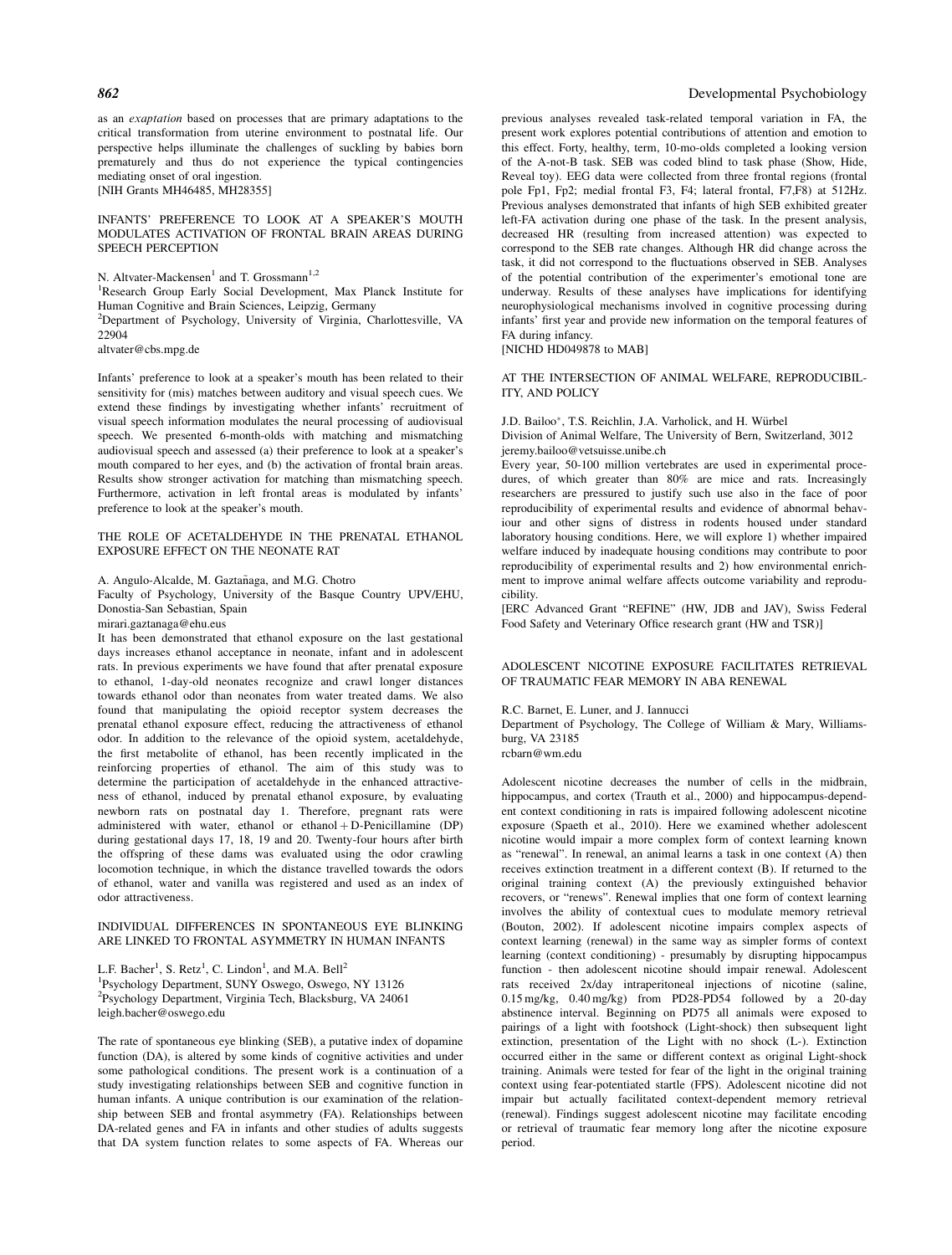IMITATION PRACTICE MAKES IMITATION PERFECT: IMITATION ENHANCES MOTOR-SPATIAL LEARNING BY PRESCHOOLERS IN A BRIEF TRAINING STUDY

R. Barr<sup>1</sup>, F. Subiaul<sup>2</sup>, and L. Zimmermann<sup>1</sup>

1 Department of Psychology, Georgetown University, 3700 O St., NW Washington DC 20057

<sup>2</sup>The George Washington University, Department of Speech & Hearing Science, Department of Anthropology: Center for the Advanced Study of Hominid Paleobiology, GW Institute for Neuroscience and Mind-Brain Institute<sup>2</sup> Smithsonian Institute's National Museum of Natural History rfb5@georgetown.edu

The ability to vicariously learn information from others' in order to replicate their responses (i.e. imitation), is essential to cognitive development and predicts later academic success in children (e.g., Riggins, Cheatham, Stark, & Bauer, 2013). Here we explored whether training individual learning in general improved imitation performance specifically. To that end, we tested whether task-general learning and memory training or task-specific imitation training improved motor-spatial imitation performance on a touchscreen task with 3- and 4-year-olds. When compared to the No Practice and Trial and Error groups, only domain- (motor-spatial) and task- (imitation) specific practice significantly improved motor-spatial imitation performance from pre- to post-testing. [NSF BCS-0748717 to F. Subiaul and NSF BCS-1023772 to R. Barr and

P Gerhardstein].

SEX, STRESS, AND DOPAMINE: POTENTIAL MECHANISMS UNDERLYING SEX DIFFERENCES IN EARLY-LIFE STRESS ASSO-CIATED PATHOLOGY

K.G. Bath<sup>1</sup>, and H. Goodwill<sup>2</sup>

<sup>1</sup>Department of CLPS, Brown University, Providence, RI, 02912 2 Department of Neuroscience, Brown University, Providence, RI 02912 kevin\_bath@brown.edu

Early life stress (ELS) has profound effects on neural and behavioral development, and is associated with a significant increase in the risk of developing affective pathology. Affective disorders peak during the adolescent period, with females being nearly twice as likely as males to develop stress-associated pathology. However, the mechanisms underlying sex differences in risk for pathology are not well understood. Recently, multiple groups have proposed that negative symptoms associated with depression are consequence of disturbance in reward processing. Here, we used a mouse model of ELS, maternal bedding restriction, to test for ELS associated changes in affective behavior as well as expression of dopamine receptor and dopamine-related genes in neural structures associated with reward processing. We found that ELS led to significant sex differences in the development of negative symptoms of depressivelike behaviors, including lethargy, anhedonia, enhanced risk assessment, and sleep disturbance in females but not males. We collected tissue and measured gene expression in striatum, frontal cortex, ventral tegmental area, and substantia nigra of male and female mice and used realtime qPCR to measure changes in gene expression. We observed significant and selective effects of ELS on DRD4 expression (elevated in female frontal cortex), with no effects on gene expression in male mice. Studies are currently underway to test a potential direct relationship between these observed effects.

# BEHAVIORAL LATERALIZATION SCALE: A NEW METHOD FOR CHARACTERIZING MULTIPLE LATERALIZED PREFERENCES IN BOBWHITE QUAIL CHICKS (Colinus virginianus)

S.C. Belnap<sup>\*</sup> and R. Lickliter

Department of Psychology, Florida International University, Miami, FL, 33199

sbelnap@fiu.edu

Hemispheric lateralization is observed across a wide range of vertebrates. This specialized brain organization enables separate and parallel processing, thus maximizing efficiency and improving fitness. In precocial birds, prenatal light experience affects the expression of several lateralized behavioral responses including hatch degree, turn preferences, and footedness. A lack of lateralized behaviors may indicate a reduction in sensory integration. The aim of this study was to assess the magnitude of the relationship between several behavioral lateralization preferences and various prenatal light conditions, and to create an overall behavioral lateralization index of these preferences. We experimentally modified the amount of prenatal light experience available during late embryogenesis. The experimental light conditions included no light exposure, 2 hr of light exposure, 6 hr of light exposure, and normal low-light incubation. Posthatch egg shells were examined for hatch degree and all birds were tested for laterality preferences during a T-maze task and during stair-climbing at three developmental age points, 12, 24, and 48 hr following hatch. Individual lateralized behaviors were scored on a scale ranging from 0-2 with 0 representing no behavioral lateralization and 2 representing normal species typical lateralization at each age point. Scores for each lateralized behavior were summed, creating a Behavioral Lateralization Scale (BLS) for each subject. Pending results indicate a gradual decline in the BLS in relationship to the amount of in prenatal light experience. This scale should be helpful in characterizing the magnitude of hemispheric specialization and its plasticity for future experimentation.

# BROADER IMPACTS: GLOBAL INTERSECTIONS AND INTEGRA-TIVE ETHICAL CONSIDERATION OF ANIMAL RESEARCH AND POLICY.

A.J. Bennett

Department of Psychology, University of Wisconsin-Madison, Madison, WI 53715 Ajbennett2@wisc.edu

Significant escalating challenges to animal research highlight an urgent need for partnership between the scientific community and broader public to better inform policy and practices that affect research. Science plays a core role to provide knowledge, but also to inform decisions that affect individual, species, societal, and environmental health. Decisions made in absence of full consideration of the science can jeopardize both public interests and animal welfare. Thus, scientists' active engagement is essential to develop integrated approaches and a more expansive framework for ethical consideration that is needed in order to responsibly address the future of research with nonhuman animals.

# MATERNAL DIET INFLUENCES OFFSPRING FEEDING BEHAVIOR AND FEARFULNESS IN BIRDS

A. Bertin<sup>1,2,3,4</sup>, N. Aigueperse<sup>1,2,3,4</sup>, and L. Calandreau<sup>1,2,3,4</sup>

<sup>1</sup>INRA Val de Loire, UMR85 Physiologie de la Reproduction et des Comportements

<sup>2</sup>CNRS-UMR 7247

<sup>3</sup>Université François Rabelais de Tours<br><sup>4</sup>UCCE E 37380 Nouzilly France

<sup>4</sup>IFCE F-37380 Nouzilly, France

aline.bertin@tours.inra.fr

Bird embryos are known to perceive and memorize chemosensory signals of the surrounding environment; however, the potential impact of the maternal diet has not previously been investigated. We hypothesized that bird embryos memorize the chemical signals of the maternal diet and that this perceptual learning may orient subsequent feeding behavior of the hatchlings. We fed laying hens standard food enriched with 2% menhaden oil (MH group) or 2% soybean oil (controls). The scent of menhaden was significantly more detected in MH egg yolks than in control yolks by a human panel. We analyzed the development and behavior of offspring towards different types of food, bearing or not bearing the menhaden scent. In a 3-min choice test with unfamiliar food (mashed cereals) MH chicks showed a clear positive orientation toward the unfamiliar food bearing the menhaden scent. By contrast, control chicks showed a preference for the non-odorized unfamiliar food. MH chicks expressed higher emotional reactivity level than control chicks as expressed by food neophobia and longer immobility in a restraint test. Chicks exposed in ovo to menhaden oil via the maternal diet preferentially oriented their feeding behavior towards food containing menhaden oil, but only when the food was unfamiliar. We propose that oil in the maternal diet engenders maternal effects and contributes to the development of behavioral phenotype in the offspring. In ovo chemosensory learning may have evolved to prepare precocial offspring for their environment. This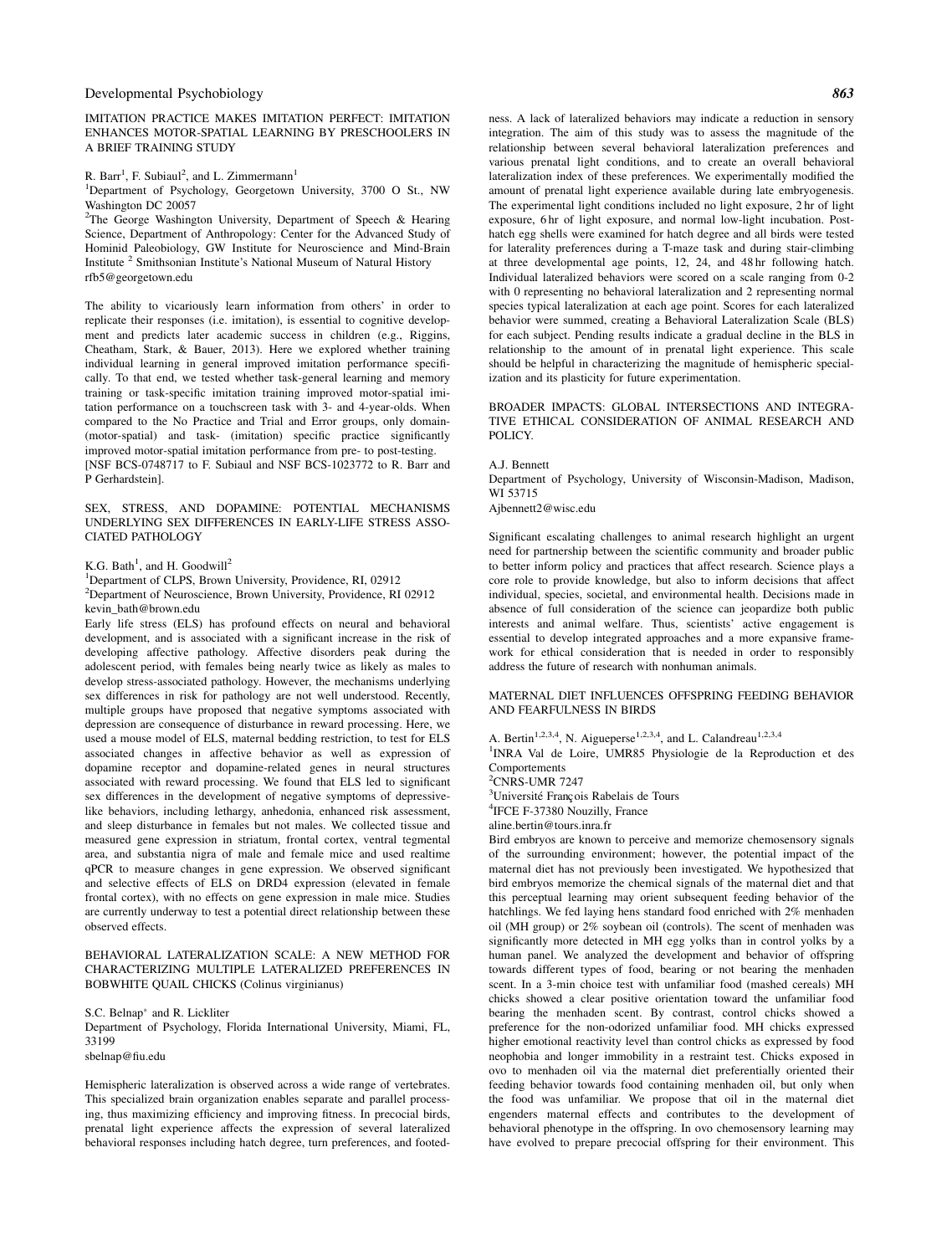suggests a common principle of embryonic chemosensory learning across vertebrate taxa.

[FeedPhobic ANR-12-JSV7-0011-01]

EMBRYONIC EXPOSURE TO COOL TEMPERATURE ENHANCES THE EXPRESSION OF FEAR-RELATED BEHAVIORS IN BIRDS

A. Bertin<sup>1,2,3,4</sup>, L. Calandreau<sup>1,2,3,4</sup>, F. Cornilleau<sup>1,2,3,4</sup>, M. Meurisse<sup>1,2,3,4</sup>, P. Constantin<sup>1,2,3,4</sup>, E.N. de Haas<sup>1,2,3,4</sup>, J. Delaveau<sup>5</sup>, C. Rat<sup>5</sup>, A.S. Darmaillacq<sup>6</sup>, L. Dickel<sup>6</sup>, S. Lumineau<sup>7</sup>, C. Houdelier,<sup>7</sup> and C. Arnould<sup>1,2,3,4</sup>

<sup>1</sup>INRA Val de Loire, UMR85 Physiologie de la Reproduction et des Comportements

<sup>2</sup>CNRS-UMR 7247

<sup>3</sup>Université François Rabelais de Tours<br><sup>4</sup>UCCE E 37380 Nouzilly France

<sup>4</sup>IFCE F-37380 Nouzilly, France

<sup>5</sup> INRA, UE1295, PEAT, 37380 Nouzilly, France

<sup>6</sup>Groupe Mémoire et Plasticité comportementale, Université de Caen Basse-Normandie, Caen, France

<sup>7</sup>UMR CNRS 6552, Ethos, Université de Rennes1, Rennes, France aline.bertin@tours.inra.fr

In oviparous animals an embryo is likely to encounter periods when incubation temperatures are unfavourable. In birds, optimal development of avian embryos takes place within a narrow range of incubation temperatures. As parents occasionally leave the nest, embryos could be exposed chronically to cool sub-optimal temperatures. We tested whether unpredictable exposure to cool temperature influences the development of socio-emotional behaviors and cognitive capacity in a precocial species. A group of chicken (Gallus g. domesticus) embryos was incubated in a constant optimal temperature of 37.8˚C (control group). Another group of embryos (c-chicks) was exposed unpredictably to a temperature of 27.2˚C two times a day for 1 hr between embryonic days 12 and 20 (the day before hatching). Exposure to cool temperature did not affect significantly hatching success. A reduced growth was observed in chicks exposed to cool temperature. A significantly longer latency to touch a novel food was observed in c-chicks compared to controls. C-chicks also showed significantly longer duration of tonic-immobility and longer time immobile in a novel environment. The prenatal treatment did not affect the motivation to join congeners. C-chicks exhibited impaired performances in a detour task compared to controls. Our data showed that unpredictable exposure to cool temperature enhances the expression of fear-related behaviors in young birds. In addition to maternal effects engendered by the quality of eggs, incubation temperature also plays part in the construction of behavioral phenotypes. [PReSTO'Cog ANR-13-BSV7-0002-02]

EFFECTS OF UNPREDICTABLE VARIABLE PRENATAL STRESS (UVPS) ON BDNF DNA METHYLATION AND TELOMERE LENGTH IN THE ADULT RAT BRAIN

J. Blaze<sup>1</sup>, A. Asok<sup>1</sup>, C.D. Tulbert<sup>2</sup>, A.E. Ronca<sup>2,3,4,5</sup>, T.L. Roth<sup>1</sup>

<sup>1</sup>Department of Psychological and Brain Sciences, University of Delaware, Newark, DE 19716

2 Obstetrics and Gynecology, Wake Forest School of Medicine, Winston-Salem, NC 27157

<sup>3</sup>Program in Neuroscience, Wake Forest School of Medicine, Winston-Salem, NC 27157

4 Molecular Medicine & Translational Science, Wake Forest School of Medicine, Winston-Salem, NC 27157

5 Space Biosciences Research Branch, NASA Ames Research Center, Moffett Field, CA 94035

jblaze@psych.udel.edu

In utero exposure to stress can shape neurobiological and behavioral outcomes in offspring, producing vulnerability to psychopathology later in life. Animal models of prenatal stress likewise have demonstrated longterm alterations in brain function and behavioral deficits in offspring. For example, using a rodent model of unpredictable variable prenatal stress (UVPS), in which dams are exposed to unpredictable, variable stress across pregnancy, we have found alterations in body weight and anxietylike behavior in adult male offspring. DNA methylation (addition of methyl groups to cytosines which normally represses gene transcription) and changes in telomere length (TTAGGG repeats on the ends of

chromosomes) are two molecular modifications that result from stress and could be responsible for the long-term effects of UVPS. Here, we measured methylation of brain-derived neurotrophic factor (bdnf), a gene important in development and plasticity, and telomere length in the brains of adult offspring from the UVPS model. Results indicate that prenatally stressed adult males have greater methylation in the medial prefrontal cortex (mPFC) compared to non-stressed controls, while females have greater methylation in the ventral hippocampus compared to controls. Further, prenatally stressed males had shorter telomeres than controls in the mPFC. These findings demonstrate the ability of UVPS to produce epigenetic alterations and changes in telomere length across behaviorallyrelevant brain regions, which may have implications for the phenotypic outcomes.

[NIGMS (1P20GM103653) to TLR and NICHD (1R01HD50201) to AER.]

NEUROBEHAVIORAL TOXICITY OF ADOLESCENT METHYLMER-CURY EXPOSURE IN MICE

S.R. Boomhower\* and M.C. Newland

Department of Psychology, Auburn University, Auburn, AL 36832 Srb0028@auburn.edu

The developing fetus is particularly vulnerable to the neurobiology- and behavior-altering effects of exposure to methylmercury (MeHg), an environmental neurotoxicant that bioaccumulates in fish. It is well established though that the brain continues to develop after birth and throughout early life, as major neurobiological and behavioral changes unfold during the adolescent period. However, the neurobehavioral effects of adolescent MeHg exposure remain virtually unknown. The current experiments were designed to assess the effects of adolescent MeHg exposure on delay discounting (i.e., the preference for small, immediate reinforcers over large, delayed ones) and sensitivity to amphetamine (a dopamine agonist) using a mouse model. Thirty-six male C57Bl/6n mice were exposed to 0, 0.3, and 3.0 ppm MeHg via drinking water from postnatal day 21 to 59, the murine adolescent period. As adults, mice were allowed to respond for a droplet of milk delivered immediately and four droplets delivered after a series of delays for 35 sessions, which were followed by a dose-response determination of d-amphetamine (i.p.: 0.1 - 1.7 mg/kg). Adolescent MeHg exposure significantly impaired the acquisition of impulsive choice relative to controls. MeHg-exposed mice were also more sensitive to amphetamine-induced reductions in sensitivity to reinforcer amount and delay compared to controls. The current study is the first to demonstrate that adolescence is a period in which MeHg exposure may have long-lasting neurobehavioral effects. These findings carry significant implications for public health and policy.

[This research was supported by grants from Sigma Xi and Psi Chi awarded to SRB.]

ONTOGENY OF ULTRASONIC VOCALIZATION AND RESPIRA-TORY RESPONSES TO AN AVERSIVE EVENT IN RATS

J. Boulanger Bertolus<sup>1,\*</sup>, M. Rincon-Cortes<sup>2</sup>, R. M. Sullivan<sup>2</sup>, A.-M.  $Mouly<sup>1</sup>$ 

<sup>1</sup>Lyon Neuroscience Research Center, INSERM U1028; CNRS UMR5292; Université Lyon 1, Lyon, France

<sup>2</sup>Emotional Brain Institute, Nathan Kline Institute, Child & Adolescent Psychiatry, New York University School of Medicine, New York, NY 10016

julie.boulanger-bertolus@inserm.fr

When confronted with highly emotional events, either positive or negative, rats have been shown to emit vocalizations in the ultrasonic range (USVs). Although vocalizations are emitted at all developmental ages, they evolve throughout the rat's life, both in terms of quantity and quality. However, until now, very few studies have been exploring USVs with similar paradigms throughout the ontogenesis. Therefore, in this study, we investigated the simultaneous evolution of the behavior, USV and associated respiratory rate emitted in response to a mild foot-shock at three developmental ages: infant (PN 12-14), juvenile (PN 22-24) and adult (PN 80-90). The foot-shock induced sustained emission of USVs at all ages, with significant differences in USVs frequencies and durations throughout development. We also characterized the reciprocal influences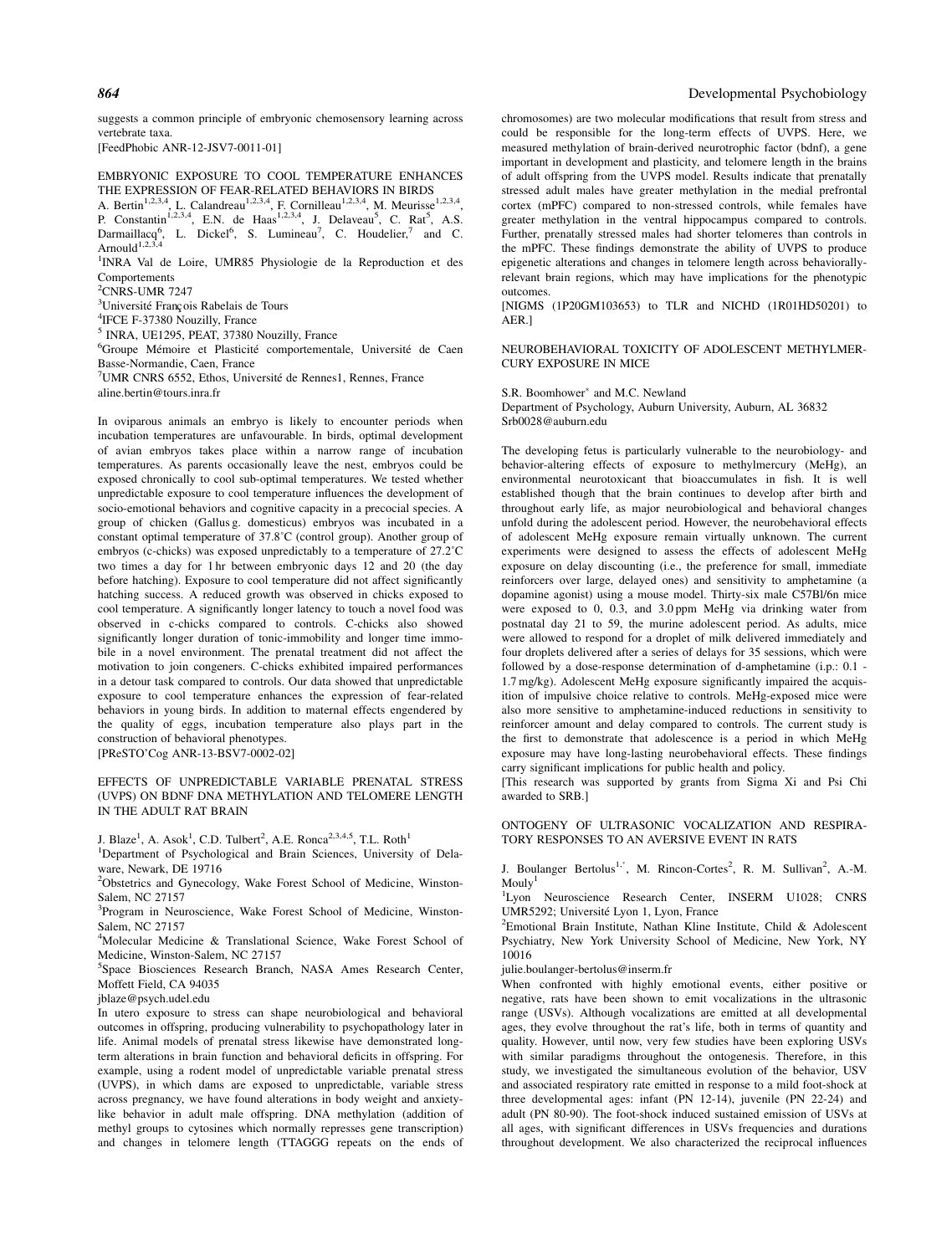of the respiratory rate and freezing on USVs emission. Results suggest that USVs extend the expiration duration in adult, and to a lesser extent in juvenile rats, while they do not influence the respiratory rate in infants. Moreover, while USVs are mainly emitted during freezing behavior in adults, this seems less clear in juveniles and is not supported in infants. Finally we investigated whether the emission of USVs was modulated as a function of the predictability of the foot-shock arrival. We showed that when the shock was unpredicted, the level of USVs was significantly greater than when the shock was predicted. Interestingly, this difference was only observed in infant rats, with adult and juvenile animals showing similar levels of USVs emission in predictable and unpredictable conditions.

[PUF Funding to JBB, MRC, RMS and AMM; [LIA Funding to JBB and AMM; LABEX CORTEX to JBB and AMM]

EPIGENETIC MECHANISMS MEDIATING PERINATAL STRESS -INDUCED TRANSGENERATIONAL NEURONAL AND SYNAPTIC CHANGES IN PREFRONTO-LIMBIC-HYPOTHALAMIC (PLH) CIR-**CUITS** 

K. Braun, N. Groeger, K. Rether, A. Lesse, and J. Bock Department of Zoology and Developmental Neurobiology, Otto von Guericke University Magdeburg, Germany 39120 katharina.braun@ovgu.de

Perinatal stress has been shown to program the developing organism to adapt brain and behavioral functions to cope with daily life challenges. We present evidence that the specific and individual effects of early life stress (ELS) on the functional development of brain and behavior emerge as a function of the type, intensity, timing and the duration of the adverse environment. Our research indicates that on one hand ELS may leave functional "scars" in prefrontal and limbic circuits and thereby impair stress coping, but on the other hand also supports the concept of "stress inoculation", resulting in resilience against stress and other adversities later in life. We also show that epigenetic and behavioral consequences of ELS can be transmitted to 2nd and 3rd generations.

# ASSOCIATIONS BETWEEN SOCIOECONOMIC STATUS, EEG POWER AT BIRTH, AND COGNITIVE SKILLS DURING INFANCY

N.H. Brito<sup>1,\*</sup>, K.G. Noble<sup>2</sup>, M.M. Myers<sup>3</sup>, W.P. Fifer<sup>3</sup>, and A.J. Elliott<sup>4</sup> with the PASS Research Network

1 RWJF Health & Society Scholars, Columbia University, New York, NY 10032

<sup>2</sup>Department of Pediatrics & Sergievsky Center, Columbia University Medical Center, New York, NY 10032

<sup>3</sup>Departments of Psychiatry and Pediatrics, Columbia University Medical Center, New York, NY 10032

4 Center for Health Outcomes and Prevention, Sanford Research, Sioux Falls, SD 57104

nhb2111@cumc.columbia.edu

Childhood socioeconomic status (SES), typically characterized by parental education, family income, and parental occupation (McLoyd, 1998), is strongly associated with children's cognitive development (Brooks-Gunn & Duncan, 1997). We previously observed socioeconomic disparities emerging between 15 and 21 months of age for both language and declarative memory skills during the first years of life (Noble et al., in press). The present study examined associations between SES, resting EEG power at birth, and cognitive skills at 15-months in a sample of 66 full-term infants (gestational age  $= 37-42$  weeks). These infants were originally recruited from a cohort of participants in a longitudinal study investigating the relation between prenatal exposures and birth outcomes ([http://safepassagestudy.org/\)](http://safepassagestudy.org/). Results indicated no associations between SES and EEG power at birth. EEG power at birth, however, was related to both language and memory outcomes at 15-months, controlling for both sex and gestational age. Left-frontal gamma power was related to later VPC memory scores  $(\beta = 0.36, p = 0.02, R^2 = .16)$  and left-parietal lowgamma power was related to later PLS-Auditory language scores  $(\beta = 0.27, p = 0.04, R^2 = .11)$ . Results suggest SES disparities in brain activity are not apparent at birth, but differences in EEG power at birth may influence trajectories for early cognitive skills.

[Funded by NIH Grant UL1TR000040, U01 HD55155, & U01 HD045935]

ASSOCIATIONS BETWEEN MU RHYTHM REACTIVITY AND IMI-TATION IN INFANCY: A PILOT STUDY

L.J. Brvant\*, K. Cuevas, K. Valerio, and J. Sahani Department of Psychology, University of Connecticut, Waterbury, CT 06702

lauren.bryant@uconn.edu

The EEG mu rhythm (infant: 6- to 9-Hz), which is recorded from central sites overlying the sensorimotor cortex, reacts (i.e., decreases in power relative to baseline) to the observation and execution of actions, and is thus theorized to be an analog of activity within a human neural mirroring system. Similarities in mu reactivity to both action observation and execution have led to the hypothesis that perception of another $A_{\lambda}$ s actions is mapped onto an internal motor representation of the observer (Cannon et al., 2014). Therefore, mu rhythm has been postulated to be associated with imitation (Oberman et al., 2008), though associations between mu rhythm and imitation in infancy remain relatively uninvestigated. The current study used the puppet imitation task (Barr et al., 1996) to examine associations between mu rhythm and imitation in infancy. EEG was recorded while infants observed a baseline stimulus (non-biological motion) and an adult demonstrate a sequence of actions on a puppet, and while infants imitated these actions. At 6 months of age  $(n = 6)$ , there was a negative trend between imitation scores and mu rhythm reactivity during the observation of the target actions, r  $(4) = -.54$ . In contrast, during later infancy (age range: 12-24 months,  $n = 11$ ), there was a positive association between left hemisphere mu reactivity during demonstration and imitation scores,  $r(9) = .66$ ,  $p = .03$ . These initial findings suggest that mu rhythm reactivity is associated with imitation during infancy, but there are potential age-related shifts in the nature of this association.

[NIH grant R03HD081333 to KC]

THE DEVELOPMENTAL CASCADE OF A HAND PREFERENCE FOR ACQUIRING OBJECTS INTO A HAND PREFERENCE FOR THEIR UNIMANUAL MANIPULATION

J.M. Campbell\*, E.C. Marcinowski, and G.F. Michel

Department of Psychology, The University of North Carolina at Greensboro, Greensboro, NC 26170 infantde@uncg.edu

Michel's Cascade Theory (1983) proposes that hand preference develops as the result of a sequence of previous experiences provided by lateralized asymmetric behaviors. To investigate whether one asymmetric behavior has an influence on the development of a subsequent asymmetric behavior, hand preferences for two manual actions were recorded. Object acquisition and unimanual manipulation were observed, using separate assessment procedures, monthly from 6 to 14 months of age. During different play scenarios, objects either were presented to the infant on the table (acquisition) or two identical objects were pressed into the infant's hands simultaneously (unimanual manipulation). The relative frequency of use of the right and left hand were then recorded for analysis. A latent class analysis identified three developmental trajectories in the acquisition data; one exhibiting development of a right hand preference, one exhibiting a development of a left hand preference and one with no clear preference. The relative frequency of left- and right-hand unimanual manipulation actions across all months also were subjected to hierarchical linear modeling to investigate the relation between the acquisition hand preference (as identified by latent class) and unimanual manipulations. The results show that, although hand preference for acquisition is distinguishable from 6 months of age, a hand preference for unimanual manipulation does not begin to appear until 11 months of age. These results support the Cascade Theory's proposal that one established laterally asymmetric behavior (acquisition hand preference) will influence the subsequent development of a lateral asymmetry for another behavior (i.e., unimanual hand preference).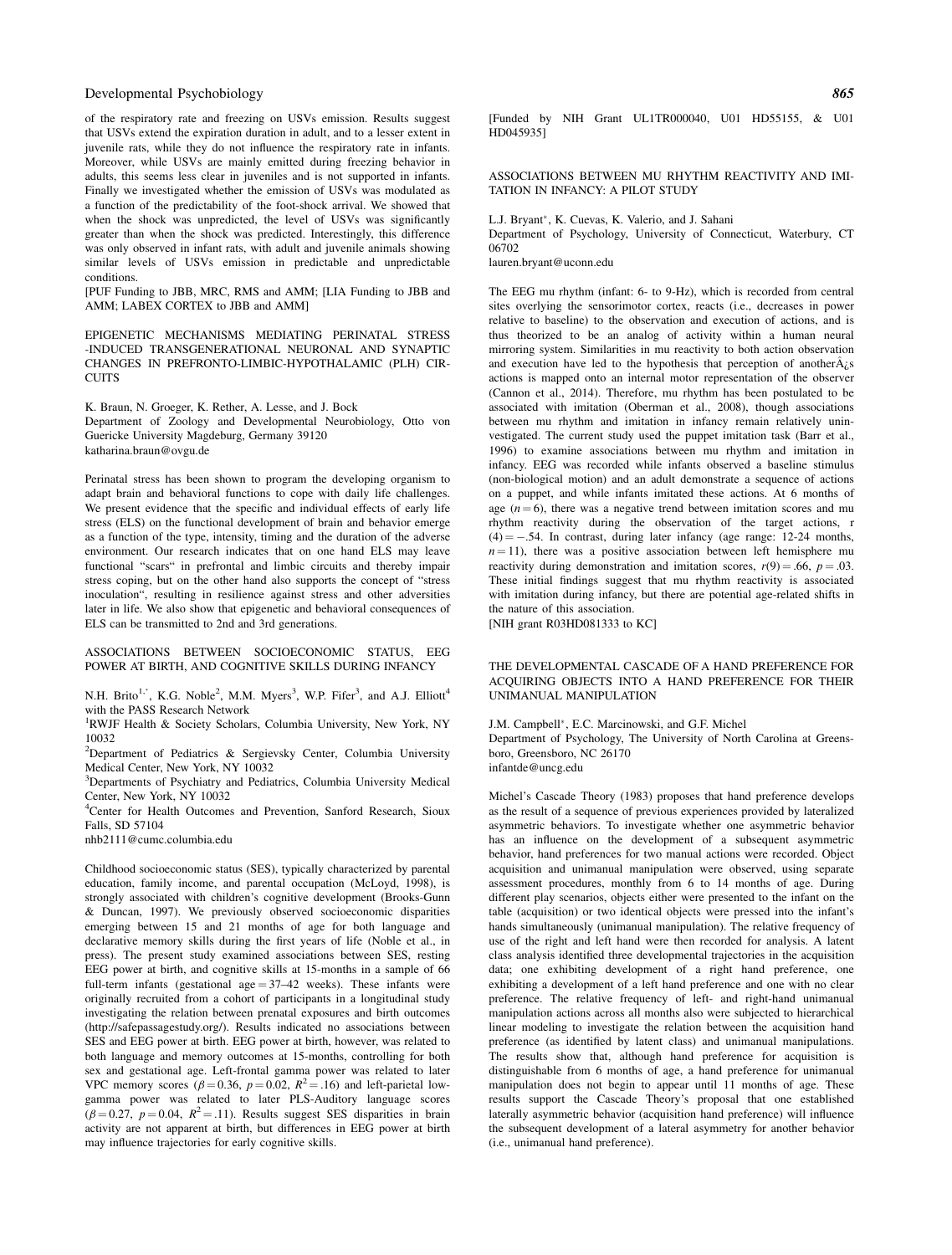HUMAN NEONATAL CONSUMPTION OF THE COLOSTRUM, A BIOCULTURAL EXPERIENCE

J. Candau University of Nice Sophia Antipolis, Nice, France joelcandau@gmail.com

The first results of an ongoing research program on human colostrum highlight that the mother's gift of the colostrum to the newborn follows extremely variable biocultural rules. The colostrum transfer to the newborn is indeed under the control of complex social and cultural processes. From ethnographical data collected in Bolivia, Brazil, Burkina Faso, Cambodia, France, Germany, and Morocco, we will show that multiple cultural processes (public health policies, food habits, body techniques, impurity representations, folk biology and physiology, medicinal practices, native health conceptions) can improve or disrupt the neonate infants' exposure to continuity between amniotic and lacteal experiences. [This research is funded by ANR.]

CORTICOSTEROID RECEPTOR EXPRESSION IS LINEARLY RELATED TO INDIVIDUAL DIFFERENCES IN NOVELTY EXPLO-

M.J. Caruso<sup>1,2,\*</sup>, R.A. Crouse<sup>1</sup>, and S.A. Cavigelli<sup>1,2,3</sup>

<sup>1</sup>Department of Biobehavioral Health, Pennsylvania State University, University Park, PA 16802

<sup>2</sup>The Center for Brain, Behavior, and Cognition, Pennsylvania State University, University Park, PA 16802

<sup>3</sup>The Huck Institutes for the Life Sciences, Pennsylvania State University, University Park, PA 16802

mjc5038@psu.edu

RATION

Human behavioral inhibition (BI) is characterized by low novelty exploration (neophobia) and susceptibility to internalizing disorders. Animal models have demonstrated that, similar to humans, neophobic rodents have elevated basal and novelty-induced hypothalamic-pituitaryadrenal (HPA) axis activity. HPA and emotion regulation are associated with mineralocorticoid, glucocorticoid, and corticotropin releasing hormone receptor (MR, GR, CRHR1) activity in the hippocampus, hypothalamus, and prefrontal cortex (PFC), and altered receptor signaling in these regions is associated with anxiety and depression. We tested whether young adult exploratory behavior predicts later adulthood MR, GR, and CRHR1 mRNA expression and anxiety- and depression-like behavior. In male Sprague-Dawley rats, exploratory behavior was measured at two months of age in two novel arenas (one social, one non-social), and then anxiety- and depression-like behavior were measured with the elevated plus maze and sucrose preference test at the same age and 2 months later (2 and 4 months of age). Exploratory behavior at 2 months was not strongly related to anxiety- or depression-like behavior at the same age, but did predict anxiety-like behavior 2 months later (at 4 months of age). Young adult exploratory behavior also linearly predicted hippocampal and hypothalamic GR, and PFC CRHR1 expression, with longer latencies (i.e., neophobia) predicting reduced mRNA expression. Exploratory behavior did not predict MR expression in any area. We are analyzing GR and MR protein levels in the hippocampus and hypothalamus to assess subregion-specific changes in receptor expression. Results suggest that BIrelated susceptibility to mood disorders may be related to altered corticosteroid receptor signaling in multiple areas.

# PERSISTENCE OF ETHANOL-INDUCED SENSITIZATION DURING THE PREWEANLING PERIOD OF THE RAT

S. Castelló<sup>1,\*</sup>, G. D'Aloisio<sup>2</sup>, J.C. Molina<sup>1,2</sup>, and C. Arias<sup>1,2</sup>

<sup>1</sup>Instituto de Investigación Médica M. y M. Ferreyra INIMEC-CONICET-UNC, Córdoba, Argentina, 5000

<sup>2</sup>Facultad de Psicologa, Universidad Nacional de Córdoba, Córdoba, Argentina, 5000

stefcastello@gmail.com

Drugs of abuse as amphetamine or cocaine induce sensitization to the locomotor stimulating effect in adult and in preweanling rats. However, during infancy this learning effect is observed only after a short interval of time, between training and testing. During infancy, particularly during de 2nd postnatal week of life, rats are highly sensitive to ethanol. In a previous study we have shown short-term ethanol-induced sensitization when subjects were trained during the 2nd postnatal week. This effect was context-dependent, in that it was only observed when pups were trained and tested in different contexts. The present series of experiments was designed to explore the persistence of the sensitization effect across the preweanling period. Pups were trained with ethanol during the second or the third postnatal week of life, and were tested 2 or 7 days later. Our results showed that, contrarily to what has been observed with other drugs during infancy, sensitization to ethanol persisted at least 7 days in rats trained during the 2nd postnatal week of life. In older pups, the same procedure induced tolerance instead sensitization. This pattern of results suggests that infancy is a valuable period for the study of the neurobiological determinants underlying ethanol-induced sensitization and the relationship of this effect with ethanol intake. [PICT 0999 FONCyT to JCM]

NEONATAL AND INFANTILE ATTRACTION TO ODORS FROM MATERNAL DIET DURING GESTATION: THE PARTICULAR CASE OF ALCOHOL

M.G. Chotro

University of the Basque Country UPV/EHU, San Sebastian, Spain g.chotro@ehu.eus

Fetal exposure in the amniotic fluid to chemosensory stimuli coming from maternal diet may define neonatal and infantile attraction to those stimuli, determining later acceptance of substances as part of the diet. When the pregnant rat consumes alcohol, the distinctive flavor of this drug becomes more attractive for the offspring, resulting in increased consumption and liking of alcohol in neonates, infants, and even adolescents. Considering that maternal alcohol ingestion exposes fetuses to the chemosensory and the pharmacological aspects of alcohol, I will discuss the possible interactions between these facets of the drug to explain the results of our last studies.

THE BEHAVIORAL EFFECT OF POSTNATAL CORTICOSTERONE ADMINISTRATION IN DEVELOPING RATS DEPENDS ON ITS DURATION AND PATTERN OF ELEVATION

D.I. Claflin<sup>1,2</sup>, S.J. Jensen<sup>1</sup>, L.R. Greenfield<sup>1</sup>, C.L. Wentworth-Eidsuane<sup>2</sup>, M. Kraszpulski<sup>2</sup>, K.D. Schmidt<sup>1</sup>, M.B. Hennessy<sup>1,2</sup>

<sup>1</sup>Department of Psychology, Wright State University, Dayton, OH 45435

<sup>2</sup>Department of Neuroscience, Cell Biology, and Physiology, Wright State University, Dayton, OH 45435

dragana.claflin@wright.edu

Recent emphasis has been given to the effects of early-life stress in developmentally immature and vulnerable organisms that persist into adulthood. Activation of the hypothalamic-pituitaryadrenal axis in response to stress includes a release of glucocorticoids which can result in positive or negative effects on cognitive performance across the lifespan. It is generally accepted that very low and very high levels of circulating glucocorticoids are detrimental to learning and memory while moderate levels can be facilitatory. Because tasks engaging the hippocampus are particularly sensitive to glucocorticoid actions, and the hippocampus has a critical role in learning and memory, this interplay between glucocorticoids and the development of learning can be examined using trace eyeblink classical conditioning. Here we present a series of studies in which we administered the glucocorticoid corticosterone (CORT) to Long Evans rat pups on postnatal Day 15 and assessed learning on Day 24 using trace eyeblink classical conditioning. Release of corticosterone into the bloodstream at both a high pharmacological dose (subcutaneous pellets) over 5 days and at a modest elevation (subcutaneous osmotic minipumps) over 2 days impaired acquisition of trace eyeblink conditioning. In contrast, CORT injections (twice daily, subcutaneous) which delivered a very high dose for less than 4 hr at a time, facilitated learning. Across all studies, males appeared to be more sensitive to the effects of corticosterone. Together, these data suggest that the overall level, duration and pattern of elevation of corticosterone play a role in the lasting behavioral effects observed.

[NIH #R15MH081257; WSU Comprehensive Neuroscience Center]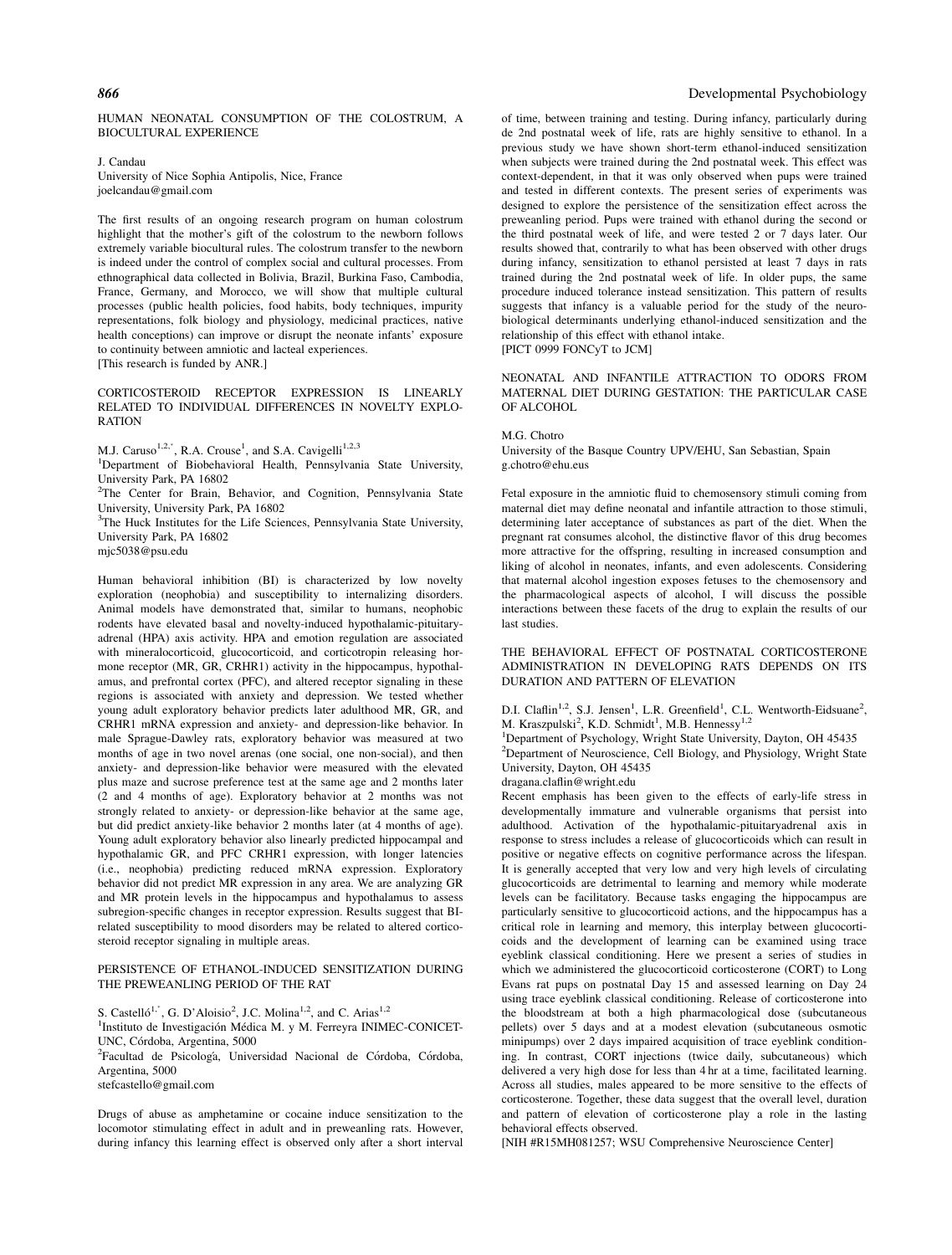SEX DIFFERENCES IN EEG ACTIVITY DURING EXEUCTIVE PROCESSING: A COMPARISON OF INFANTS AND YOUNG CHIL-DREN

K. Cuevas<sup>1</sup>, S.D. Calkins<sup>2</sup>, and M.A. Bell<sup>3</sup>

<sup>1</sup>Department of Psychology, University of Connecticut, Storrs, CT 06269 2 Human Development and Family Studies, University of North Carolina at Greensboro, Greensboro, NC 27402

<sup>3</sup>Department of Psychology, Virginia Tech, Blacksburg, VA 24061 kimberly.cuevas@uconn.edu

Executive functions (EFs) are linked with optimal cognitive and socialemotional development. Despite behavioral evidence of sex differences in early childhood EF, little is known about potential sex differences in corresponding brain-behavior associations. The present study examined changes in 4-year-olds'  $(n = 144)$  6–9 Hz EEG power and coherence in response to increased executive processing demands ("Stroop-like" vs. "non-Stroop" day-night tasks). Although there were no sex differences in task performance, an examination of multiple scalp electrode sites revealed that boys exhibited more widespread changes in EEG power as compared to girls. Further, multiple regression analyses controlling for maternal education and non-EF performance indicated that individual differences in boys' and girls' EF performance were associated with different frontal neural correlates (i.e., different frontal scalp sites and different measures of EEG power). However, 6–9 Hz frontal functional connectivity (EEG coherence) did not differ as a function of increased inhibitory demands. For comparison purposes, we reanalyzed our data with 10-month-olds  $(n = 173)$  to determine whether sex differences in EF-related EEG were present during infancy. Although infants exhibited increases in 6–9 Hz frontal functional connectivity (EEG coherence) in response to added inhibitory demands (i.e., reversal versus non-reversal trials on the A-not-B task) there were no changes in 6–9 Hz EEG power (Cuevas, Swingler, Bell, Marcovitch, & Calkins, 2012). However, there were no significant Condition  $\times$  Sex interactions for either EEG measure. The data reveal valuable information concerning the emergence of sex differences in the neural systems underlying executive processing during infancy and early childhood. [NIH grant R01HD049878 to MAB.]

CORTISOL IN MOTHER'S MILK IN THE NEONATAL PERIOD INFLUENCES LATER INFANT SOCIAL BEHAVIOR AND COGNI-TION IN RHESUS MONKEYS

A.M. Dettmer\*, A.M. Murphy, D. Guitarra, E. Slonecker, M.A. Novak, J.S. Meyer, and S.J. Suomi

Laboratory of Comparative Ethology, Eunice Kennedy Shriver National Institute of Child Health & Human Development, Poolesville, MD 20837 adettmer@gmail.com

Mother's milk contains hormones, such as cortisol, that are increasingly thought to influence neonatal and subsequent infant development. Recent studies have linked cortisol in mother's milk with infant temperament in both human and nonhuman primates, but no studies have examined how cortisol in milk affects infant behavior in a social setting or cognitive functioning. We studied rhesus macaque mother infant dyads (Macaca mulatta,  $N = 24$ ) from birth through 8 months. Milk samples were collected twice in the first 30 days of life and assayed for cortisol concentrations. From months 4–8, we observed each infant twice weekly in 10-min sessions to study their social behavior in a group setting (e.g., initiate and receive play, grooming, and mounting). For a subset of infants  $(n = 8)$ , we collected cognitive data in their group living environment at the same time to assess performance on a response inhibition task. We found that higher cortisol concentrations in mother's milk in the first 30 days of life were negatively correlated with initiation of social behaviors later in development ( $r = -0.445$ ,  $p = 0.029$ ), and positively correlated with percentage of trials correct on the cognitive task to assess inhibitory control ( $r = 0.733$ ,  $p = 0.039$ ). Collectively, these findings lend support to the "lactational programming" hypothesis, whereby glucocorticoids ingested through milk contribute to the development of infant behavioral phenotype.

[This research was supported by the Division of Intramural Research at the Eunice Kennedy Shriver NICHD and by NIH grant R24OD011180-15 to MAN]

B.G. Dias<sup>1,\*</sup> and K.J. Ressler<sup>1,2</sup>

<sup>1</sup>Department of Psychiatry and Behavioral Sciences, Yerkes National Primate Research Center, Emory University, Atlanta GA 30329

<sup>2</sup>Howard Hughes Medical Institute, Chevy Chase MD 20815 Historical events have generated data indicating that stressors experienced by a generation also affect descendant generations not directly exposed to those stressors. Using an animal model of olfactory fear conditioning, my

research (and talk) aims to shed light on the nature and mechanisms by which such inter- and trans-generational transmission and inheritance occur.

[HHMI funding to KJR, Office of Research Infrastructure Programs/OD P51OD011132 to the Yerkes National Primate Research Center]

THE EXPERIENCE OF CANCER AFFECTS THE RELATIONSHIP BETWEEN PARENT AND CHILD HYPOTHALAMIC PITUITARY ADRENAL (HPA) FUNCTION

S.M. Dinces<sup>1,\*</sup>, S.N. Hile<sup>1</sup>, L.N. Rowell<sup>1</sup>, J.F.L. Pinner<sup>1</sup>, R.E. Rieger<sup>1</sup>, N.C. Moss<sup>1</sup>, R.S. Allen<sup>1</sup>, M.E. Thompson<sup>2</sup>, A.C. Tang<sup>1,3,4</sup>, R.D. Annett<sup>5</sup>

<sup>1</sup>Department of Psychology, University of New Mexico, Albuquerque, NM 87131

<sup>2</sup>Department of Anthropology, University of New Mexico, Albuquerque, NM 87131

<sup>3</sup>Department of Neurosciences, University of New Mexico, Albuquerque, NM 87131

4 International Science and Engineering, National Science Foundation, Arlington, VA 22230

5 Department of Pediatrics, University of Colorado Denver, CO 80045 sdinces@unm.edu

Rodent studies show that offspring experience of moderate stress can modify the association between the infant's and the mother's HPA function. Therefore, having a mother with poor HPA function does not mean that her offspring will necessarily have similarly poor function. Here we examine whether this modifiability of the relation between parental and child HPA function generalizes to humans. HPA function was examined in parents and their children from healthy control (HC) and pediatric cancer survivor (CS) families. Multilevel modeling was applied to data from a nested-design study (85 children, 5–18 years old, from 64 families, HC:  $n = 32$ ; CS:  $n = 32$ ) to characterize the relation between parent (baseline and post-stress salivary) and child (hair) cortisol measures within HC and CS groups, controlling for child age, sex and parent ethnicity. A second analysis was performed; examining whether corticosteroid exposure as part of cancer treatment affects the association between parent and child cortisol. The interaction effect between cancer experience and parental cortisol on child HPA function was significant (Baseline: F(1,46.23) = 4.53,  $p = .039$ ; Post-Stress: F(1,47.21) = 8.99,  $p = .004$ ) with a more positive association between parent and child cortisol in HC compared to CS families. The interaction effect between child corticosteroid exposure and parent cortisol was significant (Baseline:  $F(1,61.02) = 4.76$ ,  $p = .033$ ; Post-stress:  $F(1,61.42) = 6.04$ ,  $p = .017$ ) with a more positive association between parent and child cortisol in the nonexposed ( $N = 67$ ), compared to the exposed group ( $N = 11$ ). Parallel to findings from the rodent model, these results reveal a modifiability of the relation between parent and child HPA function by child corticosteroid exposure and indicate plasticity of HPA function beyond infancy.

CHILD EXECUTIVE FUNCTIONING IS PREDICTED BY PARENT HYPOTHALAMIC PITUITARY ADRENAL (HPA) FUNCTION IN BOTH CANCER SURVIVORS AND HEALTHY CONTROL CHIL-DREN

S.M. Dinces<sup>1,\*</sup>, S.N. Hile<sup>1</sup>, L.N. Rowell<sup>1</sup>, J.F.L. Pinner<sup>1</sup>, R.E. Rieger<sup>1</sup>, N.C. Moss<sup>1</sup>, R.S. Allen<sup>1</sup>, M.E. Thompson<sup>2</sup>, A.C. Tang<sup>1,3,4</sup>, and R.D. Annett $^5$ 

<sup>1</sup>Department of Psychology University of New Mexico, Albuquerque, NM 87131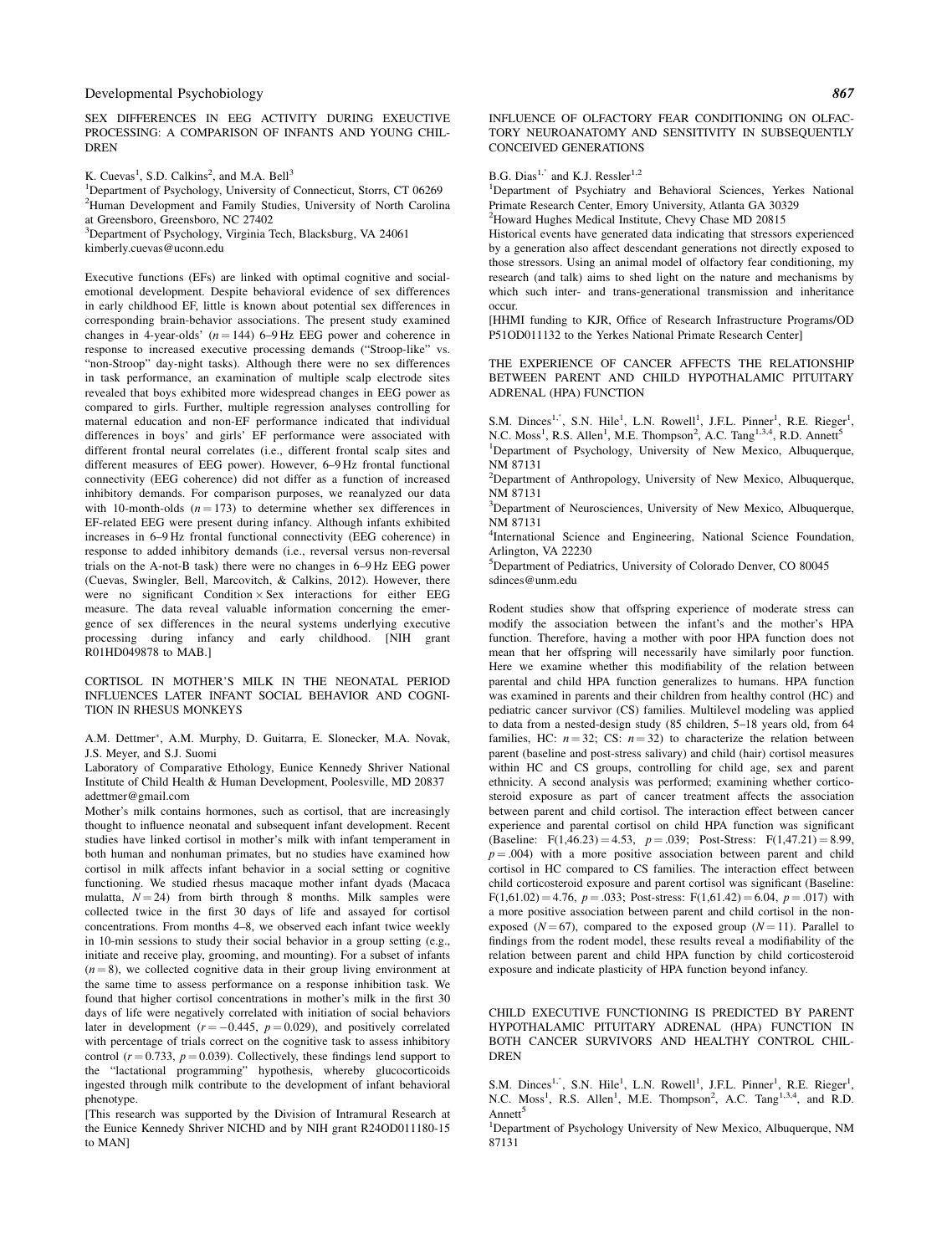<sup>2</sup>Department of Anthropology, University of New Mexico, Albuquerque, NM 87131

<sup>3</sup>Department of Neurosciences, University of New Mexico, Albuquerque, NM 87131

4 Office of International Science and Engineering, National Science Foundation, Arlington, VA 22230

5 Department of Pediatrics, University of Colorado Denver, CO 80045 sdinces@unm.edu

Exposure of infant rats to mild stress associated with a relatively novel non-home environment can modify the influence of maternal HPA function on offspring cognitive function. To determine whether the impact of these converging early life influences generalize to humans, we investigated whether experience of cancer, a major chronic stressor, can change the influence of parent HPA function on child executive function (EF). Eighty-one children, ages 5–18, from 63 families (Healthy Controls  $=$  32, Cancer Survivors  $=$  31) were included in a nested-design study. To identify major dimensions underlying EF, principle component analysis was performed on 9 measures of EF (NIH Examiner). The first three components accounted for 78.47% variance with the first interpreted as attention control, the second as responsivity to stimuli, and the third as response inhibition. Parent HPA function was indexed by normalized evoked salivary cortisol response (CORTne = PreStress -PostStress)/Pre-Stress) to the Trier Social Stressor Task (TSST). Multilevel modeling was applied to each of these three components with cancer experience and parental cortisol as predictor variables controlling for child age, showing a significant main effect of parent CORTne on the component of child attention control  $(F(1,51.35) = 4.08, p = .049)$  parents with higher rise in cortisol response to the TSST had children with higher levels of attention control. This result suggests that parent ability to increase cortisol output in response to a stressful event can predict child attention control across different stress conditions. Therefore improving parent self-stress regulation may positively contribute to cognitive development in children experiencing different levels of stress.

# ADOLESCENT FEAR MEMORIES AND DNA METHYLATION FOL-LOWING EXPOSURE TO CAREGIVER MALTREATMENT

T.S. Doherty<sup>\*</sup> and T.L. Roth

Psychological and Brain Sciences, University of Delaware, Newark, DE 19716

tdoherty@psych.udel.edu

Rats exposed to adversity early in life display altered developmental trajectories of fear behavior. The mechanisms underlying these behavioral shifts remain to be elucidated, though epigenetic alterations such as DNA methylation are an excellent candidate. Specifically, methylation of plasticity-related genes, including bdnf, may contribute to altered fear behavior following disruption of the caregiving environment. Previously we assessed alterations in DNA methylation in adolescent rats that had been exposed to our caregiver maltreatment paradigm and discovered that females exhibited gene-specific (bdnf) changes in response to maltreatment whereas maltreated-males exhibited changes on a global level, including global alterations in DNA hydroxymethylation, a recently identified cytosine modification that plays a role in learning and memory. The aim of the current study was to assess fear behavior outcomes in adolescent rats exposed to our caregiver maltreatment paradigm and to assess whether there is a relationship between these outcomes and our measures of global and gene-specific epigenetic alterations in the adolescent brain. Infant male and female Long Evans rats were subjected to either nurturing care (from their biological mother or foster dam) or maltreatment from a foster dam for 30 min daily from postnatal day (PN) 1 to PN7. Between PN30 and PN35 we investigated cued fear conditioning, extinction, and recall. Results will be discussed in the framework of consequences and mechanisms of early-life stress.

[The University of Delaware Research Foundation and NIGMS 1P20GM103653 to TLR]

PERCEIVED MALTREATMENT AND DEVELOPMENT OF RISKY PERSONALITY FACTORS AND FUTURE ORIENTATION: RISK FOR ALCOHOL USE DURING ADOLESCENCE

H. Edalati\* and M.D. Krank

Department of Psychology, University Of British Columbia, Kelowna, BC, Canada V1V 1V7 hanie.edalati@ubc.ca

Research has indicated a strong relationship between maltreatment and earlier initiation of drinking, higher rates of alcohol abuse and later dependence in adolescents. However, the underlying pathways of these relationships are not clear. We examined the effects of perceived maltreatment (i.e., perceived neglect and violence) on risky personality factors (including anxiety sensitivity, hopelessness, impulsivity, and sensation seeking) and future orientation (i.e., the ability of time perspective, planning ahead, and anticipation of future consequences) and tested if these factors mediate the relationship between perceived maltreatment and alcohol use in adolescents. Adolescents ( $n = 142, 51\%$  females) aged 13– 17 years old  $(M = 14.48, SD = 1.09)$  were assessed. Results indicated that higher perceived violence was associated with higher levels of hopelessness, impulsivity, and sensation seeking, whereas, higher perceived neglect only increased hopelessness. In addition, both perceived neglect and violence were associated with lower levels of future orientation. Sensation seeking emerged significant over and above other mediators (i.e., impulsivity and future orientation) in the relationship between violence and recency of alcohol use  $(F (4, 124) = 13.32, p < .001)$ . Findings suggest that adolescents who experienced violence may use alcohol to enhance positive affect and experience intense stimulation. Intervention programs for alcohol use in adolescents should consider the effects of maltreatment, particularly violence. Maltreated adolescents with higher risk of alcohol use would benefit from interventions that target their feelings, decision making, motivations, and behavioural control.

INDIVIDUAL DIFFERENCES IN STRESS REACTIVITY IN A HIGH RISK SAMPLE

R.D. Eiden<sup>1</sup> and D.A. Granger<sup>2,3</sup>

1 Research Institute on Addictions, State University of New York at Buffalo, Buffalo, NY 14203

<sup>2</sup>Institute for Interdisciplinary Salivary Bioscience Research Arizona State University, Tempe, AZ 85281

<sup>3</sup>Johns Hopkins University School of Nursing Johns Hopkins University Bloomberg School of Public Health Baltimore, MD 21218

eiden@ria.buffalo.edu

This study examined the association between prenatal tobacco exposure (PTE) and the rate of change in cortisol in response to frustration at 16 months of child age. Data were collected from 212 mother-infant dyads (66 non-smokers and 146 smokers) using a prospective design with sample recruited in pregnancy. PTE was assessed using maternal salivary cotinine and self-reports in pregnancy and infant meconium after delivery. Toddler reactivity was assessed during an arm restraint paradigm designed to elicit frustration. Saliva for cortisol was collected at pre-task, post-task 1 (20 min after frustration), and post-task 2 (40 min after frustration). Latent growth modeling was used to examine study hypotheses. Results indicated significant variability in intercept  $(t = 5.52, p < .001)$  and slope  $(t = 3.75, p < .001)$ , and a significant association between the intercept and the slope  $(r = -.24)$ . Higher pre-task cortisol was associated with less change from pre to post-task. The conditional growth model with PTE status regressed on intercept and slope fit the data well  $(\chi^2 = 7.40,$  $p = .12$ , CFI = .99, RMSEA = .06). PTE was significantly associated with both intercept  $(\beta = -0.24, t = -2.95, p = .003)$  and slope  $(\beta = 0.21, t = 2.19,$  $p = .03$ ). Children in the PTE group had lower pre-task cortisol and a greater increase in cortisol from pre to post-task compared to the control group. Results indicate that PTE is associated with changes in the stressresponse system perhaps as a result of toxic stress. [NIH grant # R01 DA019632 to RDE]

INVESTIGATING THE FACTORS AFFECTING YOUNG CHILD-REN'S SOCIAL AND ASOCIAL LEARNING PREFERENCES

E. Flynn<sup>1</sup>, C. Turner<sup>1</sup>, and L.-A. Girardeau<sup>2</sup>

<sup>1</sup>Centre for Coevolution of Culture and Biology, School of Education, Durham University

<sup>2</sup>Department of Biological Sciences, Université du Québec à Montréal e.g.flynn@durham.ac.uk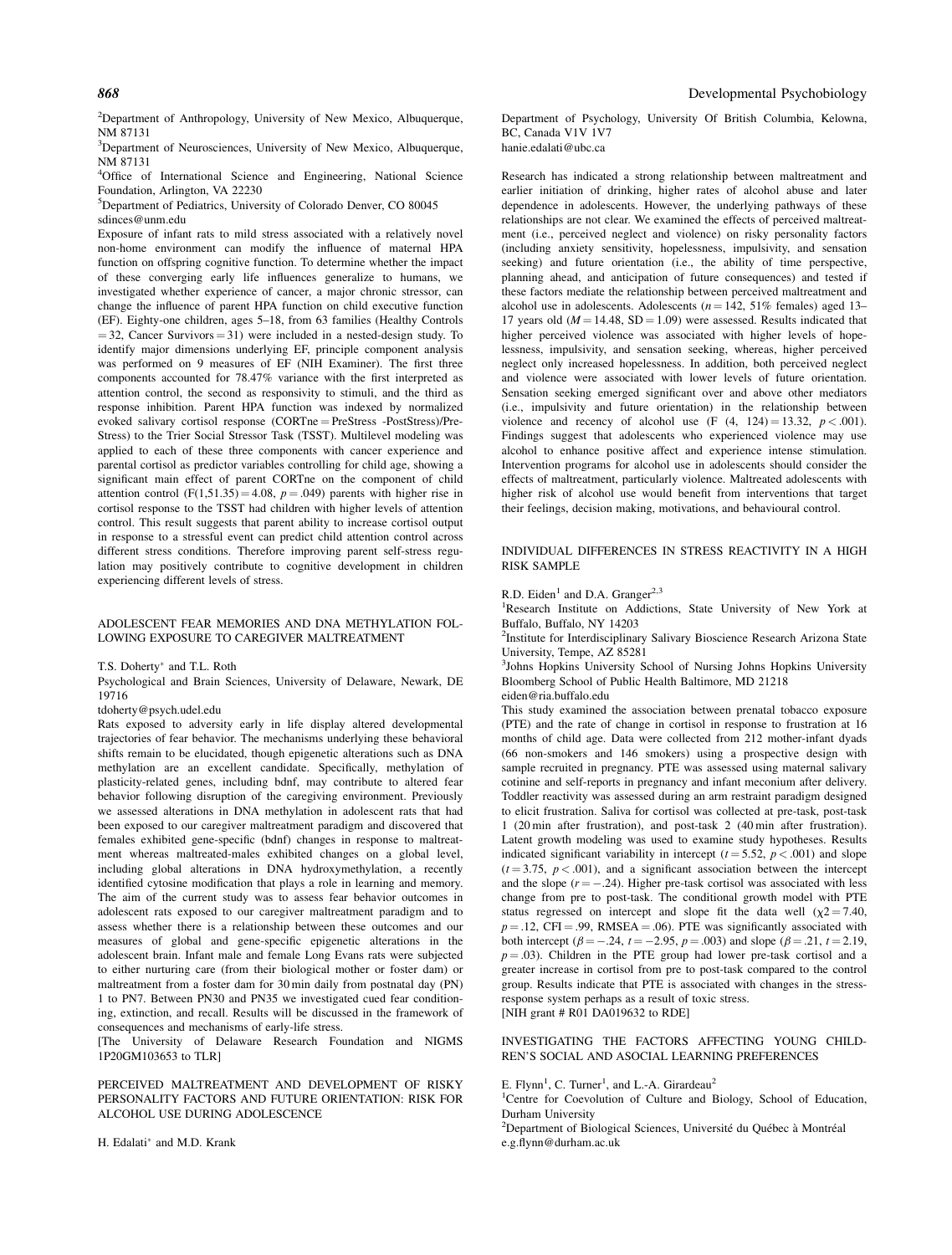The current study examined the trajectory of children's decisions about learning socially or individually. Ninety-six children (48 girls) aged 3 and 5-year-olds were shown two novel puzzle boxes (one hard, one easy). They were asked if they would like to attempt to try to open it on their own (individual) or after watching an adult model (social); these preference were either met or violated. 79% of children chose to learn by watching a model. Children who had their learning preference met in both conditions were also significantly quicker at beginning the task  $(t)$  $(71) = 2.00, p = .050$ , and retrieving the reward  $(t(73) = 2.78, p = .007)$ . [ESRC Grant ES/J021385/1 to EGF and L-AG]

ASSESSING NEWBORN CRAWLING IN RESPONSE TO TERRES-TRIAL OPTIC FLOW

V. Forma<sup>1,\*</sup>, D. Anderson<sup>2</sup>, and M. Barbu-Roth<sup>1</sup>

<sup>1</sup>Laboratoire de Psychologie de la Perception, Université Paris Descartes -CNRS, Paris, France

<sup>2</sup>Department of Kinesiology, San-Francisco State University, San Francisco, CA 94132-4161

vince.forma@hotmail.fr

We have recently reported a very precocious coupling between vision and crawling in humans, evidenced by 3 day-old newborns increasing their leg stepping in response to terrestrial optic flows simulating their motion forward or backward. However, as few full arm steps were observed in the aforementioned study it was difficult to determine if optic flows modified arm stepping. Here we investigated whether coding leg and arm movements based on the number of individual flexion and extension movements, rather than on the number of flexion-extension cycles, would yield additional results. Twenty-six 3 day-old infants were video recorded in a prone position on a transparent water-mattress, through which a checkerboard pattern was projected. Three conditions were presented randomly for 1 min to each infant: (1) Static—the checkerboard was static, (2) Toward—the checkerboard moved toward the infant simulating forward self-motion, and (3) Away—the checkerboard moved away from the infant simulating backward propulsion. A significant effect of Condition for the number of leg flexions and extensions,  $F(2, 50) = 3.2$ ,  $p < .05$ , revealed that Toward and Away elicited significantly more leg movements than Static. Though no effect of Condition on arm movements was observed, more movements were made on the right side, F (1,  $25 = 6.8$ ,  $p < .05$  and a significant interaction between movement type (flexion/extension) and Side, F (1, 25) = 5.1,  $p = .03$  revealed no differences on the left side but more flexion than extension movements on the right side. The new method provides further insight into the character of newborn crawling.

[ANR grant ANR-11-BSH2-007 01; Region Ile-de-France grant; NICHD grant HD050638; NCMHHD grant P20MD00262]

# THE EFFECT OF D-PENICILLAMINE ADMINISTRATION DURING PRENATAL ETHANOL EXPOSURE IN 5 AND 14 DAY-OLD RATS

M. Gaztañaga<sup>1</sup>, A. Angulo-Alcalde<sup>1</sup>, N.E. Spear<sup>2</sup>, and M.G. Chotro<sup>1</sup> 1 Faculty of Psychology, University of the Basque Country UPV/EHU,

Donostia-San Sebastian, Spain

2 Department of Psychology, Binghamton University, Binghamton, NY 13902

mirari.gaztanaga@ehu.es

Ethanol exposure during the last days of gestation increases ethanol acceptance in neonate, in infant and in adolescent rats. Recent studies with neonate rats evidenced the crucial implication of acetaldehyde, the first metabolite of ethanol, in ethanol reinforcement at this early age. Previous studies in our and other laboratories have shown that after ethanol exposure during the last gestational days, the intake and palatability of ethanol increases when measured on postnatal day (PD) 1, 5 and 14. Therefore, in this study we investigated the role of acetaldehyde on the prenatal ethanol exposure effect. We administered dams during gestational days 17-20 with water, ethanol or ethanol + D-Penicillamine (DP) and the offspring was tested with three different procedures. On Postnatal day 5 (Experiment 1) pups were assessed with an operant conditioning procedure using ethanol 6% as the reinforcer. On PD 14 (Experiment 2) pups' ethanol (6%) consumption was evaluated as well as their taste reactivity to this same ethanol solution. The results of both experiments confirmed that eliminating acetaldehyde produced after prenatal ethanol exposure reduces the postnatal positive response to ethanol, highlighting the important role of acetaldehyde on ethanol reinforcing properties during early development.

# PRENATAL EXPERIENCE SHAPES PERCEPTION OF PROSODY AT BIRTH

J. Gervain $1,2$ <sup>1</sup>Université Paris Descartes, Paris, France  ${}^{2}CNDS$ , Paris, France <sup>2</sup>CNRS, Paris, France judit.gervain@parisdescartes

In four NIRS studies, we explored how prenatal experience with language shapes speech perception abilities at birth. As speech heard in utero is filtered by maternal tissues, it is mainly prosodic information that is transmitted to the fetus. We therefore investigated whether the perception of prosody at birth shows the influence of the prosodic patterns of the language(s) heard prenatally. We found that monolingual French newborns grouped tone sequences that contrasted in duration in a French, adult-like manner, i.e. iambically, as short-long, as is found in the prosody of French, but showed no grouping for pitch, a cue less used in French prosody, whereas the bilinguals whose other language relies on pitch contrasts showed an adult-like, trochaic (high-low) grouping for pitch, suggesting an important prenatal influence.

# THE PERCEPTION OF TIME-COMPRESSED SPEECH AT BIRTH

J. Gervain<sup>1,2</sup>

<sup>1</sup>Université Paris Descartes, Paris, France  ${}^{2}CNDS$ , Paris, France

<sup>2</sup>CNRS, Paris, France

judit.gervain@parisdescartes

Adults rapidly adapt to time-compressed speech up to 40% compression with respect to the original duration in their native language, as well as in unfamiliar languages, if those are rhythmically similar to their native language, suggesting that adaptation is based on auditory, rather than syntactic or semantic cues. However, it remains unclear whether this adaptation ability is the result of extensive experience with language or whether it is automatically achieved by the auditory system. In three NIRS and EEG studies with newborns, we have explored whether newborns are able to adapt to time-compressed speech. We have found that French-exposed newborns readily adapt to accelerated French and Spanish, a rhythmically similar language, at 60% compression, but not at 30% compression, showing a similar adaptation pattern as adults. This suggests that prenatal experience with the prosody of the native language already shapes the speech perception system early in development.

COMPARING THE EFFICACY OF MATERNAL FLUOXETINE AND EXERCISE IN A RODENT MODEL OF POSTPARTUM DEPRESSION: OUTCOME OF BOTH MOTHER AND MALE AND FEMALE OFF-SPRING

A.R. Gobinath<sup>1,\*</sup>, R.J. Richardson<sup>2</sup>, C. Chow<sup>2</sup>, J.L. Workman<sup>2</sup>, S.E. Lieblich<sup>2</sup>, A.M. Barr<sup>3</sup>, L.A.M. Galea<sup>1,2</sup>

<sup>1</sup>Program in Neuroscience, University of British Columbia, Vancouver, British Columbia, Canada, V6T 1Z3

<sup>2</sup>Department of Psychology, University of British Columbia, Vancouver, British Columbia, Canada, V6T 1Z4

<sup>3</sup>Department of Anesthesiology, Pharmacology, & Therapeutics, University of British Columbia, Vancouver, British Columbia, Canada, V6T 1Z3 agobinath@psych.ubc.ca

Postpartum depression (PPD) affects approximately 15% of mothers and can have negative effects on the mother-infant dyad. Pharmacological antidepressants such as fluoxetine (Prozac) are commonly used to treat PPD. However, fluoxetine can remain active in breast milk and potentially impact offspring development. For this reason, non-pharmacological therapies, such as exercise, may be more agreeable. Unfortunately, it is unclear whether exercise is efficacious for treating PPD while preserving normal offspring development. To investigate this, we treated dams daily with high levels of corticosterone (40 mg/kg), to induce a depressive-like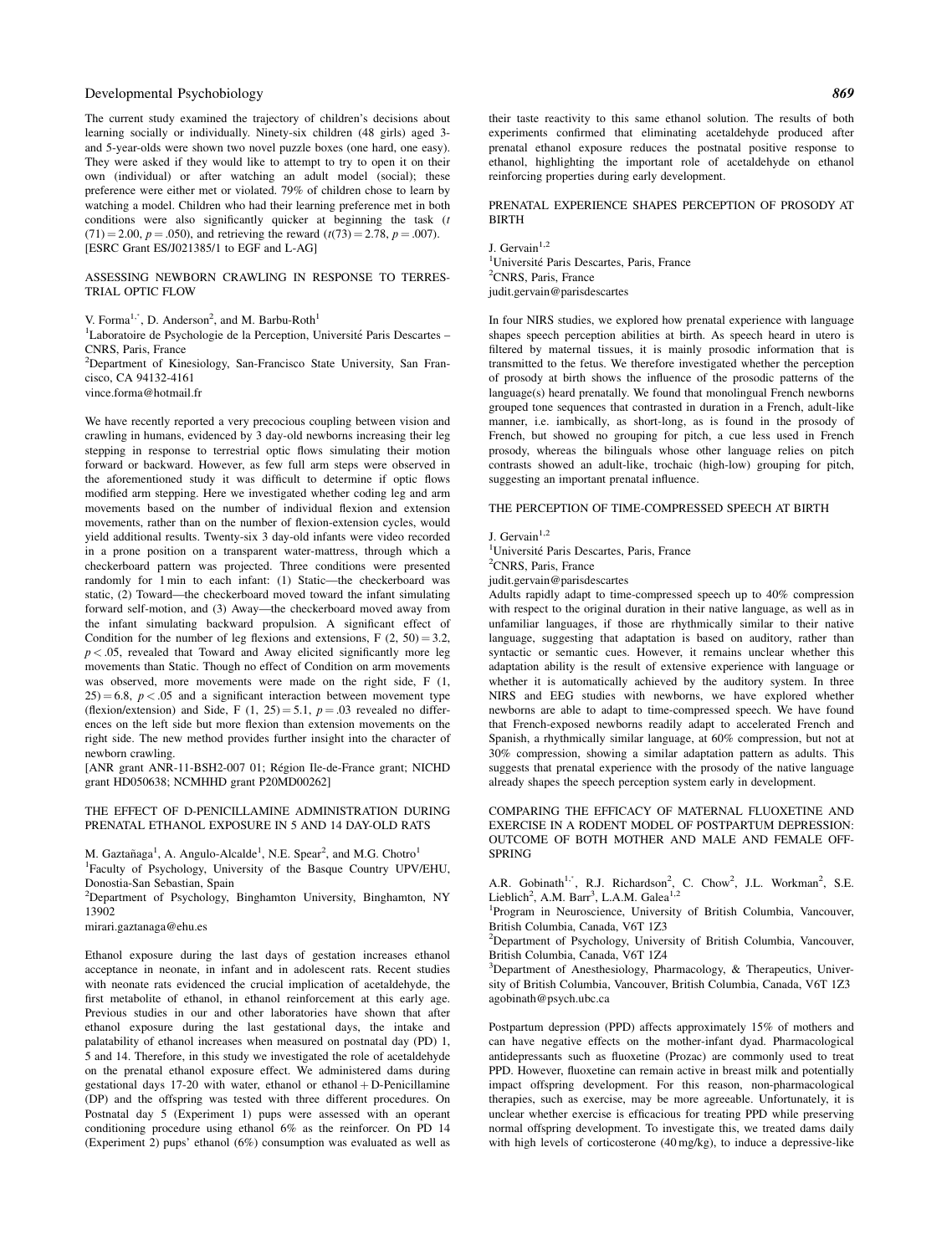phenotype, or oil during the postpartum. Within the oil and corticosterone conditions, four additional antidepressant groups were created: 1. Fluoxetine (Prozac;  $10 \text{ mg/kg}$ ) + exercise (voluntary access to running wheel); 2. Fluoxetine  $+$  no exercise; 3. Saline (vehicle for fluoxetine)  $+$  exercise; 4. Saline  $+$  no exercise. Male and female offspring were weaned and then tested in adulthood for anxiety-like behaviour using the novelty suppressed feeding task and for stress reactivity using the dexamethasone suppression test. Preliminary findings indicate that maternal postpartum fluoxetine reversed corticosterone-induced disruptions in maternal care, regardless of exercise condition. Additionally, preliminary findings indicate that exercise had a greater antidepressant-like effect than fluoxetine for the dams. For this reason, we predict that exercise will result in a protective effect particularly in the adult male offspring. Our findings will shed light on how the postpartum antidepressant treatments (Prozac, exercise) differentially affect the well-being of the mother as well as the male and female offspring.

[Funded by CIHR to LAMG.]

# A POSITIVE TACER-3 ALCOHOL SCREEN IN PREGNANCY PRE-DICTS LATER ALCOHOL USE PROBLEMS IN CHILDREN

J.H. Hannigan<sup>1,2,3,4</sup>, L.M. Chiodo<sup>7</sup>, J. Janisse<sup>5</sup>, R.J. Sokol<sup>2,4</sup>, V. Delaney-Black<sup>6</sup>

<sup>1</sup>Merrill Palmer Skillman Institute for Child & Family Development, Wayne State University, Detroit, MI 48202

<sup>2</sup>Department of Obstetrics & Gynecology, Wayne State University, Detroit, MI 48202

<sup>3</sup>Department of Psychology, Wayne State University, Detroit, MI 48202

4 C.S. Mott Center for Human Growth & Development, Wayne State University, Detroit, MI 48202

5 Department of Family Medicine & Public Health Sciences, Wayne State University, Detroit, MI 48202

6 Carman & Ann Adams Department of Pediatrics, Wayne State University, Detroit, MI 48202

<sup>7</sup>College of Nursing, University of Massachusetts, Amherst, MA 01003 j.hannigan@wayne.edu

Identifying prenatal alcohol consumption is essential to prevention of fetal alcohol spectrum disorders (FASD). Our prior research showed that the TACER-3 alcohol screen is effective at selectively identifying both women drinking at fetal risk levels and neurobehavioral effects associated with prenatal alcohol exposure in 4-year old children. The current research was designed to further validate the TACER-3. We hypothesized that more alcohol-related problems would be seen in teens born to mothers who had a positive prenatal TACER-3 screen than in teens born to TACER-3-negative mothers in a prospective high-risk urban cohort. At 14 years old, TACER-3-positive teens were more likely than TACER-3 negative teens to meet criteria for alcohol abuse (10.5% vs. 1.4%,  $\chi^2$  = 5.5, p = 0.019) and to report problems due to current drinking (42.9% vs. 17.2%,  $\chi^2$  = 7.6, p = 0.006). Similarly, at 19 years old, 36.4% of TACER-3-positive teens met criteria for alcohol abuse or dependence via parent or teen report compared to only 12.7% of TACER-3-negative teens ( $\chi^2$  = 8.1, p < 0.004). Similar results were found after controlling for many important maternal and family characteristics in logistic regression analyses. The results suggest that the relatively simple TACER-3 alcohol screen administered during pregnancy effectively predicts later alcohol use problems in teen offspring. The risk drinking in pregnancy that is detected by the TACER-3 has cross-generational impact on sensitivity to early alcohol use problems. The results also imply that alcohol use/abuse problems may be associated with FASD.

[Supported by grants from the US National Institutes of Health (R01- DA08524 & R01-DA016373) to Professor Delaney-Black.]

# MODERATELY-PREMATURE AND FULL-TERM INFANTS PER-FORM DIFFERENTLY ON A COGNITIVE/EYE-HAND "TOUCHPAD TASK" AT 4-MONTHS (SAME GA)

E. Hanrion-Monnier<sup>1</sup>, C. Granier-Deferre<sup>1</sup>, and A.J. DeCasper<sup>1,2</sup>

<sup>1</sup>Institut de Psychologie, Université Paris Descartes, Sorbonne Paris Cité, LPPS-EA 4057, Boulogne-Billancourt, 92000, France

2 Department of Psychology, University of North Carolina, Greensboro, NC 27410

carolyn.granier-deferre@parisdescartes.fr

# 870 Developmental Psychobiology

Introduction: Eighty-four percent of the 15 million premature births in the world each year occur between 32–37 weeks Gestational Age (GA). Most infants survive without intensive care; gross development is unremarkable and they are not closely monitored. However, in the early school years about 30% of them have compromised neuropsychological profiles, relative to their full-term peers. This research aimed to detect performance differences in a cognitive/eye-hand task between 4-month old full-term infants ( $n = 30$ ) and their corrected age preterm peers ( $n = 14$ ).

Procedure: The task used here is one of several tasks programmed into a touchpad ("Baby Learn@", 2014). Here, each touch on a small Smiley-Face target caused it to jump 2cm to a new location while saying, "Bravo Bébé!". Otherwise, the target did not move or speak. The precise location (in mm-coordinates) and temporal characteristics (in ms) of each touch were recorded.

Results: Almost all infants were self-motivated to interact with the Smiley Face. Statistically, premature infants made fewer on-target-touches/min, had longer latencies between touches and made more discrepant offtarget- touches than their full-term peers.

Conclusion: Differences can be detected in how moderate pre-term and full-term infants perform on a task requiring contingency learning, sustained attention, fine motor control and eye-hand coordination. The infants' performances on other tasks in "Baby Learn@" are used to isolate the source of the differences seen here, e.g., insensitivity to response contingencies and/or less fine-motor control. We are also assessing the long-term predictive validity of the "Baby Learn@" test battery.

CHILDREN IMITATE ACTIONS WITH OBJECTS AFTER A DELAY WITHOUT OBVIOUS USE OF RATIONAL INFERENTIAL PROC-ESSES

M. Heimann, A. Edorsson, A. Sundqvist, and F. Koch

Department of Behavioral Sciences and Learning, Linköping University, SE 581 83 Linköping, Sweden mikael.heimann@liu.se

It has been proposed that infants imitate actions with objects based on rational inferential processes. As example, Gergely, Bekkering & Kiraly, (2002) reported imitation of a novel action only if the hands of the experimenter were visible, not when they were covered. In order to replicate these findings, sixty-one children with a mean age of 14.8 months (95% CI [14.3, 15.3]) were tested (36 girls) with the hands of the experimenter visible  $(n = 26)$  or occupied  $(n = 35)$  The children were observed in the laboratory, at home or at daycare. The head touch procedure (Meltzoff, 1988) was used. The object consisted of a round plastic lamp mounted on a black wooden block, an object the infants had never seen before. The novel action demonstrated in the deferred imitation condition was for the experimenter to lean forward and press down the panel with the top of her forehead so that the lamp was turned on. We found an imitation rate of 27% when hands were visible and 37% when hands were occupied. Differences between conditions are not significant (Fisher's exact test,  $p = .58$ ). The higher frequency was observed in the hands occupied condition, counter to Gergely et al's results. One explanation for our lower imitation rate is that about half the sample was tested at home. Using only the results from the lab imitation rates of 40% (visible hands) and 53% (occupied hands) were observed ( $p = .70$ ). Thus, no support for rational imitation was observed. [The Swedish Council for Working Life and Social Research, grant #2008-0875 to MH]

MK-801 IMPAIRS THE ACQUISITION OF CONTEXTUAL FEAR IN THE CONTEXT PRE-EXPOSURE FACILITATION EFFECT (CPFE) PARADIGM IN ADOLESCENT RATS

N.A. Heroux\*, P.A. Robinson-Drummer, J.B. Rosen, and M.E. Stanton Department of Psychological and Brain Sciences, University of Delaware, Newark, DE 19716 nheroux@psych.udel.edu

The context pre-exposure facilitation effect (CPFE) is a contextual fear conditioning paradigm in which there are three phases: learning about the context, acquiring the context-shock association, and retrieving/expressing the context-shock association. In adult rats, NMDA receptor antagonism during standard contextual fear conditioning impairs retention but not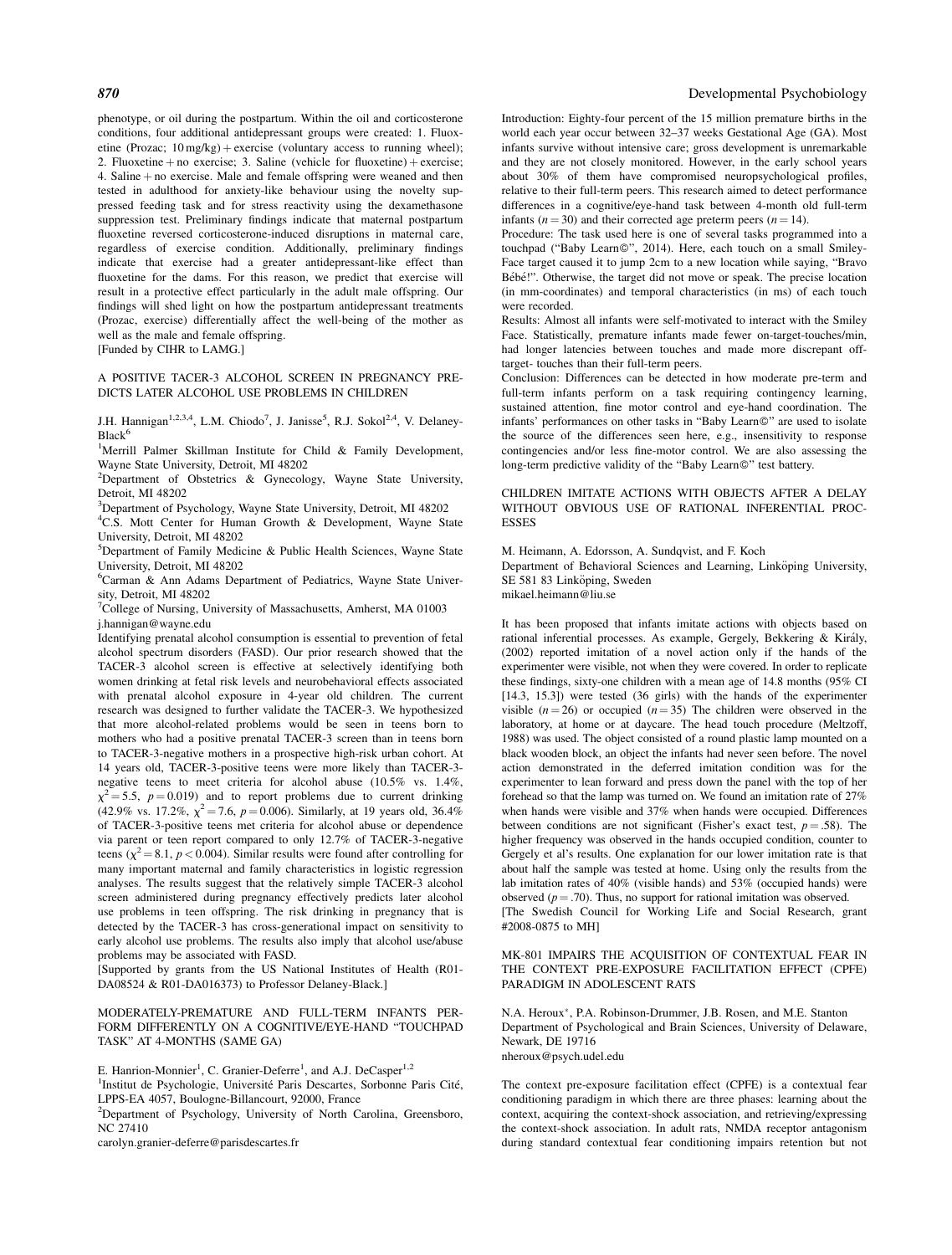postshock freezing (Sanders and Fanselow, 2003). In contrast, antagonizing NMDA receptor functioning in the basolateral amygdala (BLA) on the training day of the CPFE impairs freezing during retention (Matus-Amat et al., 2007). The role of NMDA receptors during the training day of the CPFE in developing rats is currently unknown. Therefore, the current study assessed the effects of training day injections of MK-801 on post-shock freezing and retention in postnatal day (PD) 31 rats. In Experiment 1, i.p. injections of .1 mg/kg MK-801 given before training impaired retention test freezing relative to saline controls. In Experiment 2, the same dose of MK-801 given before training disrupted post-shock freezing. Experiment 3 replicated the findings of our previous experiments by assessing both post-shock and retention test freezing following systemic injections of 0, .025 .05, or .1mg/kg MK-801 before CPFE training. Only the highest dose impaired postshock and retention freezing. In summary, acquisition of the context-shock association during the training day of the CPFE is NMDA receptor dependent in developing rats. The CPFE paradigm may make post-shock freezing NMDA-receptor dependent in a manner that contrasts with standard contextual fear. Future experiments examining postshock freezing at earlier stages of ontogeny may help elucidate the mechanisms of the CPFE. [NIH grant R01 HD075066-01A1 to MES]

# PRENATAL MATERNAL EFFECTS ARE MODULATED BY A PRE-COCIAL BIRD'S POSTNATAL MATERNAL CARE

C. Houdelier<sup>1</sup>, O. Le Bot<sup>1</sup>, N. Aigueperse<sup>1</sup>, E. de Margerie<sup>1</sup>, A.S.<br>Darmaillacq<sup>2</sup>, L. Dickel<sup>2</sup>, C. Arnould<sup>3,4,5,6</sup>, L. Calandreau<sup>3,4,5,6</sup>, A. Bertin<sup>3,4,5,6</sup>, and S. Lumineau<sup>1</sup>

<sup>1</sup>UMR CNRS 6552, Ethologie animale et humaine, Université de Rennes1, 35042 Rennes, France

<sup>2</sup>Groupe Mémoire et Plasticité comportementale, Université de Caen Basse-Normandie, 14032 Caen, France

<sup>3</sup>INRA Val de Loire, UMR85 Physiologie de la Reproduction et des Comportements

4 CNRS-UMR 7247 <sup>5</sup>Université François Rabelais de Tours<br><sup>6</sup>UCCE E 37380 Nouzilly France <sup>6</sup>IFCE F-37380 Nouzilly, France

Cecilia.houdelier@univ-rennes1.fr

As for mammalian species, maternal influences play a fundamental role in the behavioural development birds' offspring, and thereby in the emergence of phenotypic variability. Prenatal maternal effects are mediated notably by maternal steroids in egg vitellus whose levels are influenced by females' characteristics/environment and modulate chicks' development. During the postnatal period, females' presence or maternal care affects offspring's emotive and social behaviours. Surprisingly, interactions between these two maternal effects have been poorly analysed although they play a crucial role during behavioural development making understanding them essential. In this context, we investigated the potential modulation of postnatal maternal care on the consequences of a prenatal stress in Japanese quail chicks. Previous reports showed that social instability in laying quails increased their offspring's emotional reactivity in relation to the increase of yolk testosterone levels in their eggs. We raised offspring of stressed females either with an adoptive mother (mothered set,  $N = 29$ ) or in group of young (non-mothered set,  $N = 27$ ). Our results showed that mothered chicks were lighter during their first three weeks and their emotional reactivity levels were lower than nonmothered chicks. Thus, our results highlight that, as mothered chicks became less emotive than non-mothered chicks, birds' maternal care can reverse the phenotypic consequences of a prenatal stress. Mechanisms of such interactions need to be explored, particularly by analysing motheroffspring interactions during the mothering period. [PReSTO'Cog ANR-13-BSV7-0002-02]

# INTERVENING EARLY TO AFFECT TELOMERE LENGTH

J.R. Hoye<sup>1,\*</sup>, A. Asok<sup>1</sup>, K. Bernard<sup>2</sup>, T.L. Roth<sup>1</sup>, and M. Dozier<sup>1</sup> <sup>1</sup>Department of Psychological and Brain Sciences, University of Delaware, Newark, DE 19716

2 Department of Psychology, Stony Brook University, Stony Brook, NY 11794

jhoye@psych.udel.edu

In a randomized clinical trial, we assessed whether a brief parenting intervention reduced telomere attrition among children adopted internationally. Children adopted internationally often exhibit physical, cognitive, and social delays as a result of their early experiences of care (Gunnar et al. 2000). Telomere length, which indicates cellular aging, is associated with early stress, and may be a mechanism through which stress causes disease and aging (Price et al. 2012). Early adverse experiences, such as orphanage care and neglect, are associated with shorter telomere length (Asok et al., 2013; Drury et al., 2011). Forty-nine children (around 2 years old) adopted into families in the United States were randomly assigned to one of two intervention conditions. The parents of children assigned to the experimental intervention received Attachment and Biobehavioral Catch-up, a 10-session intervention targeting parental nurturance and sensitivity; parents of children in the control intervention condition received an intervention of the same duration, length, and frequency that targeted cognitive and physical development. A third nonrandomized group  $(n = 15)$  was included with no intervention component. Children's telomeres were assessed when children were about 5 years old  $(M = 66.30$  months,  $SD = 7.82$ ). Children whose parents received the experimental intervention had longer telomeres (T/S ratio) than children in the other two groups F (2, 50) = 4.57,  $p = .015$ . These results highlight the power of a brief intervention in remediating biological effects of early

length is possible. [This research was supported by Edna Bennett Pierce and by NIH grant R01 MH084135 to MD.]

deprivation and indicate that experimental manipulation of telomere

NEONATAL MERCURY EXPOSURE ALTERS HIPPOCAMPUS-DEPENDENT MEMORY AND ANXIETY IN RATS

#### P.S. Hunt

Department of Psychology, College of William & Mary, Williamsburg, VA 23187

pshunt@wm.edu

Mercury is a teratogen and prenatal exposure to this heavy metal can produced significant negative effects in the offspring. Work with humans that were exposed to mercury via environmental events during gestation has revealed that cognitive deficits are long-lasting and may be more severe when exposure occurred during the third trimester of pregnancy. Here we use a model of neonatal mercury exposure wherein rats were injected with mercury (0, 1, or 2 mg/kg) once daily on postnatal days 4–9. Animals were tested in early adolescence. Major findings were that hippocampus-dependent tasks (trace and contextual fear conditioning) were more sensitive to mercury effects than was delay conditioning; mercury-exposed animals expressed less conditioned fear than controls. Further, the highest dose (2 mg/kg) resulted in abnormal responses on measures of anxiety (elevated plus maze and open field tests), the pattern of which suggests reduced anxiety in mercury-exposed animals. Collectively the results indicate that "third-trimester equivalent" exposure to mercury can produce deficits in some types of memory, and exposure to higher levels produces more general effects through reduced fear/anxiety. These results confirm that mercury is a teratogenic agent that has longlasting consequences for cognitive and emotional behaviors.

EARLY FACE-TO-FACE INTERACTIONS IMPROVE SOCIAL DEVELOPMENT IN NURSERY-REARED INFANT RHESUS MACA-QUES (MACACA MULATTA)

S.S.K. Kaburu<sup>1,2,\*</sup>, E.A. Simpson<sup>1,2</sup>, A. Paukner<sup>2</sup>, S.J. Suomi<sup>2</sup>, and P.F.  $Ferrari<sup>1</sup>$ 

<sup>1</sup>Dipartimento di Neuroscienze, Università di Parma, Parma, Italy <sup>2</sup>Eunice Kannady Shriver National Institute of Child Haalth and <sup>2</sup>Eunice Kennedy Shriver National Institute of Child Health and Human Development, Laboratory of Comparative Ethology, Poolesville, MD stefano.kaburu@nih.gov

Children who face social neglect in early childhood exhibit problems in regulating their social behavior later in life, such as difficulty to form social bonds, lack of understanding social cues, and failure to seek comfort from a caregiver. While a broad range of studies has shown how early social experience can affect development, evidence that the effects of neglect can be buffered or even reversed is still scant. To investigate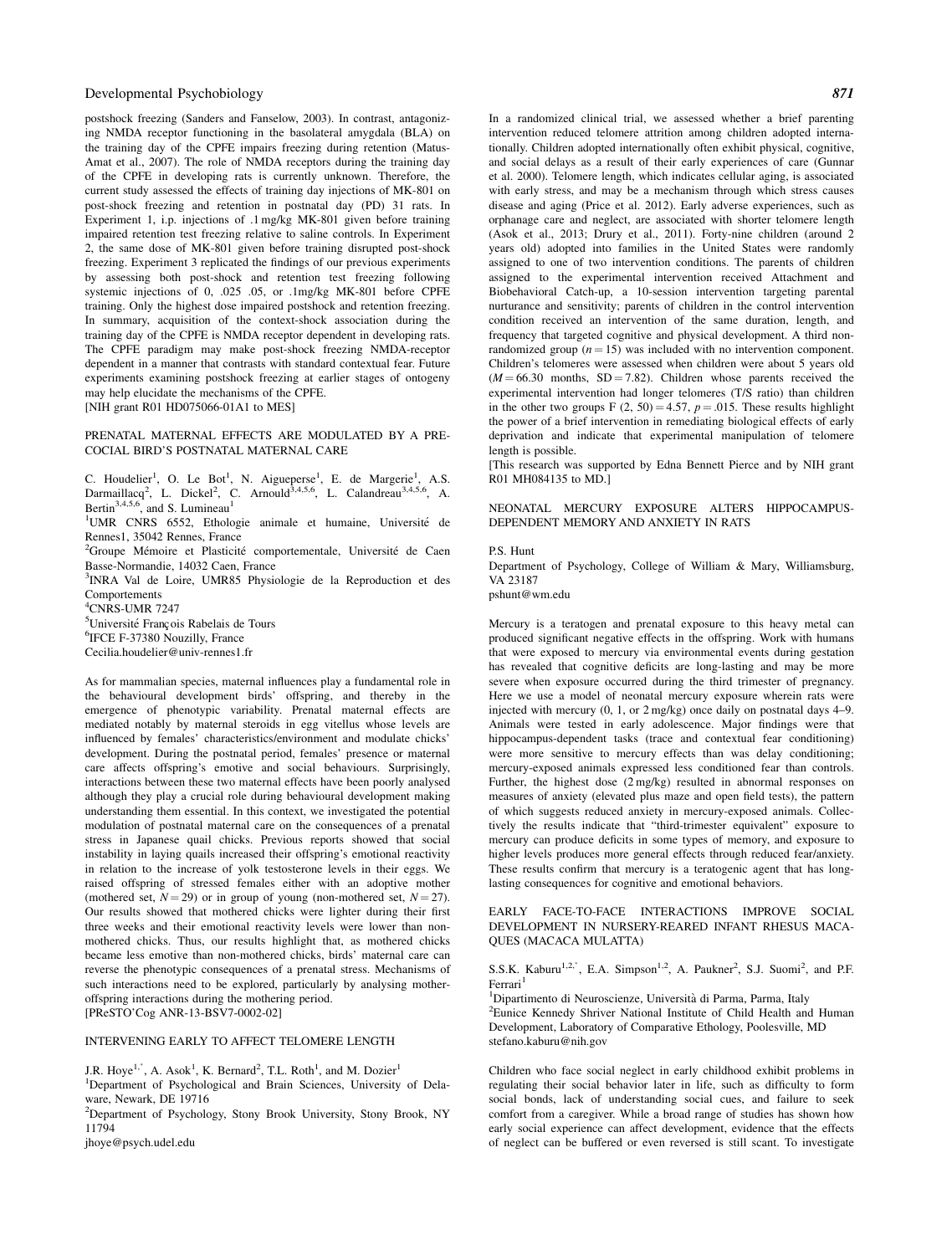this question, we used rhesus macaques as a model species since, similarly to humans, mother and infant macaques form strong social bonds and frequently engage in face-to-face interactions during the first month of life. Infant macaques were separated from their mothers on the day of birth and reared by human caretakers in a primate nursery. Infants were randomly assigned to receive either 1. Face-to-face interactions and handling by human caregivers, 2. Handling only, or 3. Standard care for the first 28 days of life. At 40 days old, our data show that infants under the face-to-face intervention both spent more time looking at social interactions as measured by eyetracking technology and displayed higher rates of social contact when interacting with peers compared to both controls, but that by 6 month old, all groups displayed comparable social preferences Our study offers the first evidence that the provision of faceto-face social interactions early in life can enhance social development. [NIH grant: PO1HD064653 to PFF

# NEW LEARNING VS UNLEARNING: EXAMINATION OF THE INFRALIMBIC CORTEX-AMYGDALA-HIPPOCAMPUS CIRCUITRY IN EXTINCTION OF CONDITIONED FEAR

J.H. Kim, C.H.J. Park, A.G. Paolini, and D.E. Ganella

The Florey Institute of Neuroscience and Mental Health, VIC 3052, Australia

drjeehyunkim@gmail.com

Extinction of conditioned fear refers to the decrease in conditioned responding to a fear-eliciting stimulus due to the repeated presentation of that stimulus without any outcome. Extinction involves the formation of a new memory of "safety" that competes with the original fear memory ("danger") in adult rats. This is evidenced by rats exhibiting the return of fear when tested in a context different to extinction (i.e., renewal). The prevailing theory proposes that extinction memory consolidation involves the amygdala communicating to the ventral hippocampus (vHPC) and infralimbic cortex (IL). Therefore, we temporarily disconnected this circuitry at the time of extinction by simultaneously inactivating the IL and vHPC by infusing muscimol, a GABAA agonist, prior to extinction. The cannulas were implanted in the IL and the vHPC in one of three ways: ipsilateral, contralateral and bilateral. We observed that rats treated with saline displayed robust renewal of extinguished fear, as did rats infused with muscimol in the ipsilateral condition. Rats that received contralateral or bilateral infusions of muscimol prior to extinction failed to display renewal of fear when tested the day after extinction. These results suggest that extinction may "unlearn" the original fear memory when the IL-amygdala-vHPC circuitry is disrupted. This finding is consistent with the idea that extinction reverses the original fear memory in juvenile rats, in which the connections between those brain regions are immature. We are now using retrograde tracers to map projections from the amygdala to vHPC and IL, and co-labelling it with c-Fos.

EFFECTS OF PERINATAL STRESS AND FLUOXETINE ON CIRCA-DIAN BEHAVIOUR OF ADULT MICE

V. Kiryanova<sup>1,2,\*</sup>, V. M. Smith<sup>1,2</sup>, M. C. Antle<sup>1,2</sup> & R. H. Dyck<sup>1,2,3</sup>

<sup>1</sup>Department of Psychology, University of Calgary, Calgary, Alberta, Canada

<sup>2</sup>Hotchkiss Brain Institute, University of Calgary, Calgary, Alberta, Canada

<sup>3</sup>Cell Biology and Anatomy, University of Calgary, Calgary, Alberta, Canada

rdyck@ucalgary.ca

Women of child-bearing age are the population group at highest risk for depression. Fluoxetine (Flx) is the antidepressant most commonly used by pregnant women. Flx and maternal stress can both affect fetal development. We previously demonstrated that perinatal exposure to Flx alters circadian rhythms of mouse offspring. The present study is the first to investigate the combined effects of maternal stress and perinatal exposure to the SSRI Flx on the circadian behaviour of mice as adults. METHODS: Mouse dams were exposed to chronic unpredictable stress (embryonic (E) day 7 to E18), Flx (E15- postnatal day 12), and combination of stress and Flx. A separate control group consisted of animals that were not exposed to stress or Flx. At two months of age, male offspring were placed in

# 872 Developmental Psychobiology

recording chambers and circadian organization of wheel running rhythms and phase shifts to photic and non-photic stimuli were assessed. RESULTS: We found that prenatal stress lead to smaller phase-delays to light during the early subjective night. Furthermore, mice exposed to perinatal stress and Flx took longer to re-entrain to 8-hr light phase advance in the animal model of jetlag. Mice exposed to perinatal Flx and mice exposed to perinatal stress showed increased phase-advances to light during the late subjective night. Interestingly, combination of stress and Flx normalized behavioural phase shifts to late-night light exposure. CONCLUSION: Our results suggest that perinatal exposure to Flx, maternal stress, and their combination, lead to discernible, persistent changes in circadian system function of adult mouse offspring.

[Support Contributed By: NSERC PGS-D and AIHS doctoral scholarships to VK, NSERC Discovery grants to RHD and MCA, and CIHR operating grant to RHD.]

SOME LIKE IT HOT: TEMPERATURE PREFERENCE AND REPRO-DUCTION IN HARTLEY AND HAIRLESS GUINEA PIGS

G.A. Kleven, P. Joshi, and S.A. Bellinger

Department of Psychology, Wright State University, Dayton, OH 45435 gale.kleven@wright.edu

Hairless guinea pigs are the result of a spontaneous recessive mutation first identified in 1978. Recommendations for the care of this strain often include housing at warmer temperatures (24˚C), even though it is unknown if these conditions are beneficial to the animal. The aim of this study was two-fold: (a) determine the impact of temperature on reproduction in female Hairless guinea pigs, and (b) compare temperature preference of the Hairless and Hartley strains. Weight, estrus cycle, and pregnancy outcomes were recorded for females maintained at both 22 and 24˚C. Temperature preference was determined by observing each strain in a ring-shaped apparatus containing a non-linear gradient, maintained by separately controlled heating mats (24–38˚C). Guinea pigs were placed either singly or in pairs at randomized starting points within the apparatus, and observed for 30 min. When placed alone in the apparatus, all 3 groups spent more time in the 30°C zones. However, when tested as pairs, Hartley females preferred the cooler zones (24–30˚C), while Hairless guinea pigs preferred a warmer range (30–38˚C). Hairless females maintained in warmer housing conditions (24˚C) became obese over time. However, when transferred to a 22˚C environment, weight and reproductive measures returned to baseline. These results confirm a thermoneutral temperature preference  $(30 \pm 2^{\circ}C)$  for both strains, and suggest that housing temperature may have significant impact on reproductive factors. Additionally, these studies reveal the important role of social context in thermoregulatory behavior for both Hartley and Hairless guinea pigs.

# SLEEP AFTER LEARNING ENHANCES FLEXIBILITY OF MEMORY RETRIEVAL IN 12-MONTH-OLD INFANTS

C. Konrad<sup>1</sup>, J.S. Herbert<sup>2</sup>, S. Schneider<sup>1</sup>, S. Lorek<sup>1</sup>, and S. Seehagen<sup>1</sup> <sup>1</sup>Department of Psychology, Ruhr-Universität Bochum, Bochum, 44787, Germany

<sup>2</sup>Department of Psychology, University of Sheffield, Sheffield, S10 2TP, UK

carolin.konrad@rub.de

In the present study, we examined the effect of sleep on the flexibility of declarative memory retrieval using a deferred imitation paradigm (Barr et al., 1996; Hayne et al., 1997). Forty-one 12-month-old infants were randomly assigned to a nap condition, a no-nap condition, or a baselinecontrol condition. In a demonstration session, infants in the nap and nonap condition watched an experimenter perform three target actions on a hand puppet. To enhance encoding opportunities, infants were allowed to practice the target actions three times immediately afterwards (Hayne et al., 2003). Flexibility of memory retrieval was assessed in a test session 4-hr later with a puppet that was identical in shape but different in color from the one used during the demonstrations. Infants in the nap condition were scheduled to sleep (>30 min) during the 4-hr interval while infants in the no-nap condition were naturally scheduled to stay awake. Sleeping behavior was monitored using actigraphy. Infants in the baseline-control condition only saw the stimuli during the test session to assess spontaneous production of the target actions. The results indicate that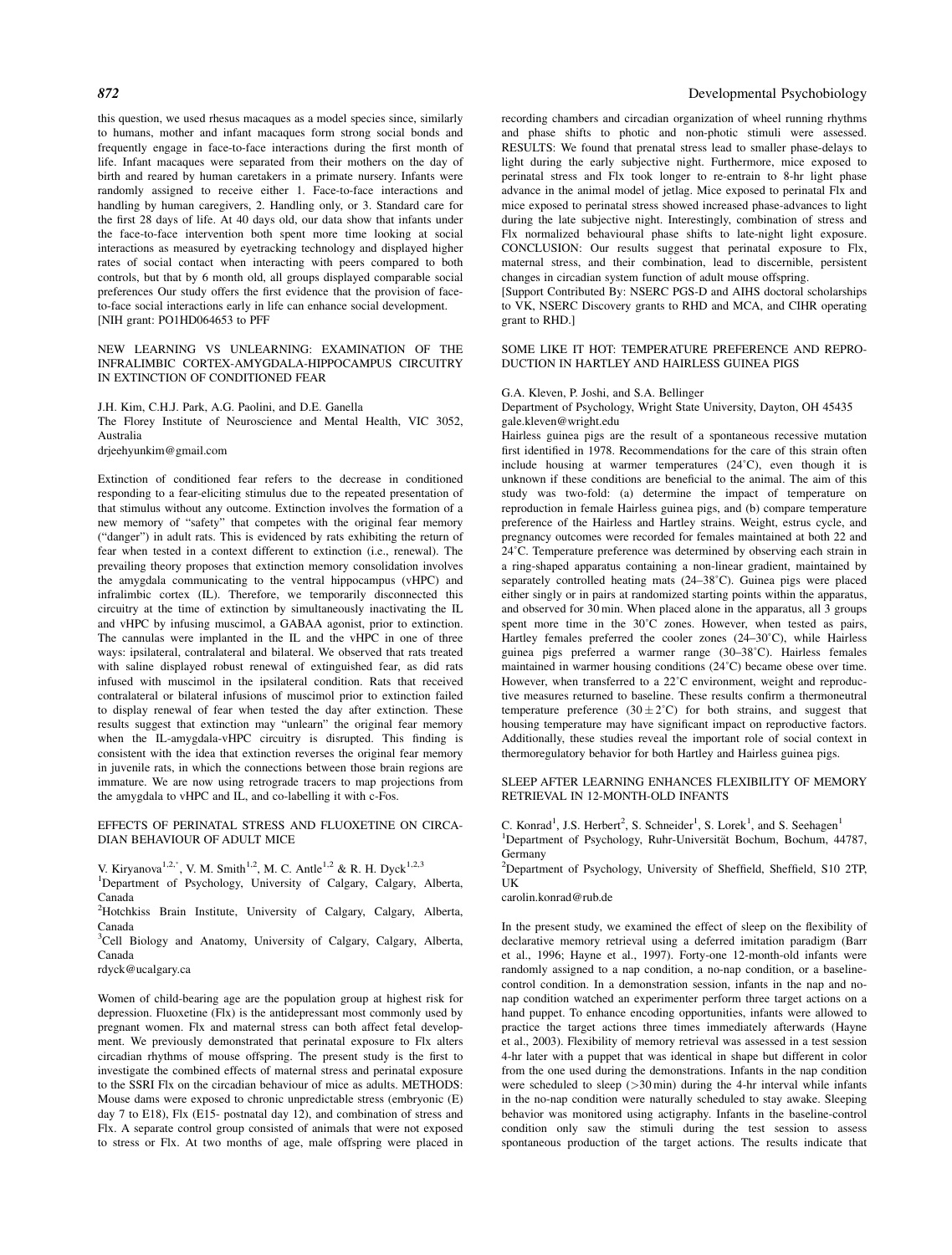only infants in the nap condition performed a significantly higher number of target actions at test than infants in the baseline-control condition,  $t$  $(20.99) = -2.202, p = .039.$ 

Our results point towards a facilitative effect of sleep on the flexibility of memory retrieval in 12-month-old infants. This indicates that sleepdependent memory consolidation can change the quality of memory traces already in infants.

[This research was supported by Deutsche Forschungsgemeinschaft Grant SE 2154/2-1.]

#### NEUROMOTOR (POSTURAL) DEVELOPMENT AS A PREDICTOR OF DEVELOPMENTAL CHANGE IN INFANT HANDEDNESS

#### A. Koucheki\*, J.M. Campbell, and G.F. Michel

Department of Psychology, The University of North Carolina at Greensboro, Greensboro, NC 26170 infantde@uncg.edu

A dynamic systems perspective suggests that the posture of an infant may illicit changes in an infant's handedness (Corbetta & Thelen, 1996). Previous research found that posture influenced the amount of symmetrical (bimanual) reaching during infancy, but not hand preference (Babik, Michel, Sheu, & Campbell, 2014). Although distinguishing the developmental features between posture and hand use was useful, less useful was having age as a predictor to identify the change in hand preference. Because age is an arbitrary predictor of development, it is not useful for predicting other developmental trajectories. The objective of the current study was to explore whether an infant's postural abilities could predict changes in an infant's hand preference, irrespective of age. Three hundred and three infants were observed using Touwen's indices of neuromotor development to specify the infant's development of motor and postural control monthly from ages 6-14 months. Hand preference for acquisition was also observed during these same months. Separate group based trajectory analyses were conducted to identify latent groups of infants who were developing along different neuromotor trajectories (especially in control of their posture) and hand preference trajectories. The infants were compared for their latent group assignments for both their neuromotor and hand preference development so as to identify the relation between these two developing abilities. The results show that there is a relation between neuromotor (postural) development and the development of a hand preference. Neuromotor development, rather than age, may be a better predictor of developmental process of hand preference.

# HOW ESTABLISHED HAND PREFERENCE FOR ACQUISITION INFLUENCES THE CONSISTENCY OF HAND PREFERENCE FOR MANIPULATION

J. Latta\*, J.M. Campbell, E.C. Marcinowski, and G.F. Michel Department of Psychology, The University of North Carolina at Greensboro, Greensboro, NC 26170 infantde@uncg.edu

Recent work established that the development of hand preference for object acquisition during infancy predicts hand preference for unimanual manipulation (Campbell, Marcinowski, Babik, & Michel, 2015). This discovery supports the cascade theory (Michel, 1983), which states that the development and stabilization of one lateralized behavior will influence the development of later lateralized behaviors. Further examination of this data is intended to clarify whether monthly fluctuations in unimanual hand preference differ for infants with either a right, left, or no preference for acquisition. Handedness for acquiring objects was determined based on a valid assessment of handedness (Michel, Ovrut, & Harkins, 1986). Infants were then selected according to their acquisition hand preference (30 right, 30 left, and 30 no preference). Unimanual manipulation was assessed by placing two identical toys in each of the infant's hands for 17 trials. The frequency of the actions performed were analyzed from video recordings. Acquisition hand preference groups were compared according to four criteria: 1) the number of times that an infant switched between a positive and a negative manipulation hand index (HI) score 2) number of positive HI scores that an infant exhibited across all observations 3) the number of significant HI scores and 4) the number of switches between significant HI scores. Results show that infants without a hand preference for acquisition switch between positive and negative HI scores more often than infants with a right or left preference, and also switch more frequently between significant right and left HI scores. This indicates that infants with a left or right hand preference for acquiring objects are consistent in using their left or right hand (respectively) for manipulating them.

[NSF grant DLS 0718045 to GFM and NIH T32HD007376 to Julie Campbell]

# CREATING A PARADIGM FOR STUDYING CROSS-MODAL ASSO-CIATIVE EPISODIC MEMORY IN PRESCHOOLERS

#### A.E. Learmonth

Department of Psychology, William Paterson University, Wayne, NJ 07470

learmontha@wpunj.edu

Memory is not made of single items but rather the associations among those items. Despite this, most memory research has focused on associations within a single modality, often limited to the visual realm. The present work represents a methodology to study how memory for associations of features occurs in the auditory-visual domain for realistic items. In the present study, eighteen children (ages 4–5) studied animal/ sound pairings and then were tested on intact and rearranged pairs of items that were composed of an animal picture and a species typical sound. Crucially, there were multiple instances of each type of animal so the memory test required episodic memory to distinguish intact and rearranged animal/sound pairs. That is, it was not enough to remember one saw a cat because two cats were presented, each with a distinct meow. When piloting the present work, a primary problem was in getting the children to understand the task. That is, it was difficult for children to understand that two different cats made two different meows and that this was important information to which to attend. The participants were resistant to learn this distinction and instead focused on the fact that the cats were making the "correct" sound. During these initial pilot tests, children responded "yes" to every item. After extensive training, participants were successful at discriminating intact and rearranged items, although the false alarm rate remained high. The poster will describe both the effective methodology as well as the attempts that were less successful.

# SENSITIVE PERIODS IN AFFECTIVE DEVELOPMENT: NONLIN-EAR MATURATION OF FEAR LEARNING

#### F. Lee

Sackler Institute for Developmental Psychobiology, Weill Medical College of Cornell, Department of Psychiatry, New York, NY 10065 fslee@med.cornell.edu

Fear learning emerges early in life, but the capacity to express and extinguish fear memories undergoes dynamic changes across development. In particular, during adolescence, extinction learning for cued fear memory is diminished. During this same time frame period, rodent studies have uncovered a coinciding sensitive period of suppressed expression of contextual fear. We draw upon the model of critical period regulation within the visual system and present burgeoning evidence suggesting that parallel mechanisms may regulate the qualitative changes in fear learning across development.

# ANIMAL RESEARCH: TIME TO TALK!

#### K. Leech

# European Animal Research Association, London, EC1R 3AW UK kleech@eara.edu

Despite its clearly recognized achievements, promise for future discoveries, and ongoing public outreach efforts, nonhuman animal research is often not well understood and is commonly misrepresented. The scientific community can and must play an essential role in efforts to advance public education, promote public dialogue, and shape policy and practice. This talk will describe a range of efforts and venues by which scientists can actively contribute to public education and dialogue in order to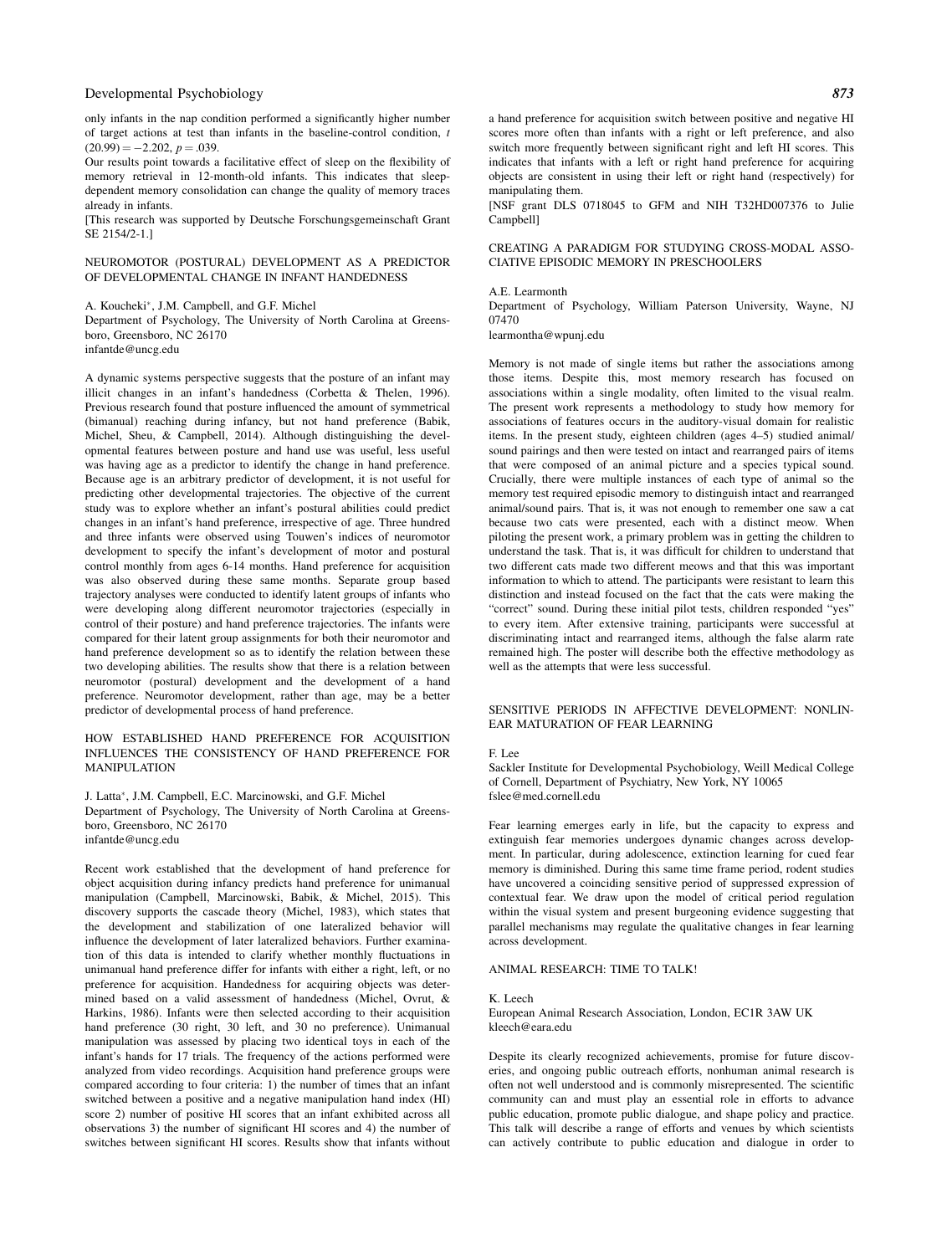improve broad understanding of the role nonhuman animal research plays in promoting the welfare of both people and other animals.

LOOKING FOR POTENTATION OF LATENT INHIBITION IN PRE-WEALING RATS

U. Liberal, M. Gaztañaga, A. Angulo, and G. Rodrguez <sup>1</sup>University of the Basque Country (UPV-EHU) unai.liberal@ehu.eus

Non-reinforced preexposure to a cue usually weakens subsequent conditioning in which that cue is used as the conditioned stimulus (CS). Studies with adult rats have shown that the presence of an added cue during preexposure to the target can modulate the magnitude of this latent inhibition effect. When the target and the added cues are from the same sensorial modality (e.g., two flavors) the magnitude of the latent inhibition to the target is reduced (e.g., Honey & Hall, 1988; 1989). However, when the target is an odor (e.g., almond) and the added cue is a taste (e.g., salt), the latent inhibition suffered by the target is enhanced (e.g., Rodrguez & Hall, 2008). In the present study, we tested whether using this latter set of stimuli in a procedure with prewealing rats as subjects may produce a potentation of latent inhibition as observed with adult rats. In total three phases were carried out: preexposure (postnatal days 14, 15, and 16), conditioning, (postnatal days 17 and 18) and test (postnatal day 19) Results are discussed in terms of the generality of currently proposed mechanisms of latent inhibition (e.g., Hall & Rodrguez, 2010) to be applied to early stages of ontogeny.

METHAMPHETAMINE ABUSE IN ADOLESCENCE: EXAMINATION OF DRUG INTAKE, EXTINCTION AND REINSTATEMENT USING THE INTRAVENOUS SELF-ADMINISTRATION PARADIGM

S.J. Luikinga<sup>1,2,\*</sup>, H.B. Madsen<sup>1,2</sup>, I.C. Zbukvic<sup>1,2</sup>, A.J. Lawrence<sup>1,2</sup>, and  $J.H.$  Kim<sup>1,2</sup>

<sup>1</sup>The Florey Institute of Neuroscience and Mental Health, Parkville, VIC 3052 Australia

<sup>2</sup>University of Melbourne, Parkville, VIC 3052 Australia luikingas@student.unimelb.edu.au

Methamphetamine abuse is a growing problem in Australia, particularly among adolescents. Here we used the intravenous self-administration paradigm to compare methamphetamine abuse-related behaviour in adolescent (postnatal day 35) and adult (postnatal day 70) rats. Rats were trained to lever press to obtain methamphetamine at a dose of 0.03 mg/kg/infusion. Methamphetamine delivery was paired with a cue light which served as the conditioned stimulus. Following acquisition, responding to a high (0.1 mg/kg/ infusion) and low (0.01 mg/kg/infusion) dose was tested. Rats' lever pressing was subsequently extinguished by removal of drug and cue. To model cue exposure therapy, we also gave 0, 1, or 2 sessions of 120 presentations of the cue light in the absence of the lever (i.e., cue extinction). All rats were then subjected to a cue-induced reinstatement test. Both adolescent and adult rats acquired methamphetamine self-administration in a similar manner, but once acquired, adolescent rats administered more methamphetamine per kg  $(p < 0.05)$ , an effect recapitulated at the high dose  $(p < 0.05)$ . Rats of both ages exhibited robust cue-induced drug-seeking following extinction, but reinstatement was reduced in rats that received cue extinction ( $p < 0.05$ ). Overall, our results suggest that adolescents may be less susceptible to the aversive effects of methamphetamine compared to adults, which may contribute to their increased abuse liability. We have also identified CS extinction training as a behavioural intervention that may effectively reduce cue-induced craving and relapse in both adolescents and adults.

# EXTINCTION OF CONDITIONED CUES REDUCES INCUBATION OF COCAINE CRAVING IN ADOLESCENT AND ADULT RATS

H.B. Madsen<sup>1,2,\*</sup>, I.C. Zbukvic<sup>1,2</sup>, S. Luikinga<sup>1,2</sup>, A.J. Lawrence<sup>1,2</sup>, and J.H.  $Kim<sup>1,2</sup>$ 

<sup>1</sup>Behavioural Neuroscience Division, The Florey Institute of Neuroscience and Mental Health, Parkville, VIC 3052, Australia

<sup>2</sup>Florey Department of Neuroscience and Mental Health, University of Melbourne, Parkville, VIC 3052, Australia

heather.madsen@florey.edu.au

Relapse to drug use can occur in addicted individuals even despite long periods of abstinence, and this is often precipitated by exposure to drug associated cues the evoke craving. In both animals and humans it has been observed that cue-induced drug craving actually increases over the first few weeks of abstinence, a phenomenon termed 'incubation of craving'. As adolescence represents a unique period of vulnerability to developing drug addiction, the first aim of this study was to compare incubation of cocaine craving in adolescent and adult rats. P35 (adolescent) and P70 (adult) rats were trained to lever press to obtain intravenous cocaine at a dose of 0.3 mg/kg/infusion, and drug delivery was paired with illumination of a stimulus light (conditioned stimulus, CS). Following acquisition of stable responding, rats were tested for cue-induced cocaine-seeking after either 1 or 30 days of abstinence. A third group rats was also tested after 30 days of abstinence, however these rats received 4 CS extinction sessions during the abstinence period (120 non-contingent CS presentations without drug). Adolescent and adult rats acquired and maintained a similar level of cocaine self-administration, and rats of both ages exhibited a higher level of cue-induced cocaine-seeking if they were tested after 30 days of abstinence compared to 1 day. Incubation of cocaine craving was significantly reduced in rats that received CS extinction training. These results indicate that CS extinction during abstinence may effectively reduce cue-induced relapse at a time when cue-induced drug craving is usually high.

#### THE EFFECT OF EARLY LIFE ADVERSITY ON EMOTIONAL MEMORIES DURING DEVELOPMENT

# G. Manzano-Nieves $1,^*$  and K.G. Bath<sup>2</sup>

<sup>1</sup>Department of Neuroscience, Brown University, Providence, RI 02906 <sup>2</sup>Department of Cognitive, Linguistic, and Psychological Sciences, Brown University, Providence, RI 02906 gabriela\_manzano\_nieves@brown.edu

Acute traumatic events and prolonged stress incurred early in life increase the risk of developing anxiety and depressive-like behaviors in both humans and animal models. It is hypothesized that these early life experiences alter the development and functioning of circuits that are critical for processing and learning about emotional stimuli. Here, we sought to test the effects of a form of early life stress (ELS) on the development of learning and memory of cues that predict adverse outcomes. ELS consisted of reducing maternal access to bedding and nesting materials from postnatal days 4 to 11. Subsequently, on postnatal day 21, 28, or 50, control reared or ELS mice underwent fear conditioning, where a tone was co-terminated with a foot-shock. Consistent with previous work, we observed no effect of age on fear memories in control mice. However, in ELS reared mice, both male and female mice were found to have significantly lower levels of freezing following conditioning at postnatal day 21, compared with all other groups. In addition, we observed significant sex differences in the rates of within session learning beginning at postnatal day 28. Based upon these results, we hypothesize that ELS can alter the development and expression of even the most basic forms of fear learning and expression, which may manifest differently in males and females. This work holds relevance for understanding how ELS impacts basic processing and learning about emotional cues in the environment. However, more work will be required to understand the mechanisms underlying these behavioral observations.

# DOES INFANT HANDEDNESS TRAJECTORY AFFECT STACKING ABILITY?

# E.C. Marcinowski\*, J.M. Campbell, and G.F. Michel

Department of Psychology, The University of North Carolina at Greensboro, Greensboro, NC 26170

# ecmarcin@uncg.edu

The Modified Progressive Lateralization Theory of Handedness suggests that a hand preference results from a history of cascading manual asymmetries for a variety of actions throughout infancy (Michel, 1983). An infant who consistently uses their preferred hand for a variety of actions would gain proficiency using that preferred hand and consequently, perform more proficiently on other challenging manual sensorimotor tasks, such as stacking. The ability to stack has been linked with a number of cognitive abilities, including spatial abilities and language; so linking infant handed-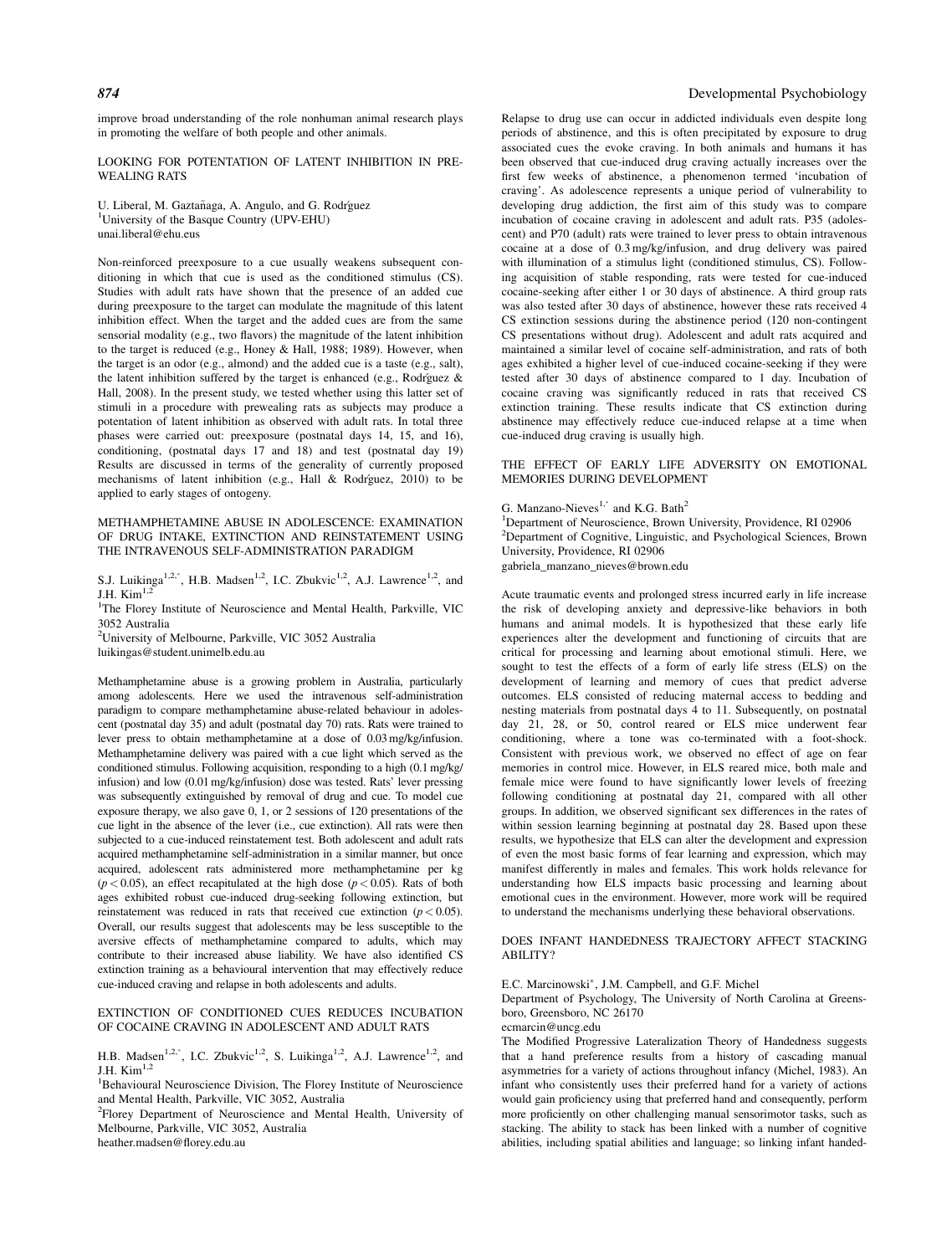ness with stacking could provide one behavioral mechanism by which handedness might affect cognitive development. This project tested the relation between infant handedness and stacking ability. One hundred and eighteen infants (65 males) were assessed for hand preference (6–14 months) and stacking ability (11–14 months) at monthly visits. A multilevel Poisson longitudinal model revealed that stacking increased quadratically across the 11–14 month ages and stable right-handers changed differently from infants with no hand preference. In addition, a greater proportion of stable and shifting right-handed infants used their right hands to stack; yet there were no significant differences in hand use for infants with a left or no preference. These results provide the first evidence that an infant hand preference enables infants to perform burgeoning manual skills (stacking), and future studies should examine whether these differences extend to the development of other, more sophisticated cognitive abilities. [NSF grant DLS 0718045 to GFM]

OXYTOCIN, MATERNAL BEHAVIOR, AND EXCITATORY-INHIBI-TORY BALANCE

B.J. Marlin<sup>1</sup>, M. Mitre<sup>1,2</sup>, J.A. D'amour<sup>1</sup>, M.V. Chao<sup>2</sup>, R.C. Froemke<sup>1</sup> <sup>1</sup>Skirball Institute, Neuroscience Institute, Department of Otolaryngology,

Department of Neuroscience and Physiology, NYU School of Medicine, New York, NY 10016

<sup>2</sup>Skirball Institute, Neuroscience Institute, Department of Cell Biology, Department of Psychiatry, NYU School of Medicine, New York, NY 10016

robert.froemke@med.nyu.edu

Oxytocin is important for social interactions and maternal behavior. However, little is known about when, where, and how oxytocin modulates neural circuits to improve social cognition. Here I will discuss new data from our lab on how oxytocin enables maternal behavior in new mother mice. Specifically I will focus on experience-dependent plasticity in the auditory cortex related to recognizing the significance of pup distress calls, which are important for mother mice retrieving lost pups back to the nest. Expression of retrieval behavior required left but not right auditory cortex, was accelerated by oxytocin in left auditory cortex, and oxytocin receptors were preferentially expressed in left auditory cortex. Neural responses to pup calls were also lateralized, with co-tuned and temporally-precise call-evoked excitatory and inhibitory responses in left cortex of maternal but not pup-naive adults. Pairing calls with oxytocin enhanced call-evoked responses by balancing the magnitude and timing of inhibition with excitation in virgins. Our results describe fundamental synaptic mechanisms by which oxytocin increases the salience of acoustic social stimuli. Furthermore, oxytocin-induced plasticity provides a biological basis for lateralization of auditory cortical processing.

BILINGUAL EXPOSURE SHAPES RESTING STATE BRAIN NET-WORKS BY 4 MONTHS OF AGE

M. Molnar, B. Blanco, M. Carreiras, and C. Caballero Basque Center on Cognition, Brain, and Language, Donostia, Spain m.molnar@bcbl.eu

To test whether bilingual exposure (as a long-term environmental factor) affects the developing language neural circuitry, we measured the resting state brain networks in 4-month-old infants from monolingual and bilingual environments using a near-infrared spectroscopy system. Functional connectivity was evaluated by computing the correlation between the time courses of the oxy-, deoxy- and total hemoglobin signals. Network metrics of intra-hemispheric and inter-hemispheric connectivity revealed that a bilingual environment affects the configuration and the development of resting state functional brain networks, as it requires the engagement of additional bilateral frontal and temporal brain regions.

DOES UNPREDICTABLE VARIABLE PRENATAL STRESS (UVPS) ALTER MATERNAL CARE AND MODULATE TELOMERE LENGTH IN ADULT RAT BRAIN?

E.L. Moyer<sup>1,\*</sup>, A. Asok<sup>2</sup>, J. Blaze<sup>2</sup>, T.L. Roth<sup>2</sup>, and A.E. Ronca<sup>1,3-5</sup> 1 Space Biosciences Research Branch, NASA Ames Research Center, Moffett Field, CA

<sup>2</sup>Department of Psychological and Brain Sciences, University of Delaware, Newark, DE

3 Obstetrics and Gynecology, Winston-Salem, NC

4 Program in Neuroscience, Winston-Salem, NC

5 Molecular Medicine & Translational Science, Wake Forest School of Medicine, Winston-Salem, NC

eric.l.moyer@nasa.gov

Exposure to stress in the womb can influence neurobiological and behavioral outcomes in offspring, leading to increased vulnerability to psychopathology in later life. Using a rat model, we previously reported increased body weight and anxiety-like behavior in stress-exposed adult male, but not female, offspring. Our companion poster (Blaze et al., ISDP, 2015) reports significant alterations in telomere length (TTAGGG repeats on the ends of chromosomes) in adult male rat brain following UPVS. Sprague-Dawley female rats were time mated, then confirmed sperm positive (Gestational day [G]0). Beginning on G1 dams were randomly assigned to either: Unpredictable, Variable Prenatal Stress (UVPS) or Non-Stressed (NS) Control conditions throughout gestation. UVPS dams were exposed daily to three different stressors: (1) White Noise, (2) Strobe Light, and (3) Tube Restraint. Stressors were presented individually once per day on an unpredictable schedule (morning [0600–1200 hr]; afternoon [1200–1800 hr]; evening [1800–2400 hr]) for one of three durations (15, 30, or 60 min). Parturition was videographed in UVPS and control dams. We analyzed pup delivery times, as well as characteristic forms of maternal care, including nursing and pup licking. Our preliminary findings suggest that shortened telomere length in the medial prefrontal cortex (mPFC) of adult males (reported by Blaze et al., ISDP 2015) may be modulated by maternal care patterns.

[NICHD (1R01HD50201) to AER and NIGMS (1P20GM103653).]

AN EARLY LIFE TREATMENT THAT INCREASES MATERNAL BEHAVIOR DECREASES INCENTIVE SALIENCE IN A SEX-DEPENDENT MANNER IN RATS

R. Nadal<sup>1,2</sup>, S. Fuentes<sup>1,2</sup>, J. Carrasco<sup>3</sup>, A. Hatto<sup>1,3</sup>, J. Navarro<sup>1,4</sup>, M. Monsonet<sup>1,2</sup>, J. Ortiz<sup>1,3</sup>, and A. Armario<sup>1,3</sup>

<sup>1</sup>Institut de Neurociències, Universitat Autònoma de Barcelona, Spain 08193

<sup>2</sup>Psychobiology Unit (School of Psychology), Universitat Autònoma de Barcelona, Spain 08193

<sup>3</sup>Animal Physiology Unit (School of Biosciences), Universitat Autònoma de Barcelona, Spain 08193

<sup>4</sup>Biochemistry Unit (School of Medicine), Universitat Autònoma de Barcelona, Spain 08193

roser.nadal@uab.es

Although exposure to early life stress (ELS) may induce at adulthood an increase in the vulnerability to Psychopathology, under some circumstances ELS may also increase resilience and coping to further stressors. We studied the long-term sex-dependent effects of an ELS model that consisted in the restriction of the nesting material during the first postnatal days, in Long Evans rats. The treatment increased maternal behavior (arched-back and licking-grooming) and decreased the time spent off the nest. In adulthood, half of the animals were exposed to an acute immobilization session (IMO), whereas the others remained undisturbed. Fourteen days after IMO animals were exposed to 5 days of autoshaping to study the incentive salience of cues paired with food, in food-deprived animals. ELS in IMO-exposed rats decreased in females the sign-tracking behavior towards the food paired cues. At the same time, in situ hybridization analysis indicated that tyrosine hydroxylase expression in the ventral tegmental area in females exposed to IMO decreased in ELS animals. Such as sign-tracking behavior has been related to the development of drug addiction, these results suggest that the superimposition of early and adult stress may exert "protective effects". [Plan Nacional sobre Drogas 2011/021 to RN, Red de Trastornos Adictivos RD12\_0028\_0014 to AA1

THE INFLUENCE OF MATERNAL ANTENATAL STRESS AND CORTISOL ON BIRTH OUTCOMES

S. Nazzari<sup>1,2,\*</sup>, F. Ciceri<sup>2</sup>, N. Dottori<sup>2</sup>, M. Molteni<sup>2</sup>, F. Rice<sup>1</sup>, P. Fearon<sup>1</sup>, and A. Frigerio $<sup>2</sup>$ </sup>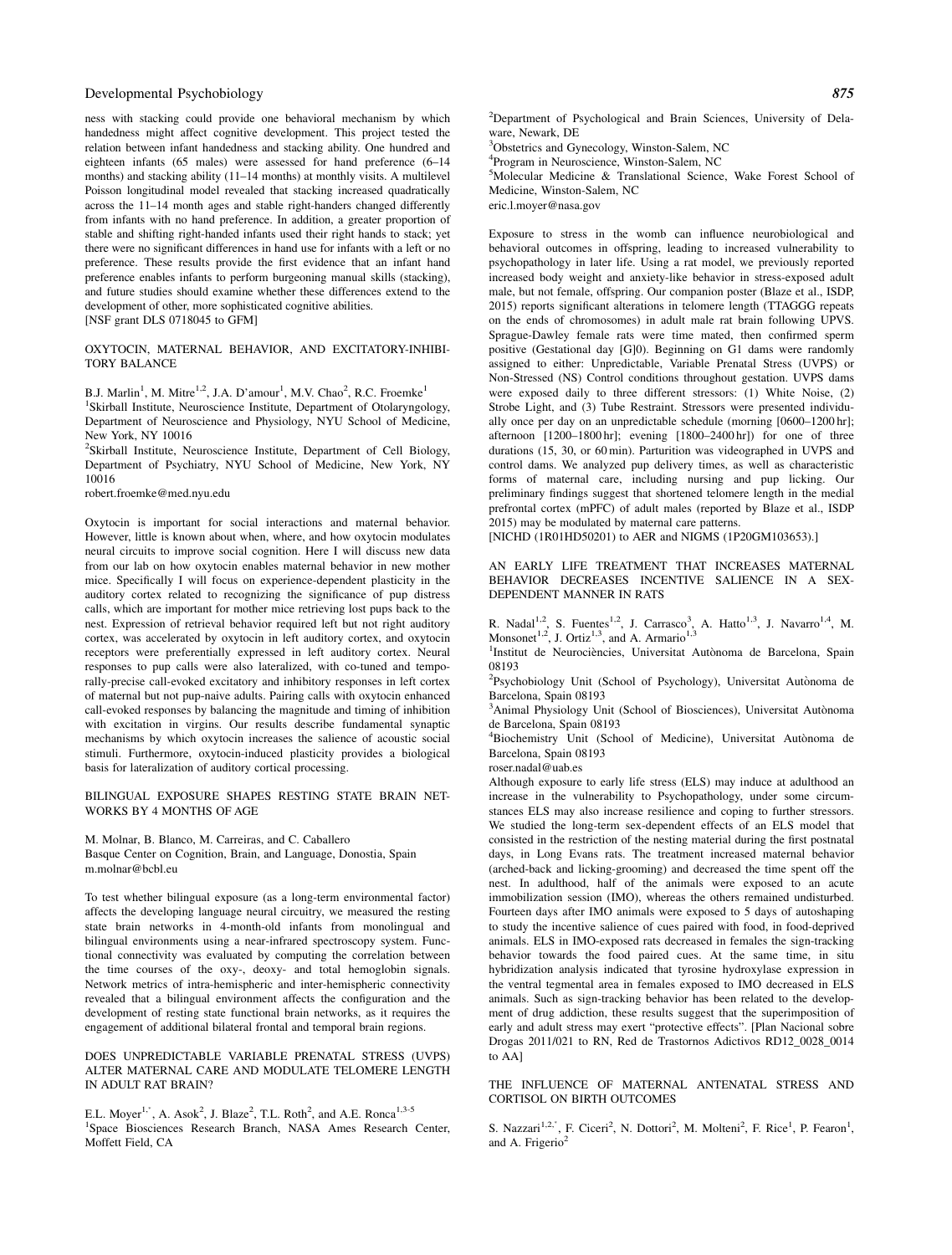<sup>1</sup>Research Department of Clinical, Educational and Health Psychology, University College London, London, UK

<sup>2</sup>Child Psychopathology Unit, Scientific Institute, IRCCS Eugenio Medea, Bosisio Parini, Lecco, Italy

sarah.nazzari.13@ucl.ac.uk

Recent studies have investigated the biological mechanisms underlying the association between maternal stress during pregnancy and negative birth and infant outcomes. There is some evidence that an anomalous functioning of the maternal Hypothalamic Pituitary Adrenal (HPA) axis during pregnancy can affect the length of gestation and several birth outcomes, such as weight, body length, and head circumference, although results are not unequivocal. The main objective of this ongoing study was to explore the effects of maternal antenatal stress (i.e. depressive and anxiety symptoms) and HPA functioning, as indexed by salivary cortisol, on birth outcomes. As part of a wider longitudinal study, 28 pregnant women completed the Edinburgh Postnatal Depression Scale (EPDS) and the State-Trait Anxiety Inventory (STAI) between 30 and 33 gestational weeks, and provided three saliva samples per day on two consecutive days between 34 and 36 gestational weeks (upon waking; 30 min post-waking and before going to bed). New-borns' (all >37 gestational weeks) birth weight, body length and head circumference were determined from medical records.

Hierarchical multiple regressions indicated that both maternal anxiety symptoms and cortisol levels, separately, predicted infant birth weight, after controlling for pre-pregnancy BMI, current BMI and infant's gender, while only maternal cortisol significantly predicted infant body length and head circumference. The implications of the current findings will be further discussed in light of the prenatal programming model.

[Stanley Thomas Johnson Foundation; Fondazione Banca del Monte di Lombardia; Soroptimist International Club di Lecco]

THE EFFECTS OF EARLY, PROFOUND DEPRIVATION ON BRAIN AND BEHAVIORAL DEVELOPMENT: TIMING IS EVERYTHING

C.A. Nelson<sup>1</sup>, N.A. Fox<sup>2</sup>, and C.H. Zeanah<sup>3</sup>

<sup>1</sup>Department of Pediatrics, Harvard Medical School, Cambridge, MA 02138

2 Department of Human Development, University of Maryland, College Park, MD 20742

<sup>3</sup>Department of Psychiatry, Tulane University, New Orleans, LA 70118 Charles\_nelson@harvard.edu

In this talk I will discuss the effects of profound early deprivation on brain and behavioral development within the context of the Bucharest Early Intervention Project (BEIP). Following a baseline assessment (average  $age = 22$  months), institutionalized infants were either randomly assigned to high quality foster care or to remain in institutional care. Across many domains of development, children assigned to foster care had better outcomes than those assigned to care as usual; importantly, evidence of sensitive periods was observed in specific domains (EEG, IQ, Attachment, Language). Children placed before age 2 experienced better outcomes than those placed after this age. These findings will be discussed in the context of the larger literature on sensitive periods in human development.

DEFERRED IMITATION, ASSOCIATIVE MEMORY AND COMMUNI-CATION IN 14-MONTH-OLD CHILDREN

E. Nordqvist<sup>1</sup>, M. Rudner<sup>1</sup>, M. Lindgren<sup>2</sup>, M. Johansson<sup>2</sup>, and M. Heimann<sup>1</sup>

<sup>1</sup>Department of Behavioral Sciences and Learning, Linköping University, SE 581 83 Linköping, Sweden

 ${}^{2}$ Department of Psychology, Lund University, SE 223 50 Lund, Sweden emelie.nordqvist@liu.se

The presentation will build on two recent studies that combine behavioral observations of memory (deferred imitation, DI), electrophysiological (Event-Related Potentials, ERP) measures of associative memory and parental reports of language in 14-months-old children. In both studies, an ERP (Nc) response indicating associative memory as well as a correlation between Nc and DI was observed. Further analysis revealed strong individual variability: The clearest relationship with ERP was noted for

the subgroup of children performing non-optimally on the DI tasks. In addition, we also found a statistically significant correlation between parental report of receptive language and our ERP measure of associative memory.

[The Swedish Council for Working Life and Social Research, Grant #2006-1040 to MH; the Swedish Research Council, Grant #2011-1913 to MH; the Swedish Research Council Grant #349-2007-8695 to ML.]

HIGH FREQUENCY ELECTROCORTICAL COHERENCE: EFFECTS OF SEX AND SLEEP POSITION

J.D. Nugent<sup>1,\*</sup>, M.M. Myers<sup>1,2,3</sup>, P.G. Grieve<sup>3</sup>, and W.P. Fifer<sup>1,2,3</sup>

<sup>1</sup>New York State Psychiatric Institute, Department of Developmental Neuroscience, New York, NY 10032

2 Department of Psychiatry, Columbia University, New York, NY 10032 3 Department of Pediatrics, Columbia University, New York, NY 10032 nugentd@nyspi.columbia.edu

The prone sleep position is a risk factor for Sudden Infant Death Syndrome (SIDS); however, it is unclear why prone sleeping increases SIDS risk. Electroencephalagram (EEG) coherence (COH) is a measure of synchrony in activity at different sites. This study assessed EEG COH during sleep in prone and supine positions in newborn and 1 month old infants, an age of increased vulnerability to SIDS. This current study tested the hypothesis that EEG COH would be greater in the prone sleep position, a known risk factor for SIDS. High density (128 lead) EEG was recorded from sleeping infants (GA >36) during a 10 min baseline period. Inspection of results suggested effects of position on COH were more pronounced at higher frequencies and only in newborns. As one example, COH between the right frontal polar and right occipital brain regions, at  $22 - 24$  Hz, were: newborn prone  $= 0.56 \pm 0.02$ , newborn supine  $= 0.40$  $\pm 0.04$ ; 1 month prone  $= 0.42 \pm 0.02$ , 1 month supine  $= 0.39 \pm 0.04$ ). Two-way ANOVA revealed a significant position by age interaction  $(p = 0.041)$ . Post-hoc analyses showed that COH declined with age, but only in the prone position (prone  $p < 0.005$ ; supine  $p = 0.49$ ), and that prone COH was higher than supine but only in newborns (newborns  $p < 0.0001$ ; 1 month  $p = 0.93$ ). Perhaps increased coherence at high frequencies in the prone position at newborn age reflects a CNS adaptive response to this positional vulnerability, a response that is no longer elicited at 1 month when the infants are at greater risk for SIDS. [Supported by NIH Grant R37 HD32774 and The Sackler Institute]

THE INCIDENCE OF DEPRESSION IN PREGNANT WOMEN IS HIGH IN A URUGUAYAN POPULATION AND PREDICTED BY EMOTIONAL AND PHYSICAL ABUSE IN MOTHERS' FAMILY OF ORIGIN: A PILOT STUDY

D.E. Olazábal<sup>1</sup>, A.S. Fleming<sup>2</sup>, G. Grandi<sup>3</sup>, D. Musetti<sup>3</sup>, G. Rey<sup>4</sup>, L. Fernández<sup>1</sup>, G. Laporte<sup>4</sup>, F. Medici<sup>4</sup>, E. Nicolaisen<sup>1</sup>

<sup>1</sup>Departamento de Fisiologa, Facultad de Medicina, UdelaR, Montevideo, Uruguay

<sup>2</sup>Department of Psychology, University of Toronto, Mississauga, Canada 3 Mutualista CASMU, Montevideo, Uruguay

<sup>4</sup>Clnica Ginecológica B, Hospital de Clnicas Dr. Manuel Quintela, Facultad de Medicina, UdelaR

dolazabal@fmed.edu.uy

Many studies show a high incidence (5–30%) of depression during pregnancy (prenatal depression) around the world. Prenatal depression is also predictor of postpartum depression. There has been no study in the Uruguayan population of the factors that trigger prenatal depression or predict it. In the current study we investigated whether a history of child trauma and parental bonding predicts prenatal depression. Fifty pregnant women from a heterogeneous Uruguayan population recruited in two health institutions were randomly invited to participate and complete demographic information, and the Spanish versions of the Child Trauma Questionnaire (CTQ), the parental bonding instrument (PBI), and the Edinburgh Postnatal Depression Scale (EPSD). Twenty percent of the recruited population showed symptoms of prenatal depression (Edinburgh score >10). EPDS scores were predicted by CTQ factors, Emotional abuse  $(R^2 = .52)$  and Physical abuse  $(R^2 = .49)$  and by PBI factor, Maternal Care  $(R^2 = -.26)$ . Stepwise or logistic regression showed that the emotional abuse dimension could alone predict as much as the other dimensions of the CTQ or variables of PBI. There was no relationship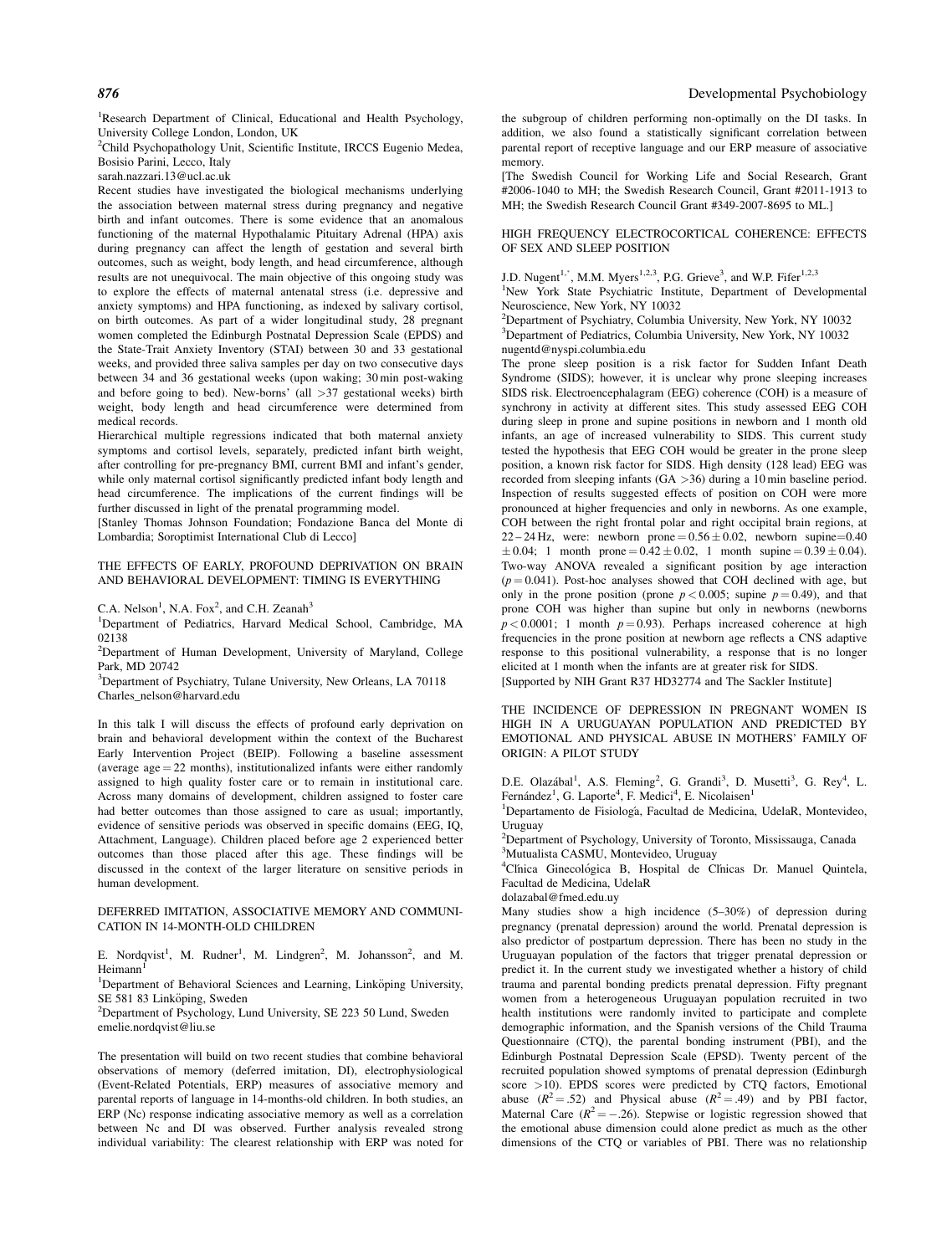between EPSD during pregnancy and age, educational level, or income. This study suggested that, like other forms of depression, prenatal depression is high in the Uruguayan population. Besides, emotional and physical abuse are important risk factors, and the screening of depression and child trauma during pregnancy using EPDS and CTQ scales could permit the early detection of unattended severe cases of depression in pregnant women.

SEX AND GESTATIONAL AGE DIFFERENCES IN AUTONOMIC CONTROL OF HEALTHY NEWBORNS DURING SLEEP

M. Ordonez-Retamar<sup>1,\*</sup>, N. Burtchen<sup>1,2</sup>, J.S. Yang<sup>1</sup>, J.D. Nugent<sup>1</sup>, M.M.<br>Myers<sup>1,3,4</sup>, and W.P. Fifer<sup>1,3,4</sup>

<sup>1</sup>Division of Developmental neuroscience, New York State Psychiatric Institute, New York, NY 10032

<sup>2</sup>Children's Hospital at Montefiore, Albert Einstein College of Medicine, Bronx, New York 10467

3 Department of Psychiatry, Columbia University, New York, NY 10032 4 Department of Pediatrics, Columbia University, New York, NY 10032 ordonez@nyspi.columbia.edu

Late preterm newborns (LPT, born at 35–36 weeks) show immature autonomic nervous system (ANS) control during sleep compared to full term newborn infants (FT, born at 39–40 weeks), Burtchen et al 2015. It is also recognized that males are at higher risk than females for neonatal morbidity and mortality and a range of neurodevelopmental disorders. Previous studies have shown that there are significant differences between male and female newborns in brain activity, as measured by electroencephalogram during sleep, Piraquive et al 2014. In this current study we asked if there were significant effects of sex and gestational age at birth with regard to ANS control of heart rate (HR). Three groups of infants were studied within 72 hr of delivery: late preterm (LPT, 35–36 wks GA; 29 male 40 female), early term (ET, 37–38 wks GA; 41 male, 38 female) and full term (FT, 39–40 wks GA; 63 male, 59 female). Markers of ANS functioning during active sleep were basal HR and average beat to beat change in RR-intervals (rMSSD). Across all infants, rMSSD increased as a function of gestational age ( $p < 0.05$ ). HR decreased from LPT to FT  $(p < 0.05)$ . Across all ages, male newborns had lower HR than females (122.9bpm vs. 126.5bpm,  $p < 0.05$ ) and higher rMSSD (0.015 ms vs. 0.012 ms,  $p < 0.05$ ). Sex differences were more pronounced in the FT group (HR  $p < 0.01$ , rMSSD  $p < 0.05$ ). Future studies will investigate whether sex differences in developmental trajectories of autonomic control are related to sex differences observed in neurodevelopmental disorders. [Supported by NIH Grant R37HD32774.]

# SYNCHRONICITY IN MILK ODOR AND NEONATAL MILK ODOR ATTRACTION AND SUCKLING IN THE LABORATORY MOUSE

B. Patris<sup>1</sup>, S. Al An<sup>2</sup>, and Benoist Schaal<sup>1</sup> <sup>1</sup>CNRS, University of Burgundy, Dijon, France <sup>2</sup>Québec University, Trois-Rivières, Canada bruno.patris@u-bourgogne.fr

Synchronicity of maternal-infantile actions conditions mammalian reproduction. It is thus essential to understand the sensory/neural/behavioral events that time mother-infant exchanges around milk. Using different behavioral assays (2-odor choice and suckling tests), we exposed mouse pups of different ages (birth to weaning) to the odors of milk collected at various postpartum times. Our data indicate that the younger the pups the more they preferred age-matched milk/nipples to non age-matched milk/ nipples. This selective response disappeared in preweaning pups. These findings will be discussed in the light of perinatal learning processes and situated in the context of the murine communal nursing.

EARLY LIFE STRESS ALTERS GENE EXPRESSION AND ACTIVITY PATTERNS IN THE MESOLIMBIC DOPAMINE SYSTEM AND ENHANCES SUSCEPTIBILITY TO DEPRESSION

C.J. Peña\*, I. Purushothaman, A.K. Friedman, R.C. Bagot PhD, M-H Han, L. Shen, and E.J. Nestler

Icahn School of Medicine at Mount Sinai, New York, NY, 10029 catherine.pena@mssm.edu

Adverse experiences and stress during childhood enhance the risk of depression and other psychiatric disorders in adulthood. However, knowledge of the neurobiological and transcriptional mechanisms underlying these outcomes is still limited. We have developed a paradigm in mice whereby postnatal stress in a sensitive period alters susceptibility to depression-like behavioral abnormalities and are accompanied by broad changes within the brain's reward circuitry. Mice were standard reared or exposed to early life stress (ELS) at different time periods, reared normally during adolescence, and then half of each group underwent chronic social defeat stress in adulthood. Depression-like behaviors were tested, physiological recordings were captured in the ventral tegmental area (VTA), and RNA-sequencing was performed on nucleus accumbens (NAc) and VTA brain samples. Postnatal ELS in a sensitive period significantly enhanced susceptibility to social defeat stress in adulthood. Several measures of anhedonia and anxiety were heightened with ELS in combination with social defeat. RNA-sequencing revealed distinct patterns of gene expression in VTA and NAc subsequent to ELS, and may represent a pre-depressive pro-susceptible transcriptional state prior to behavioral onset of depression. ELS alone likewise altered the firing rate and other physiological responses in VTA dopamine neurons, suggesting that activity in this area may be an early marker of enhanced susceptibility to a depressive state. Novel, bioinformatically identified, upstream regulator gene targets were manipulated virally and were able to prevent depression-like behavior. These studies may inform new targets for therapeutic intervention in early life critical periods. [Supported by NIMH and HDRF awards to EJN.]

NEUROBEHAVIORAL CONSEQUENCES OF EARLY LIFE ABUSE: FEAR, AGGRESSION, AND MATERNAL PROTECTION OF PUPS

# R.E. Perry<sup>1,2,3,4,\*</sup> and R.M. Sullivan<sup>1,3,4</sup>

<sup>1</sup>Emotional Brain Institute, Nathan Kline Institute, New York University, New York, NY 10016

<sup>2</sup>Neuroscience and Physiology, NYU Sackler Institute, New York, NY 10016

<sup>3</sup>Child Study Center, Child & Adolescent Psychiatry, New York University School of Medicine, New York, NY 10016

4 NYU Neuroscience Institute, NYU Langone Medical Center, New York, NY 10016

rosemarie.perry@nyumc.org

Infant abuse produces increased sensitivity to threat and a heightened prevalence of aggressive and violent behaviors emerging by adolescence in humans. Here we use a rodent model of infant abuse to assess the expression of fear and aggression, and investigate the neurobiological underpinnings mediating the effects of abuse. Rat pups were reared with a normal or abusive mother (postnatal days 8–12), and tested in a Threat Response Selection Test (TRST) and Resident Intruder Test (RIT) as adults. In the TRST, individuals were placed in the center of a trisectioned arena and given the option to approach a predator odor, or hide in a hut. In the RIT, animals were single-housed for a week, before introducing a same-sex intruder into their home cage for 10 min. Previously abused rats displayed decreased hiding, increased approach and interaction with the predator odor, and decreased amygdala c-Fos activation. Furthermore, infant abused mothers showed poor protection of their pups in the TRST. Additionally, infant abused rats showed increased offensive behaviors in the RIT. The presentation of maternal odor during the RIT and TRST normalized the behavior of previously abused rats, through a circuit involving the prefrontal cortex. Infant abuse alters behavioral responses and amygdala activation to threat, making it more likely for one to place itself in harm's way. Understanding the neurobiology of threat responding and its modulation by infant experience will provide insight for treatment of fear and aggression-related disorders that occur after abuse.

[NIH MH091451, NIH DC009910 to RMS; NIH T32MH096331 to REP]

EFFECTS OF MATERNAL CARE ETHANOL PREFERENCE AND SENSITIVITY TO ETHANOL INDUCED SEDATION HYPNOSIS

D.O. Popoola\* and N.M. Cameron Department of Psychology, State University of New York, Binghamton, NY 13902

dpopool1@binghamton.edu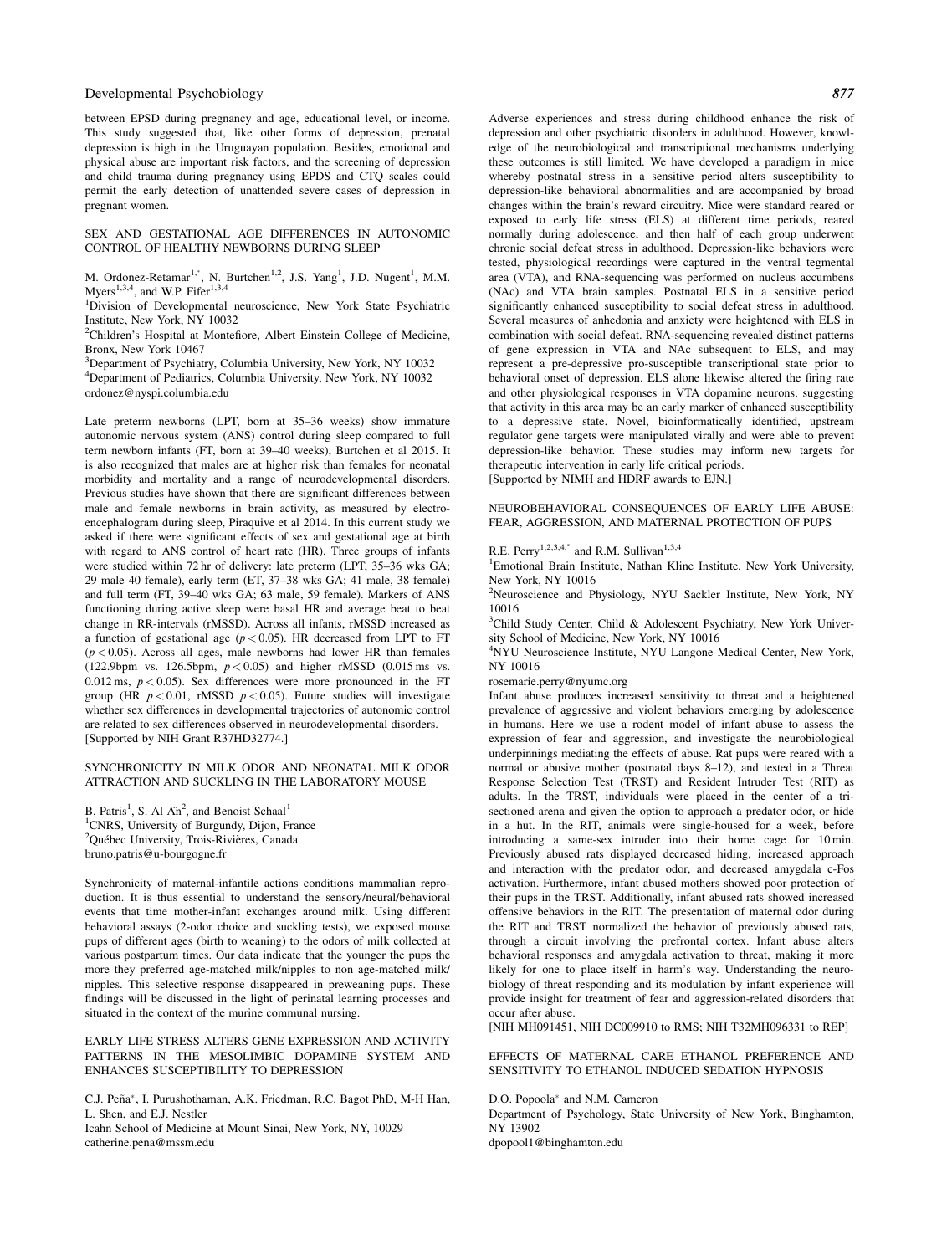We investigated the influence of natural variations in maternal care on ethanol consumption and sensitivity to ethanol-induced sedation. Long Evans litters were categorized into high or low licking and grooming (LG). Using a free two-bottle choice test, high and low offspring were tested for 5% v/v ethanol consumption and preference for four weeks (PND 32–57). Using the loss of righting reflex (LORR) paradigm, offspring were tested at PND 42 (mid-adolescence) for sensitivity to acute 20% v/v ethanol-induced sedation at 3.0 g/kg and 3.5 g/kg ethanol dose. Male offspring were also tested with LORR at 3.0 g/kg or 3.5g/kg ethanol dose at PND 50 (late adolescence), and 3.0 g/kg at PND 92-95 (adulthood). Low-LG female, consumed less total fluid (ethanol  $+$  water) in general, and preferred 5% ethanol to water over the last three weeks of consumption compared to High-LG female. Maternal care had no effect on male ethanol consumption, preference, and total fluid consumption. While maternal care didn't alter sensitivity to acute ethanol-induced sedation during mid-adolescence, Low-LG male were more sensitive to ethanol-induced sedation than High-LG at all tested doses during late adolescence and adulthood. LG frequency also negatively correlated with sensitivity during late adolescence while the correlation approached  $(p = 0.057)$  significance in adults. Therefore, maternal care sex-dependently influences alcohol consumption, and age-dependently mediates male sensitivity to alcohol-induced sedation. We are currently investigating this age dependent effect on sensitivity in female, and also the mechanisms underlying these behavioral effects.

TRAIT ANXIETY PREDICTS MEDIAL PREFRONTAL CORTEX GABA SYSTEM PROTEIN EXPRESSION IN POSTPARTUM RATS C.M. Ragan\* and J.S. Lonstein

Neuroscience Program and Behavioral Neuroscience Program, Department of Psychology, Michigan State University, East Lansing, MI 48824 raganch1@msu.edu

Typically, early postpartum females have lower anxiety compared to nulliparous females, but some postpartum women (and laboratory rats) experience elevated anxiety after giving birth that interferes with motherinfant interactions and socioemotional development of offspring. This peripartum anxiety is strongly predicted by previous high anxiety in humans and maternal rats. Although the neurobiological mechanisms associated with differences in anxiety among mothers is unclear, central GABA neurotransmission has been implicated in anxiety in nulliparous and randomly-selected postpartum females. In the current study, we selected 8 low-anxious and 8 high-anxious female rats based on the time spent in the open arms of an elevated plus maze on postpartum day 7. We then analyzed protein expression of  $GAD_{65}$  (responsible for synthesis of GABA released from terminals), and the vesicular GABA transporter (vGAT; responsible for uptake and storage of GABA into vesicles) in the medial prefrontal cortex (mPFC), an area associated with emotion regulation. We found a negative correlation between vGAT expression in the mPFC and the number of open arm entries driven by the high-anxious females. We also found a trend suggesting a positive correlation between  $GAD<sub>65</sub>$  expression and open arm time in the low-anxious females. There was no relationship between vGAT expression and open arm entries, nor between GAD<sub>65</sub> expression and anxiety, in the high-anxious females. There was no association between vGAT expression and open arm time nor GAD<sub>65</sub> and anxiety in the low-anxious females. These data suggest that differential cortical GABA regulation may contribute to behavioral differences between high- vs. low-anxious mothers.

# ELECTROPHYSIOLOGICAL RESPONSES DURING ERROR MONI-TORING AS A POTENTIAL BIOMARKER FOR ANXIETY

M.L. Ramos<sup>1,\*</sup>, A. Casas<sup>1</sup>, M. Bechor<sup>1</sup>, J.W. Pettit<sup>1</sup>, W.K. Silverman<sup>2</sup>, B.C. Reeb-Sutherland<sup>1</sup>

<sup>1</sup>Department of Psychology, Florida International University, Miami, FL <sup>2</sup>Child Study Center, Yale University School of Medicine, New Haven, CT

#### mramo033@fiu.edu

Anxiety disorders are one of the most common psychological disorders observed within a pediatric population. Thus, understanding the neural mechanisms underlying the etiology of anxiety may be useful in identifying potential biomarkers which may be used to inform both treatment and diagnosis. One potential biomarker for anxiety is the errorrelated negativity (ERN), an event-related potential (ERP) component associated with error detection (Moser et al. 2013). Specifically, individuals with anxiety have been shown to display greater ERN amplitude compared to healthy individuals (Ladoucer et al., 2006). However, few studies have examined these differences within a pediatric population. The current study examined the ERN in youth with an anxiety disorder  $(N = 10, 7$  male, 11.60 years) and non-anxious youth  $(N = 11, 7$  male, 12.98 years). Participants completed 384 trials (50% congruent) of the arrow version of the Eriksen flanker task while simultaneous EEG was collected. Data were filtered, segmented, and baseline corrected offline and the ERN was identified within a 0–75 ms time window post-error. Repeated measures ANOVA with site (Fz, Cz) as the within subjects factor and group (anxious, non-anxious) as the between subjects factor was conducted. A significant site  $\times$  group effect was found (F  $(1,19) = 14.432$ ,  $p < .01$ ). Follow-up *t*-tests determined that the ERN was marginally greater in youth with anxiety compared to healthy youth at Cz  $(t = -2.087, p = .051)$  but not Fz. These findings provide further evidence for increased neural activation during error monitoring in youth with anxiety suggesting that the ERN may be a potential biomarker of risk for the development of anxiety.

[Supported by NIH Grant R34MH097931]

#### EFFECT OF SPATIAL MANIPULATIONS AND NMDA-RECEPTOR ANTAGONISM ON THE ONTOGENY OF OBJECT-IN-CONTEXT RECOGNITION IN THE RAT

#### A.I. Ramsaran\* and M.E. Stanton

Department of Psychological and Brain Sciences, University of Delaware, Newark, DE 19716

adamr@udel.edu

The ontogeny of contextual learning and memory remains controversial for developmental behavioral neuroscientists (Revillo et al., Physiol Behav., 2015, in press). A key difficulty surrounds the spatial versus nonspatial nature of the contextual cues processed by preweanling rats (e.g., Pugh & Rudy, Dev Psychobiol, 1996, 29(2), 87–100). Using the object-in-context recognition (OiC) task, we previously demonstrated that postnatal day (PD) 17 rats can learn associations between contextual stimuli and objects and retain these memories over short retention intervals when contexts are defined by salient proximal and distal cues (Ramsaran, Westbrook, & Stanton, ISDP 2013, San Diego, CA). In the current study, we manipulated the contextual cues or object placements in our OiC preparation to examine whether the ontogenetic profile and/or role of NMDA receptors would be altered in task variants that were explicitly spatial in nature. We report that OiC memory emerges in the rat before PD17 when contexts were distinguished by different proximal and distal cues. In contrast, when contexts could be discriminated only by the distal spatial environment or when spatial information about the objects needed to be associated with contextual stimuli (object-place-context recognition; OPC task), task performance emerged between PD21 and 26 and PD26 and 31, respectively. In addition, systemic injections of .06 mg/ kg MK-801 prior to training impaired performance in the latter spatial task variants, but not in our standard OiC task. Thus, the ontogeny and NMDA-receptor-dependence of contextual learning and memory are influenced by the degree of spatial processing necessary for task performance.

[NIH grants R21-HD070662-01 and 1-R01-HD075066-01A1 to MES]

# ROLE OF CONTEXT IN THE EXTINCTION PARADIGM IN PRE-WEANLING RATS

D.A. Revillo\*, G. Trebucq, G. Paglini, and C. Arias

Department of Cellular and Molecular Neurobiology, Instituto de Investigacion Medica M y M Ferreyra IMMF-INIMEC-CONICET-UNC, Córdoba, Argentina

damian\_revillo@hotmail.com

While Pavlovian extinction has been widely studied in adult organisms, only few studies have focused on this effect during infancy. Although it is currently accepted that the extinction effect reflects new –context-dependent- learning, this is not so clear during infancy, because some studies did not find recovery of the extinguished CR before postnatal day (PD) 21.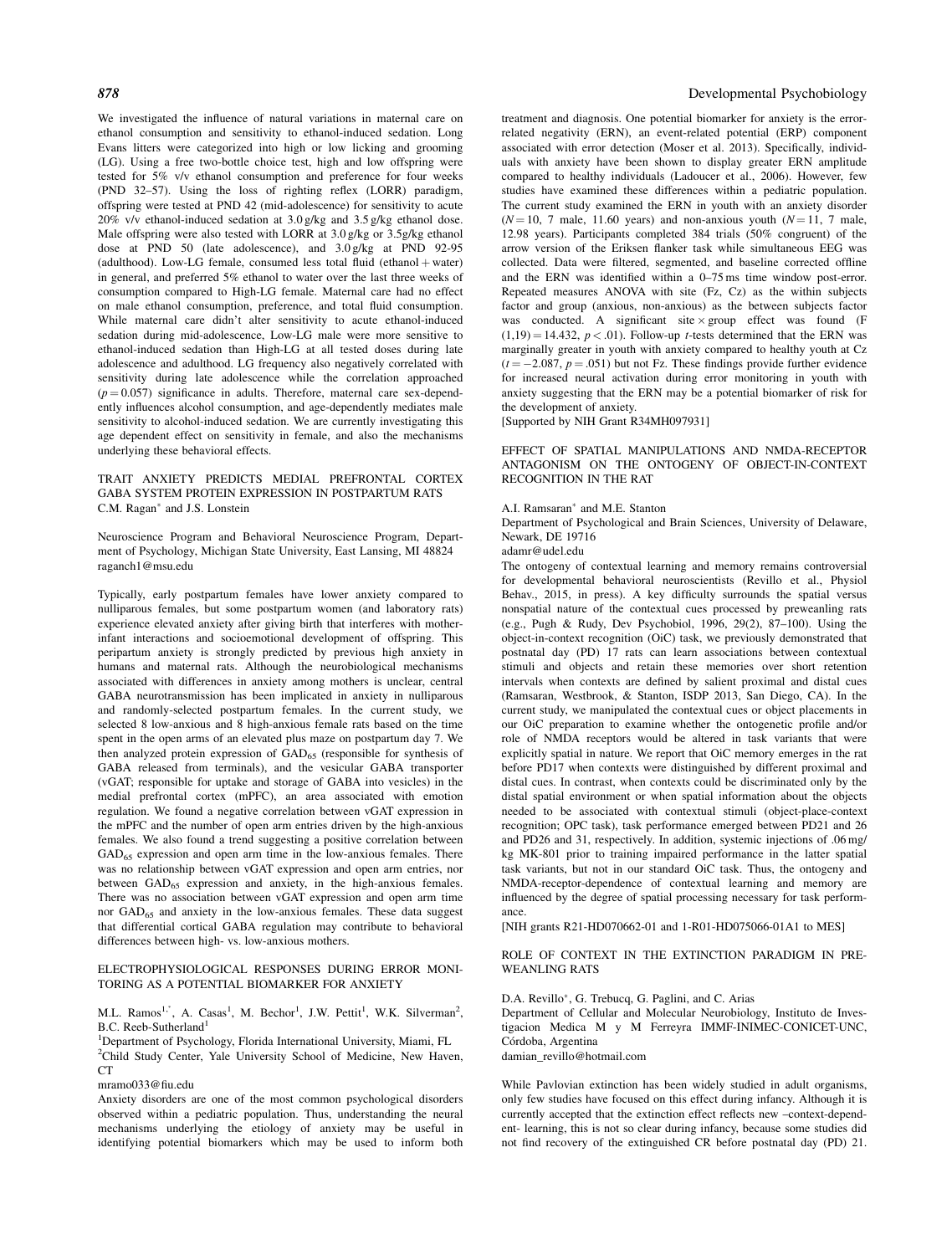The authors concluded that extinction during infancy erases the CS-US association. However, we have recently reported evidences of renewal, more rapid reacquisition, reinstatement and spontaneous recovery of an extinguished CR in preweanling rats. The present study analyzed the possibility of recovering an extinguished CR with a reinstatement procedure in a fear conditioning paradigm, on PD17 (Experiment 1–4) and on PD23 (Experiment 5). At the same time, it was explored the role of context salience as a procedural variable that may affect extinction during the preweanling period. In accordance with previous studies form our laboratory, results shown that preweanling rats expressed a previously extinguished CR after a single experience with an unsignaled US (Experiments 2 and 4a). Furthermore, this result was only found when subjects were trained and tested in salient contexts, but not in standard ones (Experiments 3 and 4b). Finally, Experiment 5 demonstrated the reinstatement effect on PD23 in a standard context. These results are in agreement with previous findings showing that the extinction effect during infancy shares features with extinction learning in adult organisms. [BID-PICT 0892 to G. Paglini and C. Arias]

# PATHWAY TO PATHOLOGY: EARLY LIFE TRAUMA AND AMYG-DALA SEROTONIN

M. Rincón-Cortés<sup>1,2,3,\*</sup>

<sup>1</sup>Neuroscience and Physiology, Sackler Institute at the NYU School of Medicine

2 Emotional Brain Institute at the Nathan Kline Institute and NYU

<sup>3</sup>Child Study Center at the NYU Langone Medical Center

millie.rinconcortes@med.nyu.edu

Infant experiences program brain development and alter later life behaviors. Although infants are biologically predisposed to attach to their caregiver, adverse early life experiences involving the caregiver negatively program neural systems controlling mood, memory, and emotion, and confer susceptibility to later life psychopathology. Clues from clinical and basic research suggest this is due to compromised brain development and disturbed emotion regulation, although the underlying mechanisms remain poorly understood. For my dissertation, I employed complementary rodent models of infant trauma, which result in adverse and enduring effects that parallel the neurobiological sequelae of childhood abuse, to better understand the developmental mechanisms by which infant trauma programs a pathway to later life psychopathology. Both infant trauma paradigms converged in producing a later life depressive-like behavioral phenotype characterized by impaired social interactions, high immobility in the Forced Swim Test (FST), and amygdala dysfunction. Surprisingly, olfactory trauma-linked cues had an unexpected positive value in adulthood and actually repaired the adult neurobehavioral dysregulation induced by infant trauma. Blocking amygdala 5-HT eliminated the rescue effect; increasing amygdala 5-HT and blocking CORT mimicked it, highlighting a role for an amygdala 5-HT/CORT interaction as the underlying mechanism. These findings provide insights into the link between childhood abuse and later depression, but also suggest that trauma-linked cues share properties with antidepressants and safety signals, which alter amygdala activity to provide relief from stress and fearful states.

[National Science Foundation Graduate Research Fellowship Program Grant No. DGE-1137475 to MRC, NIH-MH091451 and NIH-DC009910 to RMS, and NIH-MH80603 RMS and GAB.]

REAL-TIME ANALYSIS OF COVERT ATTENTION USING STEADY-STATE VISUAL EVOKED POTENTIALS REVEALS ROBUST INHIB-ITION OF RETURN DURING FREE-LOOKING BY YOUNG INFANTS

S.S. Robertson

Department of Human Development, Cornell University, Ithaca, NY 14853

ssr4@cornell.edu

We probed the dynamics of visual foraging in 3-month-olds in real-time using steady-state visual evoked potentials (SSVEPs) to detect the spontaneous allocation of covert attention to non-fixated, peripheral objects. The objects were 3 toy ducks (separated horizontally by 11 deg) flickering at 8, 10 or 12 Hz. Amplitudes of SSVEPs driven by each object were extracted using point-by-point Fourier analysis of the EEG signal from scalp electrodes over extra-striate cortex. When the infant was fixating the center object and SSVEP amplitudes indicated that covert attention to one peripheral object had been high and the other low for  $250 \text{ ms}$  (HiLo), an event (synchronous  $\pm 45$  deg rotation of both peripheral objects at 2 cycles/s for 2 s) was triggered 31 or 625 ms after HiLo ended. Reactive gaze shifts to peripheral objects were analyzed off-line from video-recorded corneal reflections of the objects. Gaze shifts to the peripheral object that had been the target of covert attention during HiLo were substantially slower than shifts to the opposite side  $(1219 \pm 115 \text{ vs.})$  $887 \pm 81$  ms after event onset,  $p = .02$ ). The proportion of shifts to the opposite side did not differ from 0.5, and shifts during events triggered after short and long delays did not differ in direction or latency. The results demonstrate robust inhibition of return (IOR) following the spontaneous (un-cued), brief allocation of covert attention during freelooking in 3-month-olds. IOR during infant free-looking is likely to promote visual exploration by facilitating inspection of potentially more informative locations.

[NIFA grants 227267 and 1004111 to SSR]

#### INTRA-DORSAL HIPPOCAMPAL ANTAGONISM OF MUSCARINIC ACETYLCHOLINE RECEPTORS DISRUPTS THE CONTEXT PREEX-POSURE FACILITATION EFFECT

#### P.A. Robinson-Drummer\*, N.A. Heroux, and M.E. Stanton

Psychological and Brain Sciences, University of Delaware, Newark, DE 19716

probinson@psych.udel.edu

Cholinergic dysfunction produced by neonatal alcohol exposure can be mitigated by developmental cholinergic enhancement (Monk. et al., 2012, Hippocampus 22:1750–1757). This dysfunction also contributes to learning impairments in juvenile rats tested in a variant of context fear conditioning known as the context preexposure facilitation effect (CPFE) (Dokovna et al., 2013, Behavioral Brain Research, 248:114–120). However the specific brain regions subserving cholinergic effects on the CPFE during development are not known. Scopolamine, a muscarinic acetylcholine receptor antagonist, disrupts the CPFE in juvenile rats, when administered systemically before preexposure, training and testing, or before any single phase alone (Dokovna, & Stanton, 2012, ISDP Abstract). The current experiment extended these findings by locally infusing scopolamine into the dorsal hippocampus on the preexposure day. On PD 31, juvenile rats received bilateral infusions of scopolamine (35ug) or PBS 10mins before preexposure to the training context (Pre group) or an alternate context (Alt-Pre group). Twenty-four hours later, all animals immediately received two 2 s, 1.5mA shocks in the training context. Testing occurred in the training context 24 hr later. The Pre group exhibited significantly more fear to the training context than the Alt pre group. However, Pre group animals given scopolamine before preexposure were not significantly different from the Alt-Pre group. This finding illustrates a specific role of dorsal hippocampal cholinergic function in contextual fear conditioning in juveniles. Enhancing hippocampal cholinergic function may reverse deficits in the CPFE produced by neonatal alcohol exposure.

[NIH grant R01 HD075066-01A1 to MES; Office of Graduate and Professional Education Graduate Scholarship]

ADOLESCENT ETHANOL CONSUMPTION ENHANCES ETHANOL REINFORCEMENT DURING ADULTHOOD IN ALCOHOL-PREFER-RING (P) RATS

Z.A. Rodd, J.E. Toalston, R.L. Bell, S.R. Hauser, G.A. Deehan Jr., E.A. Engleman, and W.J. McBride

Indiana University School of Medicine, Department of Psychiatry, Indianapolis, IN 46202

zrodd@iupui.edu

Adolescent ethanol consumption (AEC) is associated with an increase rate of alcoholism during adulthood, which is enhanced in individuals with a family history of alcoholism. In a series of experiments, the effects of AEC on adult EtOH-related behaviors were determined in P rats. In the first experiment, P rats were allowed to self-administer EtOH or saccharin (Sac) during adolescence and the tested for EtOH self-administration during adulthood. The reinforcing properties of oral EtOH consumption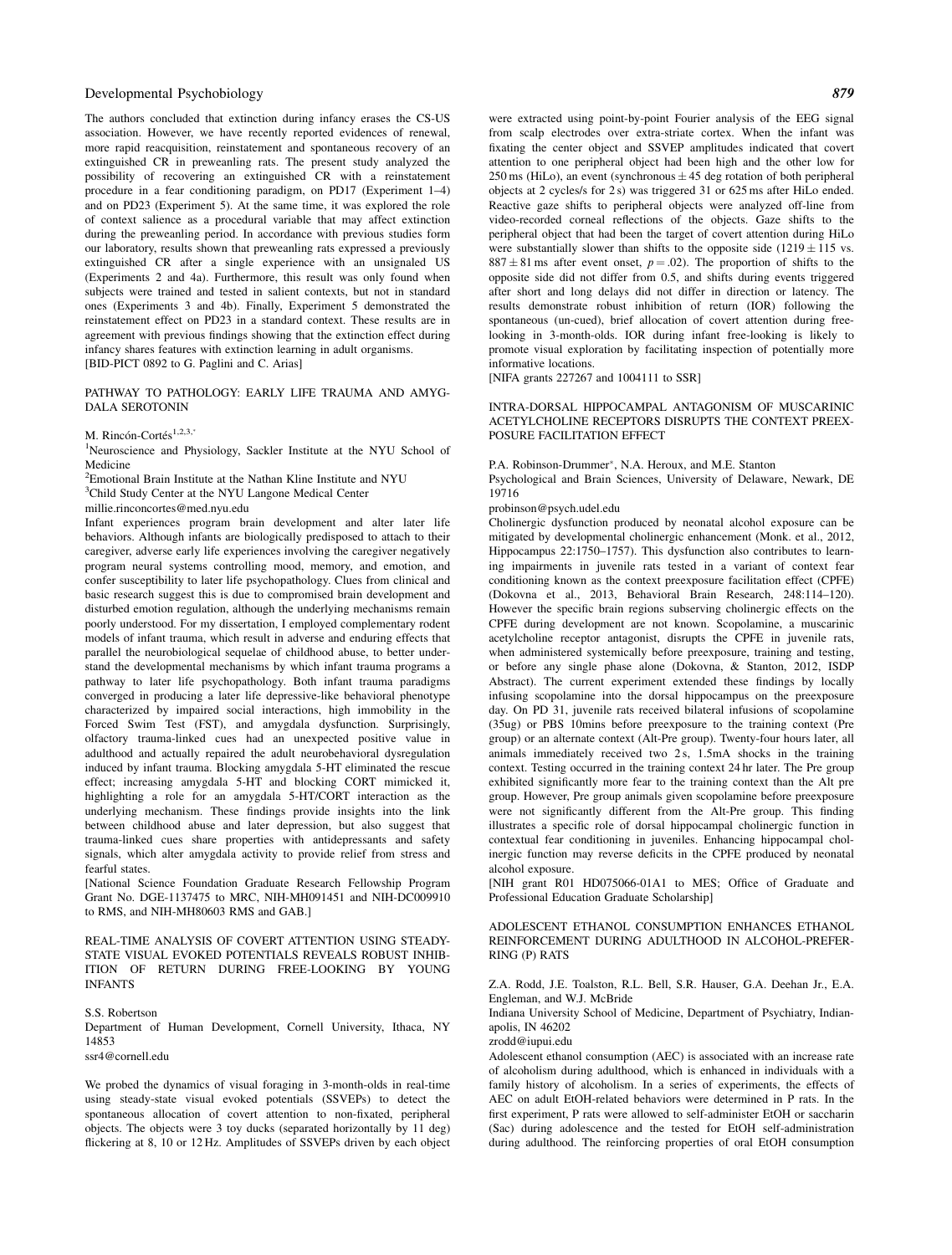was quantitatively examined through use of a progressive ratio test. AEC, but not adolescent Sac consumption (ASC), increased the acquisition and decreased the rate of extinction of EtOH self-administration during adulthood. In addition AEC, but not ASC, increased the breakpoint value for EtOH during adulthood. The effects of AEC on the effects of EtOH within the posterior ventral tegmental area (pVTA) were also assessed. The results indicate that AEC reduced the EtOH concentration required to support self-administration directly into the pVTA. In addition, AEC reduced the EtOH concentration required to be microinjected into the pVTA to stimulate dopamine release in the nucleus accumbens shell (effect was also potentiated by AEC. The data indicate that AEC in a rodent model of alcoholism produced persistent alterations in the drug reward pathway that is indicative of increased sensitivity to EtOH and a potentiated/prolonged response to EtOH. The increase in reward sensitivity during adulthood following AEC may be a biological basis for the long-lasting deleterious priming effects that AEC has for adult alcoholism.

[These experiments were supported by grants obtained from the National Institutes of Health National Institute of Alcohol Abuse and Alcoholism: Grants P60-AA07611, T32-AA07462, R01-AA012262, R01-AA020396, and U01-AA013522.]

UNPREDICTABLE VARIABLE PRENATAL STRESS PROGRAMS ENDURING EFFECTS ON THE STRESS AXIS IN MALE AND FEMALE RATS

A.E. Ronca<sup>1-4</sup>, J. Varholick<sup>2</sup>, E.L. Moyer<sup>1</sup>, J.L., Bollinger<sup>5</sup>, C.D. Tulbert<sup>2</sup>, and L.A. Baer<sup>6</sup>

1 Space Biosciences Research Branch, NASA Ames Research Center, Moffett Field, CA

2 Obstetrics & Gynecology, Wake Forest School of Medicine, Winston-Salem, NC

<sup>3</sup>Program in Neuroscience, Wake Forest School of Medicine, Winston-Salem, NC

4 Molecular Medicine & Translational Science, Wake Forest School of Medicine, Winston-Salem, NC

5 Department of Brain and Behavioral Sciences, Indiana University, Indianapolis, IN

6 Surgical Sciences, University of Texas Medical School, Houston, TX April.E.Ronca-1@nasa.gov

We previously reported programming effects of unpredictable, variable prenatal stress (UVPS) on adult body weight and anxiety responses in male, but not female offspring. The adrenal gland regulates a number of essential physiological functions in adult organisms through the production of steroids and catecholamines. Maintenance of adrenal structure and function is regulated through the integration of extra- and intracellular signals. We hypothesized concomitant changes in the expression of four key genes within the stress axis of three-month-old male, but not female, rats exposed to UVPS. We used reverse transcription and fluorescence based quantitative real-time polymerase chain reaction (RT-PCR to analyze expression of: (1) Proopiomelanocortin (POMC) polypeptide, the precursor of the pituitary adrenocorticotropic hormone (ACTH), (2) ACTH receptor/melanocortin 2 receptor (MC2R) the mechanism by which POMC regulates adrenal glucocorticoid (GC) biosynthesis and secretion, (3) Steroidogenic Acute Regulatory Protein (StAR), a mitochondrial protein stimulated by ACTH, and (4) Cytochrome P450, family 11, subfamily A, polypeptide 1 (P45011a1), [CYP], an enzyme that localizes to the mitochondrial inner membrane and catalyzes the conversion of cholesterol to pregnenolone, the first and rate-limiting step in the synthesis of the steroid hormones. Sprague-Dawley female rats were time mated, then confirmed sperm positive (Gestational day [G]0). On G1 dams were randomly assigned to either: Unpredictable, Variable Prenatal Stress (UVPS) or Non-Stressed (NS) Control conditions. UVPS dams were exposed daily to three different stressors: (1) White Noise, (2) Strobe Light, and (3) Tube Restraint. Stressors were presented individually once per day on an unpredictable schedule (morning [0600-1200hr]; afternoon [1200–1800 hr]; evening [1800–2400 hr]) for one of three durations (15, 30 or 60 min). To control for potential changes in postnatal maternal care, newborn pups were fostered to non-manipulated, newly parturient dams. A significant difference was observed in pituitary POMC across stress conditions ( $p < .01$ ), with a trend ( $p = .08$ ) observed for adrenal StAR. A

significant sex difference was observed for adrenal CYP ( $p < .01$ ), with a trend ( $p = .06$ ) observed for MC2R. Collectively, our findings provide evidence that unpredictable, variable stress experienced during fetal life shapes the adult stress axis in males and females. [Supported by NICHD 1R0150201.]

DOES BILINGUALISM DELAY LANGUAGE ACQUISITION OR SPEED IT UP? EVIDENCE FROM A SIMULTANEOUS EEG-FNIRS **STUDY** 

S. Rossi<sup>1,2,3</sup> and M.F. Gugler<sup>1</sup>

<sup>1</sup>Department of Medical Psychology, Medical University of Innsbruck Austria

<sup>2</sup>Max Planck Institute for Human Cognitive and Brain Sciences, Leipzig, Germany

<sup>3</sup>Clinic for Cognitive Neurology and Medical Faculty, University of Leipzig, Germany

sonja.rossi@i-med.ac.at

So far, it is not clear whether bilingualism beneficially or rather adversely affects language development. To address this question a language learning study was performed in 6-month-old bilingual and monolingual infants. Brain plasticity effects were monitored by the electroencephalography (EEG) and the functional near-infrared spectroscopy (fNIRS) while infants underwent a semantic word learning training. Results showed training-induced modulations and transfer effects to untrained items suggesting an increased flexibility in word learning reflected by more mature neuronal responses in bilingual compared to monolingual infants. We will discuss these results highlighting the importance of combining EEG and fNIRS in assessing language development.

# EPIGENETIC CONSEQUENCES AND TRANSGENERATIONAL INHERITANCE OF STRESS

#### T. L. Roth

Department of Psychological and Brain Sciences, University of Delaware, Newark DE 19716

troth@psych.udel.edu

Epigenetic alterations have emerged as biomarkers for measuring the impact of stress and as mechanisms by which adversity could interact with DNA to affect brain function and health, including the increased risk for a range of psychiatric disorders within and across generations. I will introduce the topics of epigenetics and transgenerational inheritance, and in doing so briefly highlight some our own studies providing empirical support for the ability of maltreatment to produce epigenetic alterations within and across generations.

[Funding for this research was provided by NIGMS (1P20GM103653), The Brain & Behavior Research Foundation, and the University of Delaware Research Foundation.]

# NEUROBEHAVIORAL CONSEQUENCES OF DISRUPTED MOTHER-INFANT RELATIONSHIP: NONHUMAN PRIMATES

# M.M. Sanchez<sup>1,2</sup>

<sup>1</sup>Department of Psychiatry & Behavioral Sciences, Emory University School of Medicine, Atlanta, GA 30322

<sup>2</sup>Yerkes National Primate Research Center, Emory University, Atlanta, GA 30329

mmsanch@emory.edu

Maternal care plays a critical role in the regulation and development of social, emotional and stress responses in primate infants. Taking advantage of a naturalistic animal model of adverse maternal caregiving we have observed long-term alterations in attachment, social behavior (increased aggression, decreased affiliation) and emotional and stress regulation of infants that experienced adverse caregiving. Brain regions controlling these functions, in particular, prefrontal-amygdala circuits and the brain serotonin system are also affected. The possibility that adverse caregiving accelerates the maturation of prefrontal-amygdala circuits critical for emotional regulation in primates will be discussed.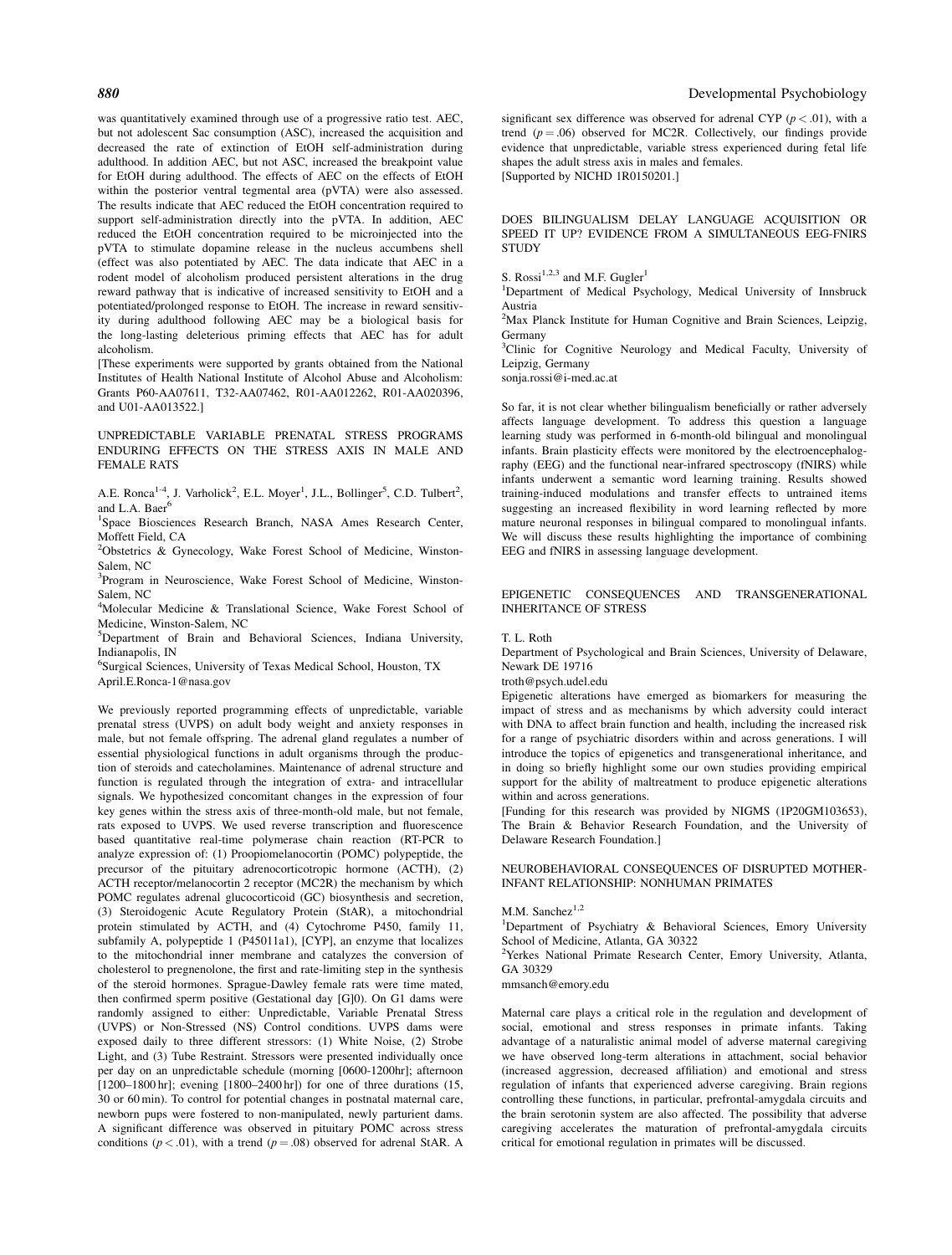[NIH grant MH078105 to MG and MMS; NIH grant MH078105-01S1 to MG; NIH grant MH078105-04S1 to MMS; Yerkes National Primate Research Center Base Grant OD P51OD011132]

STRESS IMPAIRS COGNITIVE FLEXIBILITY IN 15-MONTH-OLD INFANTS

S. Seehagen\*, S. Schneider, and N. Zmyj

Department of Psychology, Ruhr-Universität Bochum, Bochum, Germany sabine.seehagen@rub.de

Stress affects cognitive functioning in human adults. Learning and memory under acute stress are characterized by an increased use of rigid habitual response strategies, at the cost of flexible cognitive strategies. Glucocorticoids play a crucial role in promoting this shift from hippocampus-dependent to dorsal striatum-dependent memory. However, the immediate effects of stress on infant cognitive functioning are not well understood. We examined the effect of acute stress on 15-month-old infants' cognitive flexibility. Twenty-six infants were randomly assigned to a stress or to a no-stress condition. After a stress manipulation phase, infants in both conditions participated in an instrumental learning task. In this task, infants first learned to push two different buttons, each one producing a distinct sound and light effect. Then, infants were allowed to push one of the buttons until this action became habitual. At test, infants had access to both buttons. Pushing them did not produce any effect. Infants who had undergone stress induction continued to perform the hitherto effective habitual action at test. Infants in the no-stress condition flexibly adjusted their behavior by disengaging from the habitual action in favor of exploring an alternative action (i.e., pushing the button they had not learned to push habitually). These findings show that stress impairs infants' ability to learn from the consequences of their actions and thus to adjust their behavior to changing demands of their environment. By disrupting the development of a flexible behavioral repertoire, frequent exposure to stress during the first years of life could restrict knowledge acquisition.

COMPARISON OF SENSORY, MOTOR AND COGNITIVE DEVELOP-MENT IN 3XTG-AD AND 5XFAD MOUSE MODELS OF ALZ-HEIMER'S DISEASE

S. Shin, A. K. Glenn, J. C. Whitehead, C. E. Blaney, K. R. Stover, and R. E. Brown

Department of Psychology and Neuroscience, Dalhousie University, Halifax, NS, Canada B3H 4R2 richard.brown@dal.ca

The 5XFAD mouse model of Alzheimer's disease (AD) exhibits impaired motor performance in the Rotorod by 10 months of age, while the 3xTg-AD mouse model shows better performance as early as 6 months of age. Due to the difference in motor behaviour phenotype and earlier onset of AD pathology in 5xFAD mice, this study compared the neurodevelopmental profile of  $5XFAD$  and  $3\times Tg-AD$  mouse models to their respective wildtype (WT) controls. A neurodevelopmental test battery assessing sensory, motor and cognitive memory development was performed on 5xFAD and 3xTg-AD pups and their WT controls from 2 to 24 days of age. Both 3xTg-AD and 5XFAD mice developed auditory startle sooner than WT controls. In comparison to the WT controls, there was an earlier onset of forelimb grasp and hindlimb grasp reflexes in the 5XFAD and 3xTg-AD mice, respectively. 5XFAD mice showed no delay in motor development, while 3xTg-AD mice showed delayed development in the righting reflex, negative geotaxis, and forelimb grip strength. 3xTg-AD mice exhibited less activity in the open field while the female 5XFAD mice had increased rearing activity. The 3xTg-AD mice showed impaired memory unlike the 5xFAD mice, as 3xTg-AD mice did not habituate to the novel object. 5XFAD mice also demonstrated advanced cognitive abilities as they burrowed in the home bedding sooner than WT controls. Unlike the 3xTg-AD mice, the 5XFAD mice showed no neurodevelopmental deficits. This study highlights the importance of investigating the consequences of genetic manipulation on early development of transgenic mouse models of AD.

PREMATURITY AND UNDERWEIGHT: PREDICTORS FOR PSYCHO-MOTOR DEVELOPMENT?

A. Sistiaga<sup>1</sup>, M. Estevez<sup>2</sup>, M. Gaztañaga<sup>3</sup>, J. Aliri<sup>4</sup>, G. Labayru<sup>5</sup>, J. Acha<sup>3</sup>, and M.D. Elorza<sup>6</sup>

<sup>1</sup>Personality, assessment and psychological treatment department, University of the Basque Country (UPV-EHU), San Sebastian, Spain 20018

<sup>2</sup>Department of Neonatology; Donostia Universitary Hospital, San Sebastian, Spain 20014

<sup>3</sup>Department of Basic Psychological Processes and their Development, University of the Basque Country (UPV-EHU), San Sebastian, Spain 20018

4 Department of Social Psychology and Methodology of the Behavioral Sciences, University of the Basque Country (UPV-EHU), San Sebastian, Spain 20018

<sup>5</sup> Brain Damage Unit, Aita Menni Hospital, Arrasate-Mondragón, Spain 20509

6 Department of Neonatology, La Paz Hospital, Madrid, Spain 28046 andone.sistiaga@ehu.eus

The literature suggests that prematurity and low birth weight are related to worse neurological development and poorer school performance later in life. Thus, the aim of this study is to analyze the effects of prematurity and weight on psychomotor development in a group of premature newborns at the corrected age of 24 months. The study sample consisted of 135 children born in 2011, prior to 37 weeks. Psychomotor development was measured with the Bayley Scales of Infant and Toddler Development, Third Edition (BSID-III), which assesses 5 areas of development: cognitive, receptive and expressive language, and fine and gross motor skills. Linear regressions were conducted to evaluate whether gestational age and weight at birth predicted BSID-III scores in the overall sample, as well as separately in the, early prematures  $(n = 42;$ birth before 32 weeks) and late prematures  $(n = 73;$  birth between 34 and  $36+6$  weeks). Whereas gestational age did not predict psychomotor development, childrens weight at birth (z score) did; infants with lower weight for their gestational age had worse fine motor performance. This effect was even greater in the late premature's group, where weight at birth also predicted cognitive performance. However, in the analysis of the early premature group the gestational age but not the weight at birth has an important effect over all developmental areas. This preliminary data suggest a differential effect of both predictors according to the prematurity level. Besides, results reinforce the interest of late premature's group in the study of significant predictor variables for neurodevelopment.

#### FLEXOR AND EXTENSOR MUSCLE RECRUITMENT DURING LEG MOVEMENTS IN CHICK EMBRYOS

# S. Sun<sup>\*</sup> and N.S. Bradley

Division of Biokinesiology and Physical Therapy, University of Southern California, Los Angeles, CA 90089

sooyeons@usc.edu

Prior to hatching, chick embryos produce repetitive limb movements (RLMs). RLMs exhibit features of stepping in hatchlings, including leg flexor and extensor alternation at step cycle frequencies. Typically, flexor activity is rhythmic for many cycles, whereas extensor activity often drops out. We hypothesize that the spinal pattern generator for stepping more readily recruits leg flexor muscles than extensors. The purpose of this study is to determine if flexor and extensor muscle recruitment differs during RLMs. Embryonic day 20, we recorded spontaneously generated RLMs from either hip and ankle muscles ipsilaterally, or ankle muscles bilaterally. To test for differences in flexor and extensor recruitment, RLM burst counts and burst amplitudes for antagonist muscles of the hip and/or ankle were compared within embryo  $(N = 21$ , Wilcoxon signed rank test). Results indicated that flexor bursts outnumbered extensor bursts in 35 of 37 antagonist muscle pairs, and the difference was significant ( $p < 0.001$ ). Flexor peak burst amplitude was lowest if the extensor was not recruited during the RLM, and greatest if the extensor participated in all cycles of the RLM  $(p < 0.006)$ . Our results provide evidence that flexor muscle recruitment and extensor recruitment differ during RLMs. Results suggest that flexor muscles are recruited at lower levels of pattern generator drive, and extensors are recruited as drive increases, consistent with our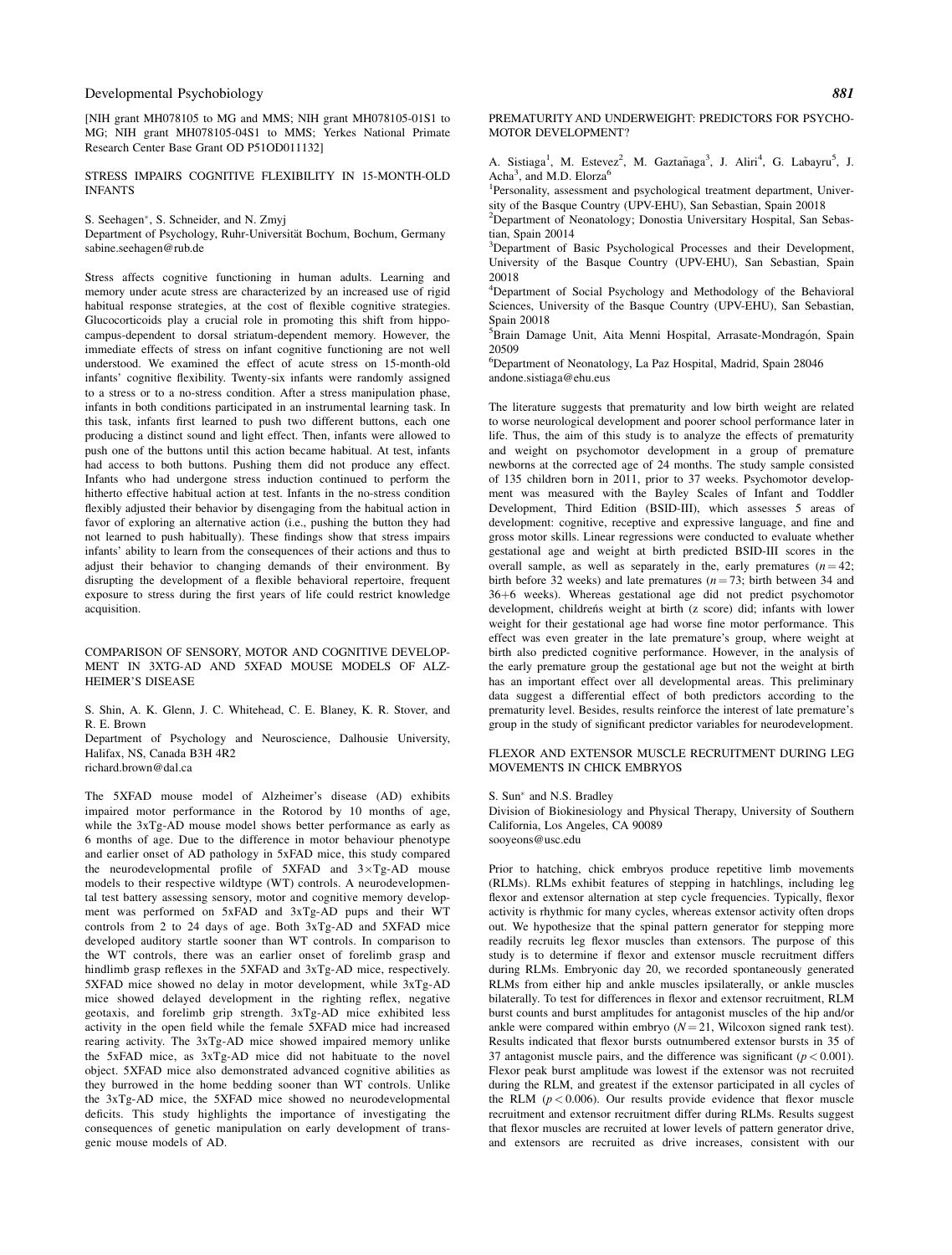hypothesis. Our findings also suggest that the spinal pattern generator preferentially recruits flexor motor pools independent of extensors, and rarely recruits extensors independent of flexors. [NIH R01 HD053367 to NSB]

#### DNA METHYLATION MEDIATING THE IMPACT OF MATERNAL SOCIAL STATE ON OFFSPRING PHENOTYPE

M. Szyf<sup>1</sup>, R. Massart<sup>1</sup>, L. Cao<sup>2</sup>, S. Suomi<sup>3</sup>, and S. King<sup>2</sup> <sup>1</sup>Department of Psychiatry, McGill University, Montreal, QC, Canada 2 Psychosocial Research Division, Douglas Hospital Research Centre, Montreal, QC, Canada

<sup>3</sup>Laboratory of Comparative Ethology, Eunice Kennedy Shriver National Institute of Child Health and Human Development, National Institutes of Health, Bethesda, MD moshe.szyf@mcgill.ca

Early life adversity is known to have long-lasting impact on the phenotype of the offspring, particularly important are the associations between early life adversity and development of psychiatric disorders later in life. What are the mechanisms that mediate between exposure to stress during gestation and long-term effects on mental health? We have been testing in the last decade the hypothesis that epigenetic processes such as DNA methylation mediate the impact of the environment on the phenotype later in life. DNA methylation is a mechanism that marks genes during development and provides identical DNA sequences with different identities. Experiments in rodents demonstrated that low maternal care resulted in changes in DNA methylation in the glucocorticoid receptor gene in the hippocampus, which remained throughout life and altered the life long behavior of the offspring increasing anxiety and responsivity to stress. Similarly in humans we noted differences in DNA methylation in the glucocorticoid gene in hippocampi of adults who were abused as children. Our recent studies show that these changes in DNA methylation in response to early adversity affect broad regions of the genome and that they are not limited to the brain and occur in the immune system as well. We propose that the changes in DNA methylation in response to early life adversity are "adaptive genomic" mechanisms that adapts life-long genome programming to the anticipated life-long environment based on stress signals received during gestation and early life. We will present data from nonhuman primates and humans indicating that overlapping genes are altered in response to both prenatal and postnatal stress in multiple tissues; placenta, the immune system and the prefrontal cortex. A fraction of these alterations in the methylome remain in a gender specific way into adulthood. We have evidence from a study of a natural disaster in humans that objective stress is associated with changes in DNA methylation that are detectable in T cells and remain into adolescence. We will discuss the hypothesis that stress hormones might be mediating the genome wide and system wide response of the methylome to stress. Glucocorticoids might act as "integrators" that translate the social stress signals during gestation to genome wide methylation changes across multiple systems.

# MECHANISMS OF CRITICAL PERIOD BRAIN DEVELOPMENT

A.E. Takesian<sup>1,2</sup> and T.K. Hensch<sup>1,2</sup>

<sup>1</sup>FM Kirby Neurobiology Center, Boston Children's Hospital, Harvard Medical School, Boston, MA 02115

<sup>2</sup>Center for Brain Science, Department of Molecular and Cellular Biology, Harvard University, Cambridge, MA 02138

Anne.Takesian@childrens.harvard.edu

Developing neural circuits are dramatically impacted by the environment, but such plasticity declines with age, restricting therapeutic approaches to improve adult brain function. A focus on the cellular and molecular mechanisms underlying these developmental trajectories across brain regions has identified specific events controlling the onset and closure of such critical periods. The onset of the critical period is triggered by the maturation of specific GABAergic inhibitory circuits. Targeting these circuits using pharmacological or genetic manipulations can either accelerate onset or induce a delay. Critical period closure occurs by the emergence of molecular brake-like factors, which stabilize neural networks and pose limitations on circuit rewiring. Interestingly, many of these factors are found within the inhibitory circuitry and surrounding extracellular milieu. Lifting these brakes reinstates critical periods, opening windows of plasticity to restructure adult circuitry. Thus, identifying neural targets that switch on and off critical periods will have far-reaching impact, including therapeutic strategies for neurodevelopmental and psychiatric disorders, recovery from brain injury, and lifelong learning.

# THE ROLE OF LANGUAGE CUES ON FLEXIBLE MEMORY RETRIEVAL AT 12-MONTHS OF AGE

# G. Taylor<sup>1,\*</sup> and J.S. Herbert<sup>2</sup>

<sup>1</sup>Department of Psychology, Lancaster University, LA1 4YF, UK 2 Department of Psychology, University of Sheffield, S10 2TN, UK g.taylor4@lancaster.ac.uk

From 12-months of age, infants can flexibly retrieve their memories in the puppet imitation task across a change in the form or colour of the puppet after a 10 min delay but not across a change in the form and the colour of the puppet (Hayne et al., 1997; Jones & Herbert, 2008). Language cues can enhance flexible memory retrieval across a change in the form of the puppet at 12-months of age (Herbert, 2011). The present study investigated the role of language cues for facilitating flexible memory retrieval across a change in the colour and form of the puppet. Twelve-month old infants were shown three target actions with a puppet and were given the opportunity to reproduce those actions on a puppet that differed in form and colour 10 min later. Half the infants heard verbal labels during the demonstration and test, and half the infants did not. Imitation performance by infants in the full language and empty language groups did not exceed baseline performance. Thus, language cues do not facilitate flexible memory retrieval on a task that is too difficult for 12-month old infants. CDI data revealed no correlations between infant's language comprehension and their imitation performance in either group. Given that there was no relationship between infants' language comprehension and imitation performance in the full language group, the present experiment suggests that language cues may direct attention to relevant parts of the demonstration rather than providing an additional cue for recall (see Balaban & Waxman, 1997).

MATERNAL BUFFERING OF ADOLESCENT RISK TAKING: INSIGHTS FROM NEUROSCIENCE

# E.H. Telzer

Department of Psychology, University of Illinois, Champaign, IL 61820 ehtelzer@illinois.edu

Despite being one of the healthiest developmental periods, morbidity and mortality rates increase dramatically during adolescence, largely due to preventable, risky behaviors. Because neural regions involved in motivation and cognitive processes undergo significant reorganization during adolescence (Nelson et al., 2005), the adolescent brain is thought to be highly flexible and malleable (Crone and Dahl, 2012) and therefore particularly sensitive to social influences. While prior work has focused on the social contexts which may increase risk taking, for instance peer presence (Chein et al., 2011), social contexts can also decrease risk taking, such as parental presence. Indeed, parents represent one of the most direct and proximal sources of influence over teenagers. In the current study, we examined how maternal presence influences adolescents' safe and risky decisions. Twenty-four adolescents were scanned as they completed a simulated driving course in the presence of their mother and alone during fMRI. We find that adolescents make significantly fewer risky decisions in the presence of their mother compared to alone, which was associated with greater recruitment of the VLPFC when making safe decisions, decreased activation in the ventral striatum following risky decisions, and greater functional coupling between the ventral striatum and VLPFC when making safe decisions. Our findings suggest that mothers serve to buffer adolescents' engagement in risky behaviors by altering their neural processing. Importantly, we show that parents do not merely decrease adolescent risk-taking by serving as gatekeepers but that parents may actually change the ways in which adolescents think and reason about risks.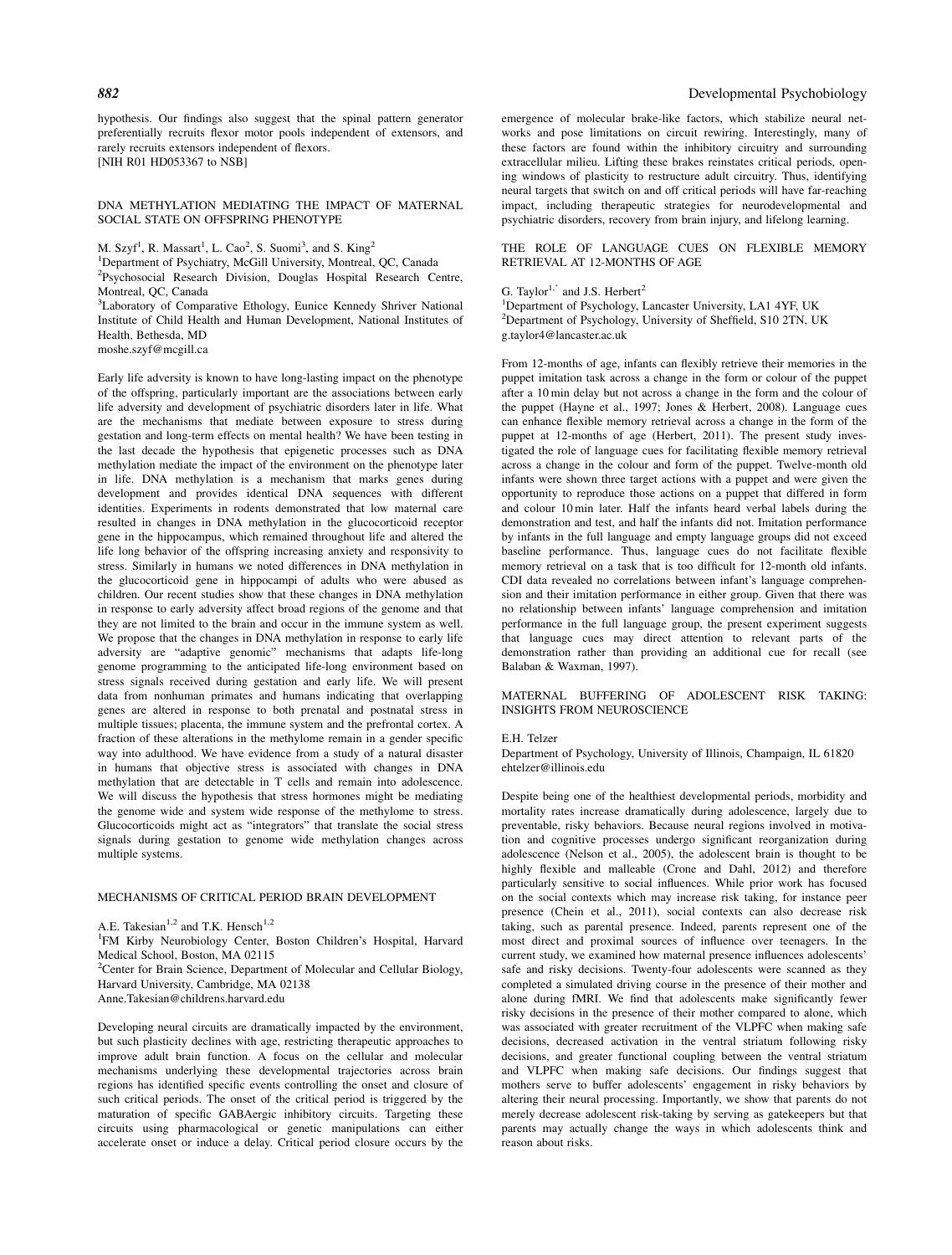THE BENEFICIAL EFFECTS OF A POSITIVE ATTENTION BIAS AMONGST CHILDREN WITH A HISTORY OF PSYCHOSOCIAL DEPRIVATION: REDUCING ANXIETY AND STRESS REACTIVITY

S. Troller-Renfree<sup>1,\*</sup>, K. McLaughlin<sup>2</sup>, M. Sheridan<sup>3,4</sup>, C.A. Nelson<sup>3,4,5,6</sup>, C.H. Zeanah<sup>7</sup>, and N.A.  $Fox<sup>1</sup>$ 

<sup>1</sup>Department of Human Development and Quantitative Methodology, University of Maryland, College Park, MD 20742

<sup>2</sup>Department of Psychology, University of Washington, Seattle, WA 98195 3 Harvard Medical School, Boston, MA 02115

4 Boston Children's Hospital, Boston, MA 02115

<sup>5</sup>Harvard Center on the Developing Child, Cambridge, MA 02138

6 Harvard Graduate School of Education, Cambridge, MA 02138

7 Tulane University School of Medicine, New Orleans, LA 70118

str@umd.edu

Children raised in institutions experience psychosocial deprivation that has been shown to negatively impact attention, emotion regulation, and increase prevalence of psychiatric disorders. The current study examined the relations between attention biases and anxiety in children in the Bucharest Early Intervention Project. 136 children abandoned into institutional care were randomized to receive a high-quality foster care intervention or care-as-usual. At age 12, 33 care-as-usual and 30 foster care children performed a behavioral dot-probe task with both threat and happy face stimuli, and indices of attention biases to threat and positive stimuli were calculated. As well, children were seen in a modified Trier stress paradigm and saliva was collected and measures of cortisol reactivity were computed. Results showed that children placed into the foster care intervention had a significant attention bias toward positive stimuli  $(t(29) = 3.631, p = .001)$  but no bias towards threat, while children who received care-as-usual showed no bias to either threat or positive stimuli. The magnitude of the positive bias was predicted by the percentage of time a child had spent in high-quality foster care ( $\beta$  = .283, t  $(61) = 2.308$ ,  $p = .024$ ) and was associated with less social withdrawal (r  $(43) = -.302, p = .044$ , overanxious behavior( $r(43) = -.300, p = .045$ ), and social anxiety  $(r(43) = -.298, p = .046)$ . Additionally, within the foster care group, happy biases were related to better (less blunted) cortisol reactivity during a social stress task  $(\beta = .322, t(28) = 2.118, p = .034)$ . Research assessing attention biases in children experiencing early environmental stress may refine our understanding of happy biases as a potential protective mechanism for stress reactivity and anxiety disorders.

# MANIPULATION OF THE PRE- AND POST-WEANING SOCIAL ENVIRONMENT AND ITS EFECTS OF PREPULSE INHIBITION OF THE ACOUSTIC STARTLE RESPONSE ON C57BL/6

J.A. Varholick<sup>1,\*</sup>, X.J. Garza<sup>2</sup>, R.L. Jordan<sup>2</sup>, G.F. Michel<sup>2</sup>, and J.D.  $Bailoo<sup>1</sup>$ 

<sup>1</sup>Division of Animal Welfare, The University of Bern, Switzerland, 3012 <sup>2</sup>Department of Psychology, The University of North Carolina at Greensboro, Greensboro, NC 27403

justin.varholick@vetsuisse.unibe.ch

Pre-pulse inhibition (PPI) is a tool that may be used to identify how early life stress can result in a deficient adult nervous system. Since both animals and humans demonstrate a PPI, animal research on PPI can be used to model the relation of the early social environment to later susceptibility to maladaptive adult behavioural phenotypes. The current study examined the effect on adult PPI of early life stress in C57BL/6 offspring reared under four social conditions: Animal-Facility Reared (Control), Early Handling (EH, daily 15 min separation), Maternal Separation (MS, daily 4 hr. separation from dam) and Maternal Peer Separation (MPS, daily 4 hr. separation from dam and of littermates); and two post weaning housing conditions: Socially Housed (SH, 2-3 individuals/cage) and Social Isolation (IH, 1 individual/cage). Four different PPI types; 0, 76, 80, or 84 dB; each 20ms duration, and a startle stimulus of 120 dB, 40ms duration, were presented and the percentage reduction of the startle response that occurred with a prepulse in comparison to the startle response that occurred without a prepulse (i.e., 0 dB prepulse) was calculated. Preliminary analyses indicate that EH subjects displayed lower levels of PPI and ASR than AFR, MS & MPS offspring. The post weaning manipulation does not seem to affect display

of PPI or the ASR and consistent with the human and animal literature, male mice display a greater ASR and PPI of the ASR than females.

SLEEP-MEDIATED CONSOLIDATION OF EPISODIC MEMORY IN CHILDREN AND ADULTS

J.-Y. Wang<sup>1,2,\*</sup>, F.D. Weber<sup>1</sup>, and J. Born<sup>1</sup>

<sup>1</sup>Institute of Medical Psychology and Behavioral Neurobiology, University of Tübingen, Tübingen, Germany

 ${}^{2}$ Graduate School of Neural & Behavioural Sciences| International Max Planck Research School, Tübingen, Germany

jingyi.wang@medizin.uni-tuebingen.de

A recent study in human adults indicated sleep's beneficial role for "whatwhere-when" episodic-like memory utilizing eye tracking. Using the same paradigm we investigate, if the advantage of deeper and longer sleep in school children (8–12 yrs.) further impacts episodic memory consolidation. Children experienced two short episodes 1 hr apart, each comprising four distinct female faces at different locations in a  $3 \times 3$  grid on a PC screen. Episodic memory was tested implicitly by tracking eyes and explicitly by oral report, either 1 hlater after the encoding (Pre-sleep group), or after a  $\sim$ 10.5 hr retention interval that contained either an overnight sleep (Sleep group), or daytime wakefulness (Wake group). Preliminary results in children reflected performances of the same adult groups on the explicit "what-where-when" memory and was better in the Pre-sleep and Sleep group as compared to the Wake group children, while all groups had above chance performance. Unlike in adults, the implicit measures in the eye exploration pattern did not reflect children's explicit performance. We present ongoing work with a detailed comparison of adults and children's explicit vs. implicit measures and their relation to sleep-mediated consolidation.

# STRESS BUFFERING OF CORTISOL RESPONSE IN GUINEA PIG PUPS: THE EFFECTS OF SOCIAL INTERACTIONS WITH UNFAMI-LIAR ADULT MALES

# W. Watanasriyakul\*, M.B. Hennessy, and P.A. Schiml Department of Psychology, Wright State University, Dayton, OH 45435 tang.watanasriyakul@gmail.com

In mammals, the presence of a social partner can reduce or "buffer" hypothalamic-pituitary-adrenal (HPA) stress responses in threating conditions. These effects are generally observed in partners who are closely bonded (e.g., mother-infant; male-female monogamous mating partners). Previously, we compared the stress buffering effects on HPA activity of the mother, a familiar littermate, and an unfamiliar adult male in guinea pig pups exposed to a novel environment. As expected, the mother significantly reduced the cortisol stress response while the littermate did not. Surprisingly, the unfamiliar adult male reduced cortisol levels of the pups as effectively as did the mother. Further examination revealed that the adult male interacted with the pups more than did other social partners. It was hypothesized in the current study that social interactions between the pup and the adult male suppressed the cortisol response. Therefore, we examined effects of males that could interact with pups (conscious males) and males that could not (anesthetized males). Social interactions were frequently observed between the conscious adult male and the pups. Once again, the conscious male greatly suppressed plasma cortisol levels of pups. On the other hand, the cortisol levels of pups tested with the anesthetized male were as high as those of pups tested alone. The finding confirmed our hypothesis that social interactions were responsible for stress buffering effects of the males. This may due to the pups perceiving the interactions as play. Ongoing studies are currently investigating possible brain mechanisms underlining this effect. [Funded by NSF grant IOS-1120932]

# TRANSGENERATIONAL EPIGENETIC PROGRAMMING OF HYPO-THALAMIC MECHANISMS THAT REGULATE FEEDING AND OBESITY BY HIGH FAT DIET

A. Weller<sup>1,2,3</sup>, A. Marco<sup>1,2</sup>, T. Kisliouk<sup>4</sup>, T. Tabachnik<sup>1</sup>, and N. Meiri<sup>4</sup> <sup>1</sup>Faculty of Life Sciences, Bar Ilan University, Ramat-Gan, Israel 52900 2 Gonda Brain Res Center, Bar Ilan University, Ramat-Gan, Israel 52900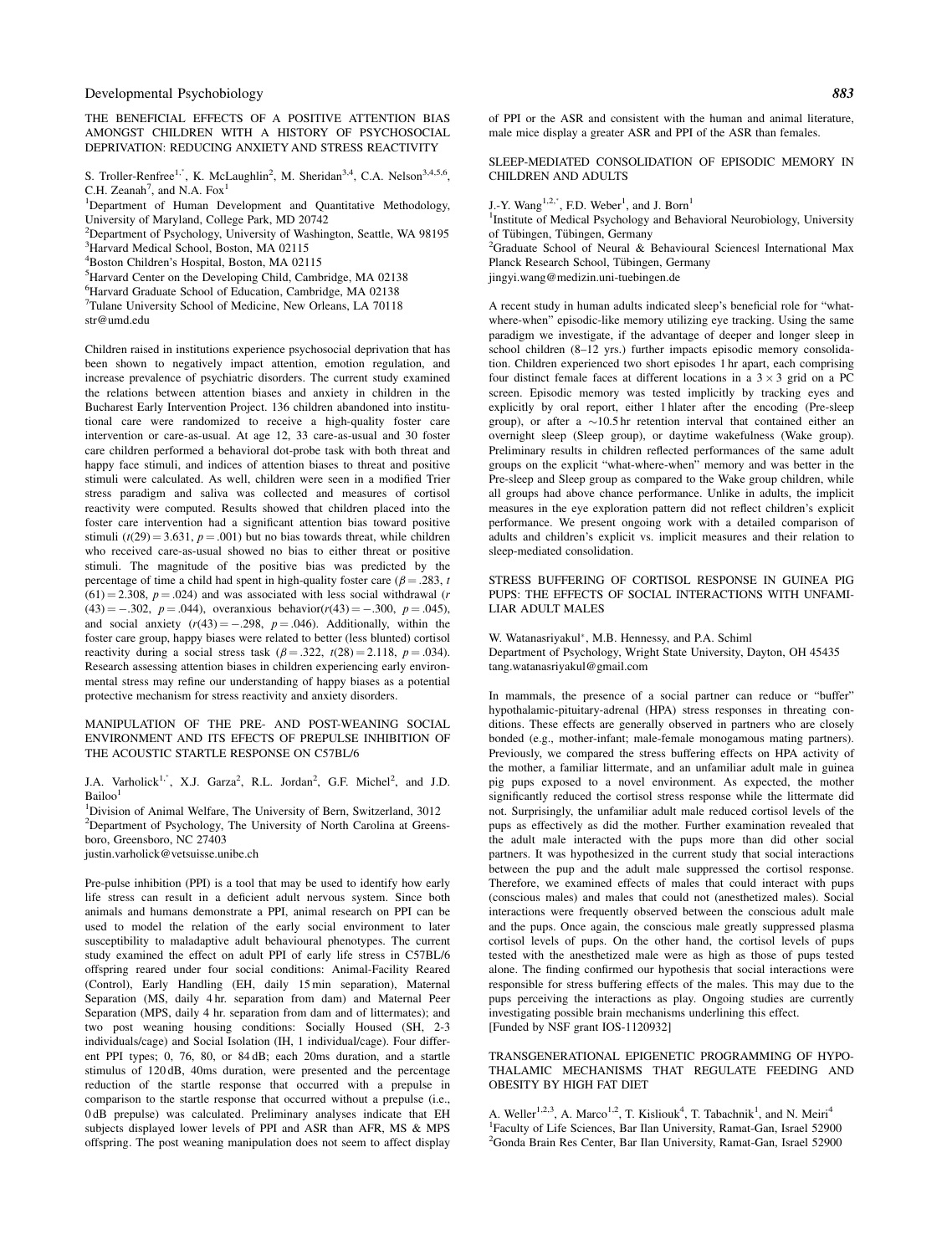<sup>3</sup>Department of Psychology, Bar Ilan University, Ramat-Gan, Israel 52900 4 Institute of Animal Science, ARO, The Volcani Center, Bet Dagan 50250 Israel

aron.weller@biu.ac.il

Parental obesity can affect the children's likelihood to overeat and develop obesity. Changes in epigenetic programming have been implicated as one of the mechanisms underlying this phenomenon. Using a rat model, we designed a study in which we exposed only the first generation to chronic high fat diet (HFD) and followed the effect on two consecutive generations of standard fed offspring. We focused on the promoter of the hypothalamic neuropeptide Pomc, which is crucially involved in control of food intake. HFD consumption by non-mated female rats (F0) significantly increased body weight and plasma leptin levels and attenuated Pomc mRNA expression. This was associated with hypermethylation of the Pomc promoter. Although as expected the HFD resulted in up-regulation of the transcription factor Sp1, the binding of Sp1 to the hypermethylated Pomc promoter was significantly reduced. Furthermore, perinatal exposure to maternal HFD lead to long term acquired alteration in DNA methylation patterns and posttranslational modifications of histone H3 lysine 9 (H3K9) that affect Pomc transcription in the F1 and F2 offspring. In addition, as a potential mechanism underlying the regulation of Pomc expression we found an involvement of a repressor complex including the binding of methyl binding domain 1 (MBD1) to the Pomc promoter, interacting with SETDB1 methyltransferase to promote the formation of methylation of H3K9. These findings contribute to our understanding of the mechanisms through which environmental cues are translated into stable changes in the Pomc gene, leading to obesity.

FRONTAL HIGH FREQUENCY EEG SPECTRAL POWER IS INCREASED DURING ACTIVE SLEEP IN NEWBORNS WITH CON-GENITAL HEART DISEASE COMPARED TO HEALTHY CONTROLS

J.S. Yang<sup>1,\*</sup>, C.L. Weiss<sup>2</sup>, P. Grieve<sup>3,4</sup>, I.A. Williams<sup>2</sup>, M.M. Myers<sup>1,3,5</sup>, and W.P. Fifer $1,3,5$ 

<sup>1</sup>New York State Psychiatric Institute, Division of Developmental Neuroscience, New York, NY 10032

<sup>2</sup>Department of Pediatrics, Division of Pediatric Cardiology, CUMC, Morgan Stanley Children's Hospital of New York-Presbyterian, New York, NY 10032

3 Department of Pediatrics, Columbia University, New York, NY 10032

4 Department of Biomedical Engineering, Columbia University, New York, NY 10032

5 Department of Psychiatry, Columbia University, New York, NY 10032 jsy2116@cumc.columbia.edu

Congenital heart disease (CHD) is the leading cause of mortality and morbidity among infants with birth defects, and children born with severe forms of CHD are at high risk for a wide spectrum of neurocognitive difficulties. In this study, we investigated whether neurodevelopmental deficits associated with altered hemodynamics in fetuses with CHD were reflected postpartum in alterations to high frequency electroencephalogram (EEG) spectra, and whether EEG parameters could be used as early markers of neurodevelopmental deficits. We hypothesized high frequency EEG power would be lower in infants with CHD. Frontal EEG was specifically examined due to the region's importance for executive function and attention in infants and children. High-density EEG was recorded during sleep from infants (37–40 w gestational age) diagnosed with CHD  $(n = 39)$  and healthy full-term controls  $(n = 233)$  within 72 hr of birth. EEG power was divided into three contiguous bands - beta (12– 23 Hz), low gamma (24–36 Hz), and high gamma (37–48 Hz). During active sleep, there was an unexpected significant increase in power in the CHD cohort compared to controls within beta  $(13-24 \text{ Hz}, p < 0.01)$  and low gamma (25–36 Hz,  $p < 0.05$ ), with a similar though non-significant trend in high gamma (37–48 Hz). Interestingly, no significant changes were observed in quiet sleep. We hypothesize that the increased high frequency EEG power during active sleep may signify a stress response or compensatory adaptation generated by changes in oxygen and nutrient delivery to the fetal brain due to structural heart defects and, for reasons unknown, these effects were sleep state dependent. [Supported by NIH Grant R37 HD32774.]

EARLY DEPRIVATION ALTERS THE DEVELOPMENT OF AFFEC-TIVE AND SOCIAL BEHAVIOR IN RATS SELECTIVELY BRED FOR AN INFANTILE TRAIT

B. Zimmerberg and C. Bope

Psychology Department, Williams College, Williamstown, MA 01267 bzimmerb@williams.edu

Animal models of child neglect have been valuable in understanding the deleterious effects of an early negative environment on brain development. There is mounting evidence that a history of early childhood maltreatment greatly increases the risk of developing a psychiatric disorder when there is also a genetic vulnerability. Negative effects have been shown to alter behavioral phenotypes of rodents via epigenetic mechanisms. In this study, the effects of Early Deprivation (ED) were examined in rats selectively bred for an infantile affective trait: high and low rates of ultrasonic calls (USVs) after brief maternal separation. High and Low male and female rat pups were isolated individually for 3 hr a day for the first week of life. At one week of age, High line subjects vocalized more than Lows, as expected, and had greater USV reductions after ED. No sex differences were observed in neonates. Line and sex differences were detected in behaviors on the zero maze with interactions with a prior ED history in adults. Low subjects also showed increased social behaviors as juveniles compared to High subjects. Similar to our findings with a positive early experience, Communal Nesting, a possible epigenetic effect of alterd erly environment was seen in measures of anxiety behavior, but not in measures of social behavior, in this genetic rodent model. These results parallel, with some interesting species differences, the recent findings by Kundakovic, Lim, Gudsnuk and Champagne (2013) using a mouse model of maternal separation.

LIMITS ON THE BILINGUAL ADVANTAGE IN INFANT MEMORY GENERALIZATION ON A TRANSFER TASK

L. Zimmermann<sup>1,\*</sup>, C. Nugent<sup>1</sup>, N. Brito<sup>2</sup>, and R. Barr<sup>1</sup>

1 Psychology, Georgetown University, Washington, DC 20057

2 RWJF Health & Society Scholars, Columbia University, New York, NY 10032

ljz7@georgetown.edu

Bilingual infants from 6- to 24-months show an advantage in memory generalization, flexibly reproducing actions on novel objects significantly more than age-matched monolinguals. Prior research demonstrated that a novel label helped monolingual 24-month-olds but not 18-month-olds generalize between perceptually different stimuli (Herbert & Hayne, 2000) but that 24-month-old bilinguals were able to generalize without novel labels (Brito, Grenell, & Barr, 2014). In the present study, we examined whether a novel would enhance memory generalization in bilingual 18-month-olds. During the demonstration an experimenter provided a novel label ("meewa" or "thornby") for the rattle and animal stimuli during demonstration and prior to the test 24 hr later. Infants were tested with the same stimulus set (cued recall) and with a novel version of the other stimulus set (memory generalization). Infants assigned to the baseline condition did not receive a demonstration. Our preliminary findings replicated those of Herbert and Hayne demonstrating that cued recall performance significantly exceeded baseline (Mbase $line = 0.54$ , Mexperimetnal = 1.46) but memory generalization did not exceed baseline across the 24-hr delay, and there were no significant effects of language status. These findings are consistent studies that have shown that during the second year of life, toddlers were not able to utilize novel labels in difficult transfer of learning tasks (Herbert & Hayne, 2000; Zack et al., 2013). The present study extends these findings by demonstrating that the memory generalization advantage is not due to overgeneralization or lack of discrimination by bilinguals and that there are constraints on the bilingual generalization advantage.

[This material is based upon work supported by the Georgetown University Graduate School]

AGE-RELATED CHANGES AND SEX DIFFERENCES IN VISUOSPA-TIAL WORKING MEMORY IN 2- TO 4-YEAR-OLDS

L. Zimmermann\*, R. Speidel, and R. Barr

Psychology, Georgetown University, Washington, DC 20057 liz7@georgetown.edu